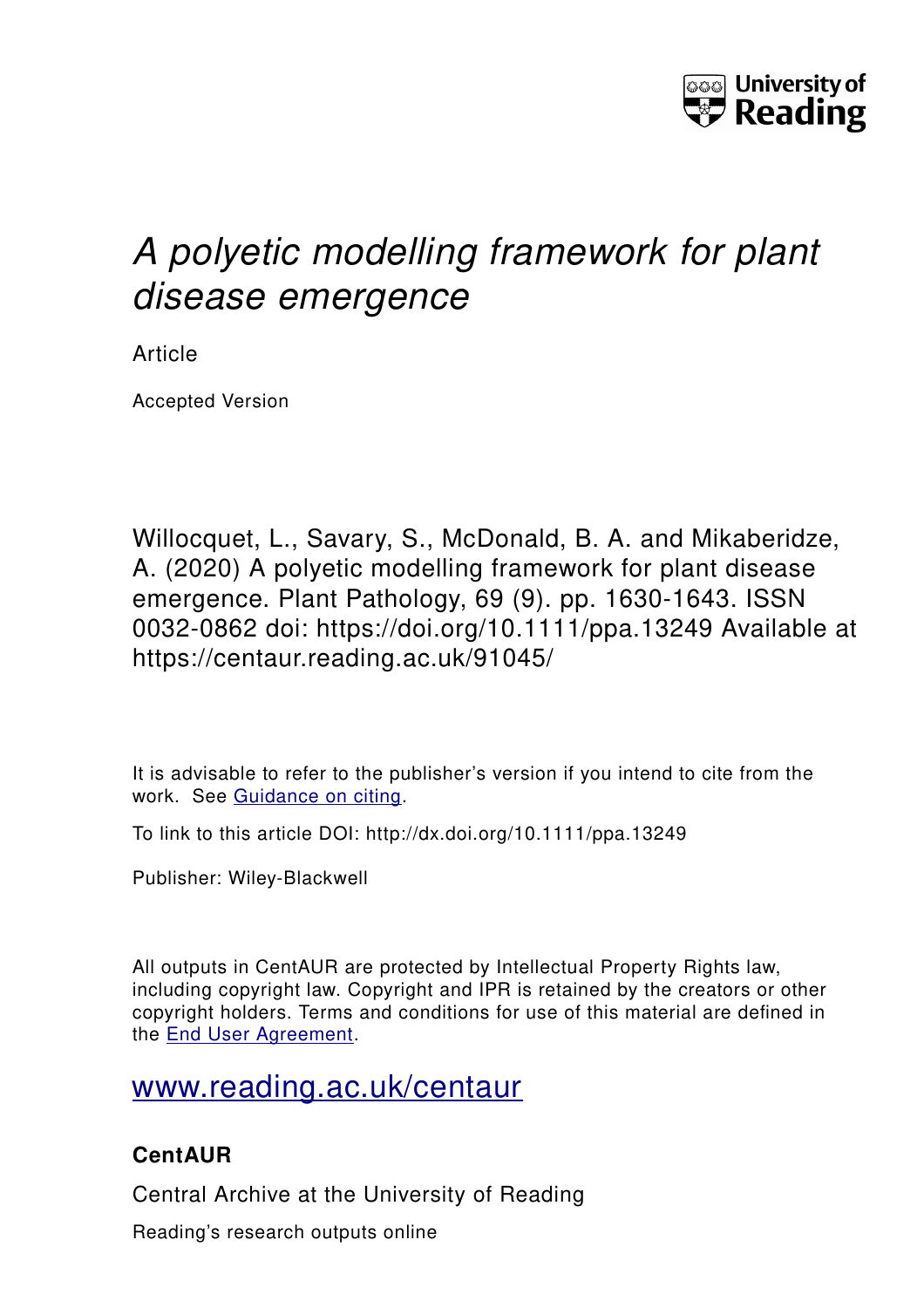## **A polyetic modelling framework for plant disease emergence**  1

| $\overline{2}$ |                                                                                                                             |
|----------------|-----------------------------------------------------------------------------------------------------------------------------|
| 3              | Laetitia Willocquet <sup>a1,*</sup> , S. Savary <sup>1</sup> , B.A. McDonald <sup>2</sup> , A. Mikaberidze <sup>2,3</sup>   |
| 4              |                                                                                                                             |
| 5              | <sup>1</sup> AGIR, INRAE, Université de Toulouse, INPT, INP-EI Purpan, Castanet-Tolosan, France                             |
| 6              | <sup>2</sup> Plant Pathology, Institute of Integrative Biology, Zurich (IBZ), ETH Zurich, LFW B16, 8092 Zurich, Switzerland |
| 7              | <sup>3</sup> Current address: School of Agriculture, Policy and Development, University of Reading, Whiteknights, Reading,  |
| 8              | RG6 6AR United Kingdom                                                                                                      |
| $\overline{9}$ | Corresponding author. Email: Laetitia.willocquet@inra.fr                                                                    |
| 10             |                                                                                                                             |
| 11             | Abstract                                                                                                                    |
| 12             | Plant disease emergences have dramatically increased recently as a result of global changes, especially with                |
| 13             | respect to trade, host genetic uniformity, and climate change. A better understanding of the conditions and                 |
| 14             | processes determining epidemic outbreaks caused by the emergence of a new pathogen, or pathogen strain, is                  |
| 15             | needed to develop strategies and inform decisions to manage emerging diseases. A polyetic process-based                     |
| 16             | model is developed to analyse conditions of disease emergence. This model simulates polycyclic epidemics                    |
| 17             | during successive growing seasons, the yield losses they cause, and the pathogen survival between growing                   |
| 18             | seasons. This framework considers an immigrant strain coming into a system where a resident strain is already               |
| 19             | established. Outcomes are formulated in terms of probability of emergence, time to emergence, and yield loss,               |
| 20             | resulting from deterministic and stochastic simulations. An analytical solution to determine a threshold for                |
| 21             | emergence is also derived. Analyses focus on the effects of two fitness parameters on emergence: the relative               |
| 22             | rate of reproduction (speed of epidemics), and the relative rate of mortality (decay of population between                  |
| 23             | seasons). Analyses revealed that stochasticity is a critical feature of disease emergence. The simulations                  |
| 24             | suggests that: (1) emergence may require a series of independent immigration events before a successful                     |
|                |                                                                                                                             |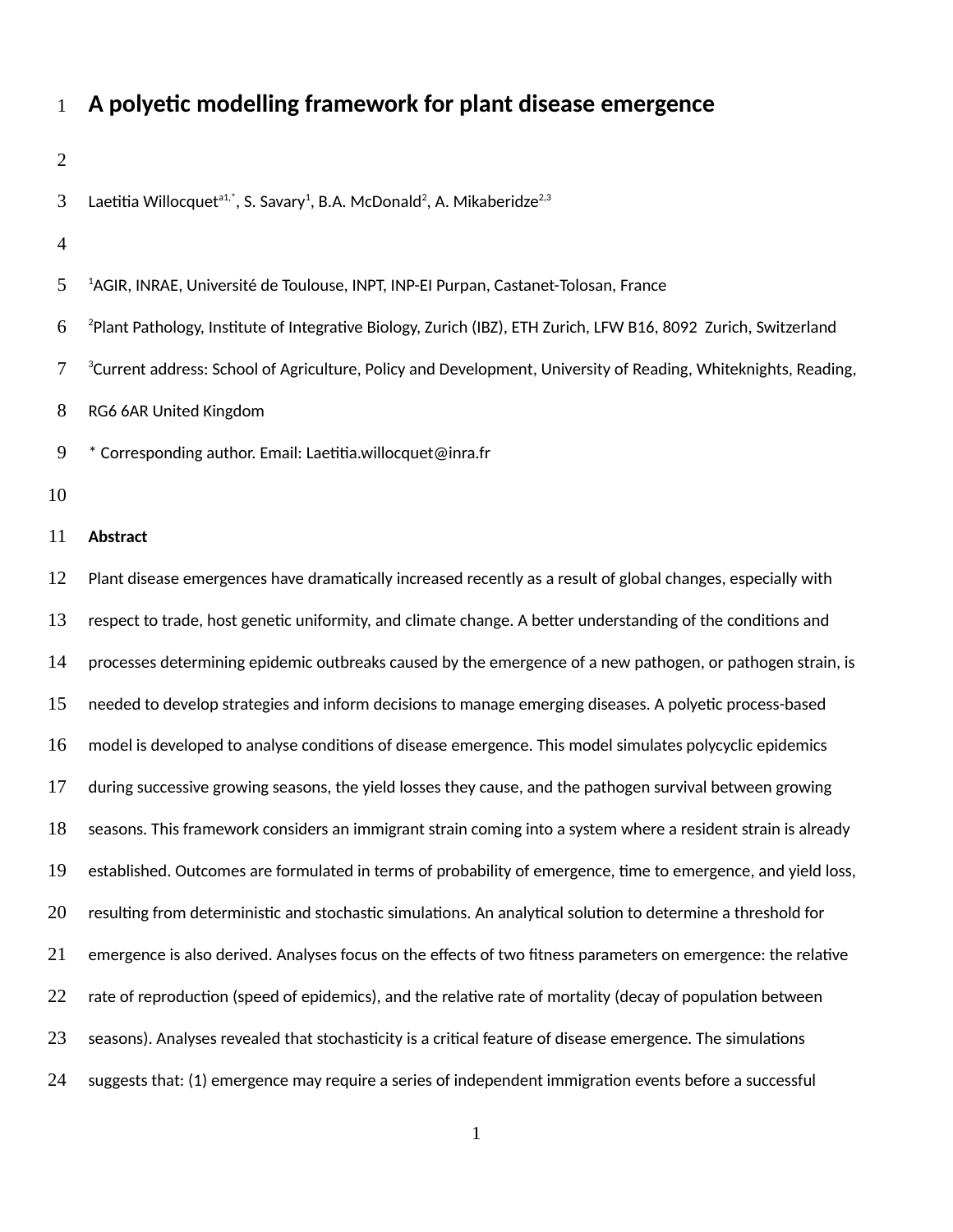invasion takes place; (2) an explosion in the population size of the new pathogen (or strain) may be preceded by many successive growing seasons of cryptic presence following an immigration event, and; (3) survival between growing seasons is as important as reproduction during the growing season in determining disease emergence. 25 26 27

28

**KEYWORDS** 29

disease emergence, process-based model, pathogen fitness, polyetic epidemics, pathogen survival 30

31

#### **1. INTRODUCTION** 32

The emergence of disease in plant populations has important impacts on both agricultural production and natural ecosystems (Anderson *et al*., 2004; Lucas, 2017). While emerging plant diseases threaten biodiversity and the entire range of services contributed by plants to the biosphere (Anderson *et al*., 2004), the emergence of plant diseases constitutes an immediate threat to food security, from local to global scales, because of the losses in production, and also because losses to plant disease affect food access (economic or physical) and the quality of food (Savary *et al*. (2017). The literature provides growing evidence that plant disease emergences have dramatically increased recently, as a result of global changes in trade, host genetic uniformity, and climate (Anderson *et al.*, 2004; Fisher *et al.*, 2012; McDonald and Stukenbrock, 2016; Paini *et al.*, 2016). 33 34 35 36 37 38 39 40

A relatively recent example of emergence of new pathogen strains is the introduction into Europe of a strain carrying the A2 mating type of *Phythophthora infestans*, the causal agent of potato late blight (Zwankhuizen and Zadoks, 2002; Lucas, 2017). The emergence of this strain and its lineages, both resistant to metalaxyl and more aggressive, led to more diversified, sexually reproducing, pathogen populations, and increased disease intensity in Europe (Goodwin *et al.*, 1996). Stem rust of wheat is another example. Stem rust epidemics, which were common in the USA during the first half of the last century, became rare after the pathogen (*Puccinia graminis* f. sp. *tritici*) was controlled by combining the deployment of new resistance genes in wheat varieties with the eradication of barberry, which is the alternate host on which the pathogen 41 42 43 44 45 46 47 48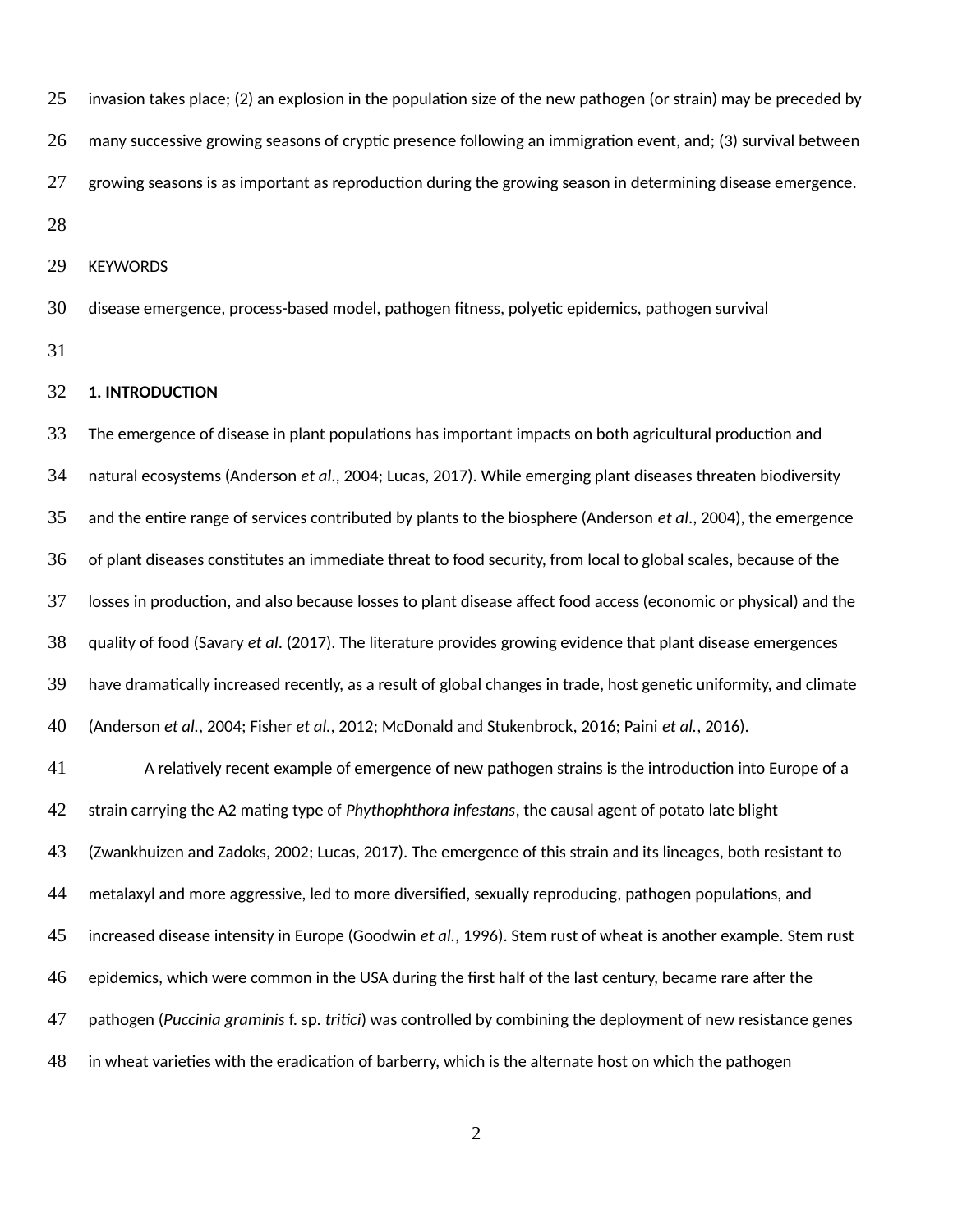reproduces sexually (Roelfs, 1978; 1985). In 1998, new races of this pathogen (called Ug99) were detected in Uganda that were virulent against resistance genes present in wheat varieties widely grown in East Africa, leading to local but severe epidemics in the region (Singh *et al.*, 2015). International efforts to generate and deploy resistant varieties helped to limit impacts from races of these new lineages (Singh *et al.*, 2015), but the recent detection of stem rust in different parts of Europe is now threatening wheat production in this part of the world (Saunders *et al.*, 2019). A third and recent example of strain introduction is that of *Puccinia striiformis* f. sp. *tritici*, the causal agent of stripe (yellow) rust of wheat, into North-Western Europe in 2011 (de Vallavieille‐ Pope *et al.*, 2018) which caused serious epidemics. 49 50 51 52 53 54 55 56

An example of emergence of a new pathogen is *Pyricularia graminis-tritici,* the cause of wheat blast. The disease was restricted to South America until 2016, when the pathogen was accidentally introduced and caused a severe outbreak in South Asia (Ceresini *et al.*, 2018). Another example of new pathogen emergence is the Asian soybean rust, caused by *Phakopsora pachyrhizi*, which was introduced into South America at the beginning of this century and has since severely impacted soybean production on that continent (Lucas, 2017). Rhizomania is a virus disease of sugar beet that was first detected in the United Kingdom in 1987 and has since spread, resulting in increasing numbers of epidemics (Gilligan *et al.*, 2007). Other recent examples of disease emergence with very disastrous impacts on perennial crops include huanglongbing on citrus in the New World (Gottwald, 2010) and *Xyllela fastidiosa* on olive trees in Southern Europe (Saponari et al, 2019). 57 58 59 60 61 62 63 64 65

Disease emergence may be associated with changes in the environment, especially, human-made changes. A much-debated example is the case of fusarium head blight of wheat (wheat scab), which has been associated with the maize-wheat rotation, and with no-till practices (Zadoks and Schein, 1979; McMullen *et al.*, 2012). Another example is that of false smut of rice, which has been associated with the cultivation of hybrid rice (Savary *et al.*, 2017). A third example of environmental change-driven emergence is that of *Sclerotium rolfsii*, a tropical pathogen on legumes (among many other hosts) becoming prevalent in the state of New York as a result of warming climate (S. Pethybridge, Personal Communication). 66 67 68 69 70 71 72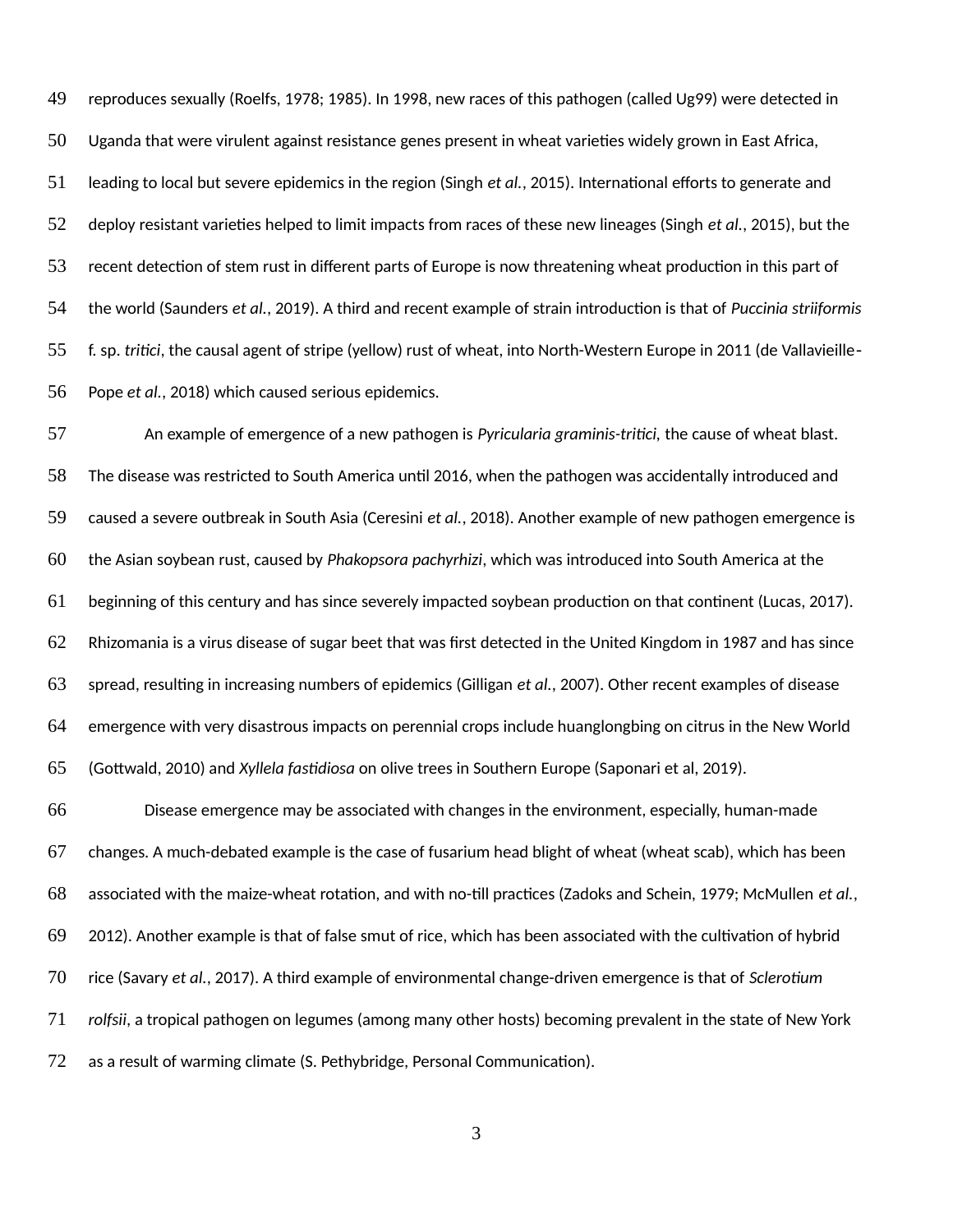In their seminal article, Heesterbeek and Zadoks (1987) proposed a mathematical theory of pandemics, with three phases: zero-order, first-order, and second-order epidemics. This theory considers two groups of processes, the spatial spread of disease and the accumulation of disease cycles within and across crop cycles, to analyse pandemics. While the zero-order epidemic is field-bound and polycyclic, the first-order epidemic is area-bound and polycyclic, and the second-order is both continental and polyetic. The present article is a response, some thirty years later, to this article. Figure 1 represents a synthesis of processes which may be associated with disease emergence, organised in three paths. Path 1 is the invasion of a new pathogen into an ecosystem, through introduction, establishment, and spread. Path 1 is exemplified by the wheat blast epidemic in Bangladesh. Path 2 is the emergence of disease in response to environmental changes in an ecosystem, where environmental changes lead to disease intensification, further leading to disease spread within entire (agro)systems. Path 2 is illustrated by fusarium head blight of wheat or false smut of rice. Path 3 is the emergence of new strains through evolutionary processes. Path 3 is illustrated by wheat stem rust in Sub-Saharan Africa. Emergence paths may be combined. For instance, Paths 1 and 3 are combined in the potato late blight epidemic of the 1990s in Western Europe; Paths 1, 2, and 3 are combined in the emergence of stripe rust in Western Europe. Similar to the emergence and re-emergence of infectious diseases in humans (Wilcox and Collwell, 2005), the emergence of plant diseases entails the consideration of biocomplexity, i.e., of complex systems, where the biology of pathogens and hosts, their genetics, the changing environments – both natural and human-made, and the social and economic structures (including plant health management systems) interact. The present analysis does not address the biocomplexity of plant disease emergence as a whole, but rather focuses on a fragment of Figure 1, with emphasis on Paths 1 (emerging pathogens) and 3 (emerging strains). Elements of Path 2 (environmental change) are subsumed in the form of stochastic features of the modelling work. 73 74 75 76 77 78 79 80 81 82 83 84 85 86 87 88 89 90 91 92 93 94 95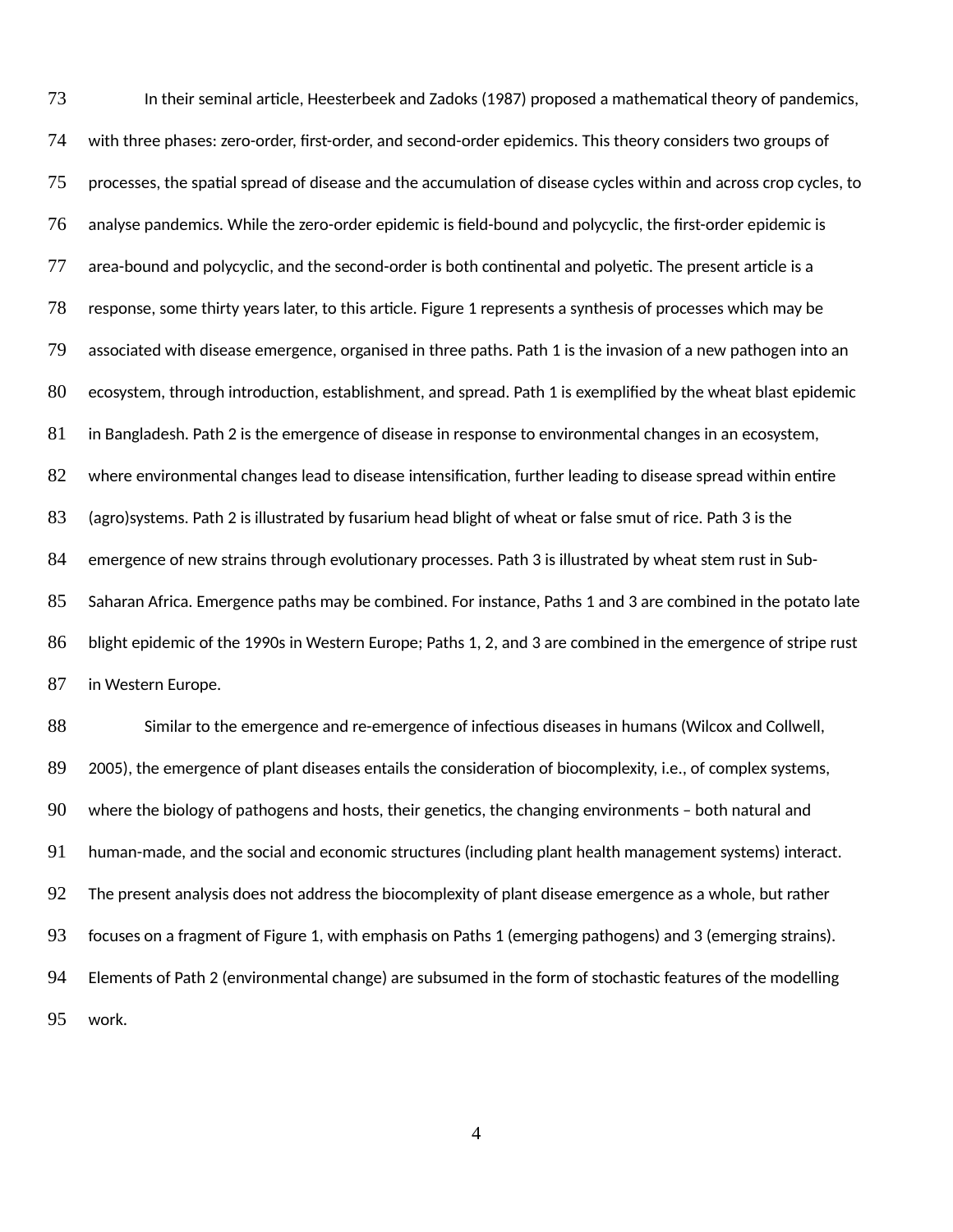- Here we present a series of hypotheses underpinning the processes at play in disease emergence. 96
- These hypotheses involve both demography (epidemiology) and population genetics as follows: 97
- (1) from an epidemiological standpoint, emergence is a polyetic process, i.e., it is a process spanning several 98
- consecutive crop seasons (Zadoks, 1974; Zadoks and Schein, 1979; Heesterbeek and Zadoks, 1987); 99
- (2) this polyetic process is inherently stochastic because it entails random and abrupt changes in the pathogen 100
- and host populations (Shaw, 1994). The process is also affected by random fluctuations in the environment 101
- (Gilligan and Van den Bosch, 2008); 102
- (3) an important determinant of successful emergence is the diversity in the population from which the 103
- emerging pathogen originates. We assume the pathogen (or pathogen strain) to be sampled by chance in a 104
- large genetic pool. The more diverse this pool, the higher the likelihood of fit to a given biological (hosts) and 105
- physical setting (McDonald and Stukenbrock, 2016); 106
- (4) pathogen migration (introduction) is often the primary mechanism associated with disease emergence (McDonald and Stukenbrock, 2016); 107 108
- (5) the level of crop losses associated with epidemics constitutes a useful metric for the impact of disease 109
- emergence (Savary *et al.*, 2006; 2017; 2019). 110
- A range of models have been developed to analyse the dynamics of epidemics or pathogen populations over multiple crop seasons. Leonard (1977) analysed the dynamics of plant pathogen genotypes over seasons to investigate plant pathogen evolution under the gene-for-gene hypothesis. Since then, several polyetic models have considered cycles of epidemic processes (disease transmission in the presence of the host) followed by survival processes (pathogen decay in the absence of the host). Several models have considered one pathogen genotype in order to address, e.g., thresholds for persistence according to epidemiological parameters (e.g., Gubbins *et al.*, 2000; Madden and Van den Bosch, 2002), whereby persistence corresponds to disease emergence caused by invasion. These models were expanded to consider two pathogen genotypes to analyse the evolutionary dynamics of pathogen populations (Van den Berg *et al.*, 2011; Hamelin *et al.*, 2011). 111 112 113 114 115 116 117 118 119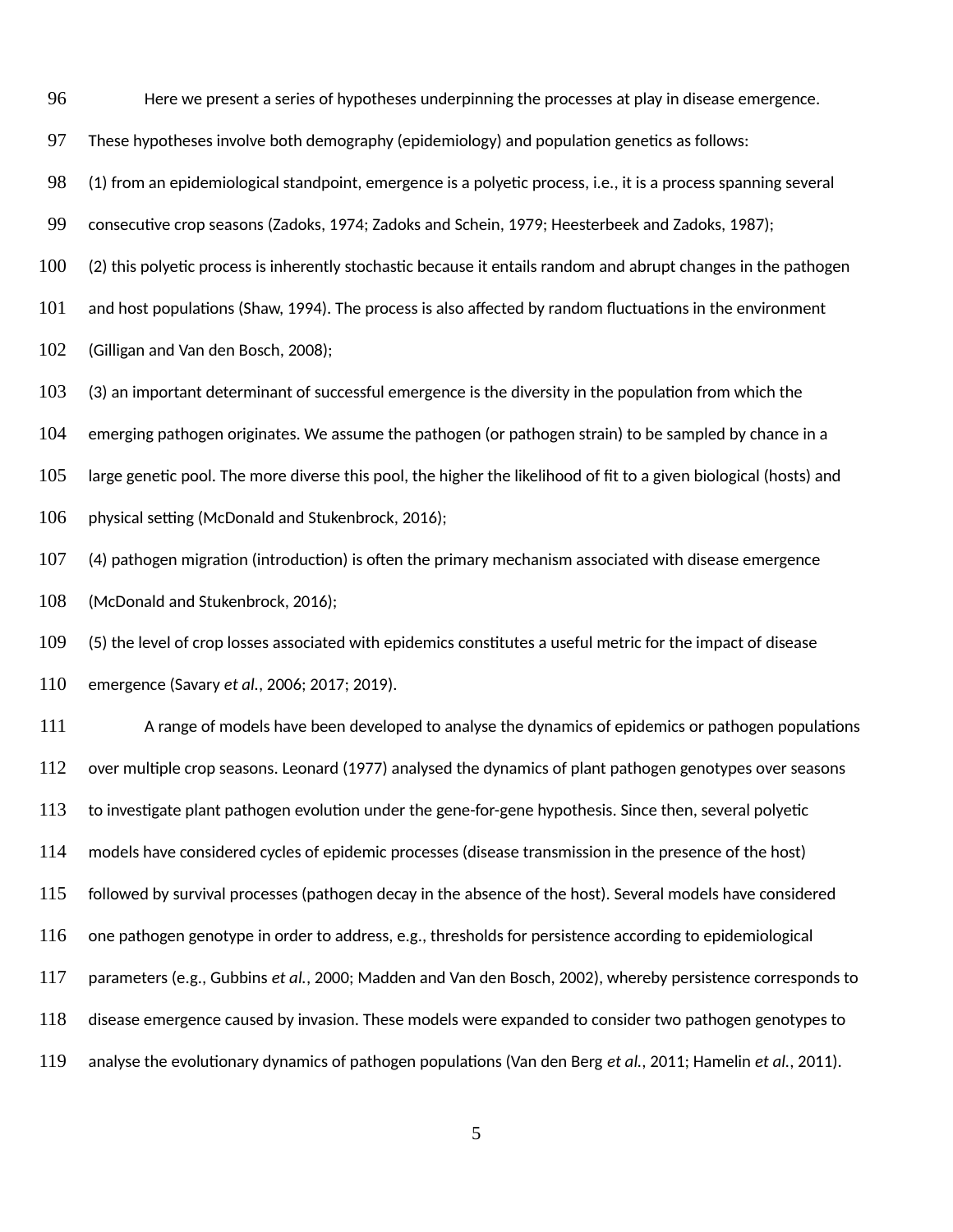| 120 | Comparatively fewer stochastic polyetic models have been developed, showing chaotic polyetic patterns (Shaw,       |  |  |  |  |
|-----|--------------------------------------------------------------------------------------------------------------------|--|--|--|--|
| 121 | 1994), or guiding management strategies (with a spatially explicit stochastic model of sugar beet rhizomania;      |  |  |  |  |
| 122 | Gilligan et al., 2007). To our knowledge, no model has yet been developed which simultaneously accounts for        |  |  |  |  |
| 123 | polyetic processes, stochasticity, and the occurrence of several pathogen genotypes. Furthermore, none of the      |  |  |  |  |
| 124 | polyetic models reported so far explicitly accounts for the impact of disease on yield loss.                       |  |  |  |  |
| 125 | The objectives of this work were to: (1) design a modelling framework to better define the conditions              |  |  |  |  |
| 126 | determining disease emergence, (2) illustrate the use of the model by considering fitness components that          |  |  |  |  |
| 127 | characterize the growth of the pathogen population during the growing season and its survival between              |  |  |  |  |
| 128 | growing seasons and analysing their effects on disease emergence, and (3) draw some conclusions on                 |  |  |  |  |
| 129 | properties associated with disease emergence.                                                                      |  |  |  |  |
| 130 |                                                                                                                    |  |  |  |  |
| 131 | 2. MATERIALS AND METHODS                                                                                           |  |  |  |  |
| 132 | 2.1 Model requirements                                                                                             |  |  |  |  |
| 133 |                                                                                                                    |  |  |  |  |
| 134 | Model specifications were established to build a structure incorporating processes related to population           |  |  |  |  |
| 135 | genetics, epidemiology, and crop losses in order to analyse the conditions associated with disease emergence       |  |  |  |  |
| 136 | and its effects on yield. The model and the outcomes of the analysis apply equally well to: (i) the situation when |  |  |  |  |
| 137 | a strain of a new pathogen is emerging on the background of another, resident pathogen population infecting        |  |  |  |  |
| 138 | the same host, and (ii) the situation where a new, immigrant strain of a pathogen emerges on the background        |  |  |  |  |
| 139 | of an already established population of the same pathogen. For the sake of simplicity, we will only refer to the   |  |  |  |  |
| 140 | second situation below. The following requirements for the model were identified:                                  |  |  |  |  |
|     |                                                                                                                    |  |  |  |  |

the model generates dynamics of epidemics and pathogen survival over successive cropping cycles, i.e., 142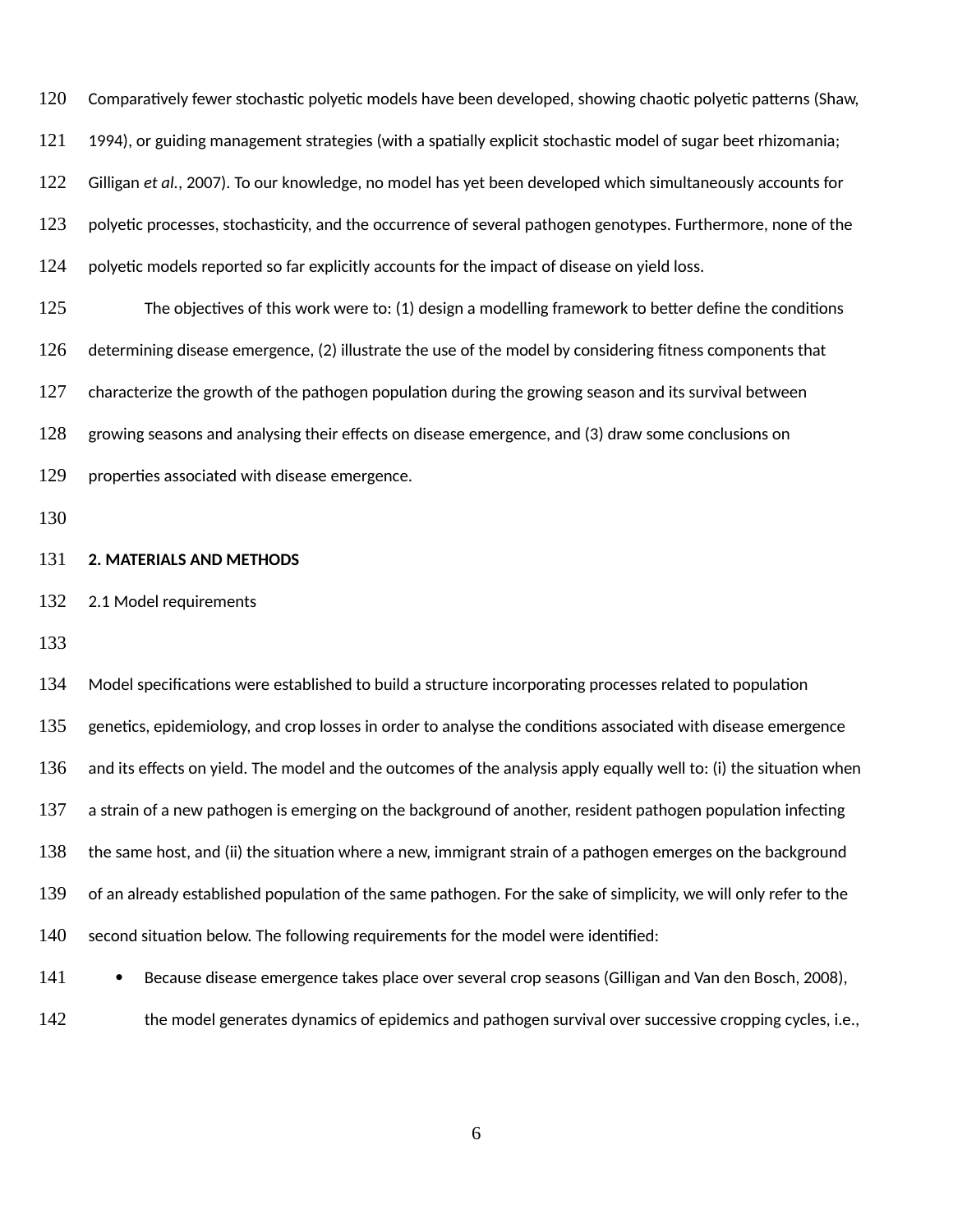| 143 | it encapsulates polyetic processes (Zadoks, 1974; Zadoks and Schein, 1979; Heesterbeek and Zadoks, |
|-----|----------------------------------------------------------------------------------------------------|
| 144 | 1987).                                                                                             |

- Epidemics of many plant diseases entail secondary infections occurring during a crop season. The model therefore considers *polycyclic epidemics* within crop seasons. 145 146
- The model involves *different strains of a pathogen* in order to account for the evolutionary processes involved in disease emergence. 147 148
- Disease emergence often originates from the *migration* of a new pathogen (Fig. 1, Path 1), or of a new pathogen strain (Fig. 1, Path 3), into an agrosystem. The model therefore incorporates an immigration process. 149 150 151
- Modelling of the dynamics of *primary inoculum* with varying numbers of propagules, originating from preceding crop seasons and/or from immigration, and decaying over time, is a requirement, because (1) primary inoculum enables the initiation of seasonal epidemics, (2) a migrating pathogen strain enters the system as primary inoculum, and (3) primary inoculum also constitutes the link between two 152 153 154 155
- seasonal epidemics, and therefore provides the bridge needed to consider polyetic epidemics. 156
- C*rop losses* are an essential feature of epidemics in agroecosystems. The model therefore translates multi-seasonal, polyetic epidemics into their impact on crop performance as yield losses. 157 158

159

2.2 Model description 160

The system considered in the model is 1  $\textsf{m}^{2}$  of a crop, under the "mean-field" hypothesis: the system 161

considered is surrounded by systems with the same features and dynamics. This 1 m<sup>2</sup>-system and its 162

surroundings are repeated in successive crop seasons separated by off-seasons. During any crop season, this 163

- system and its neighbours are considered in a steady-state relationship. In particular, incoming and outgoing 164
- inoculum between these systems cancel each other out, so that the net inflow/outflow balance is null. The 165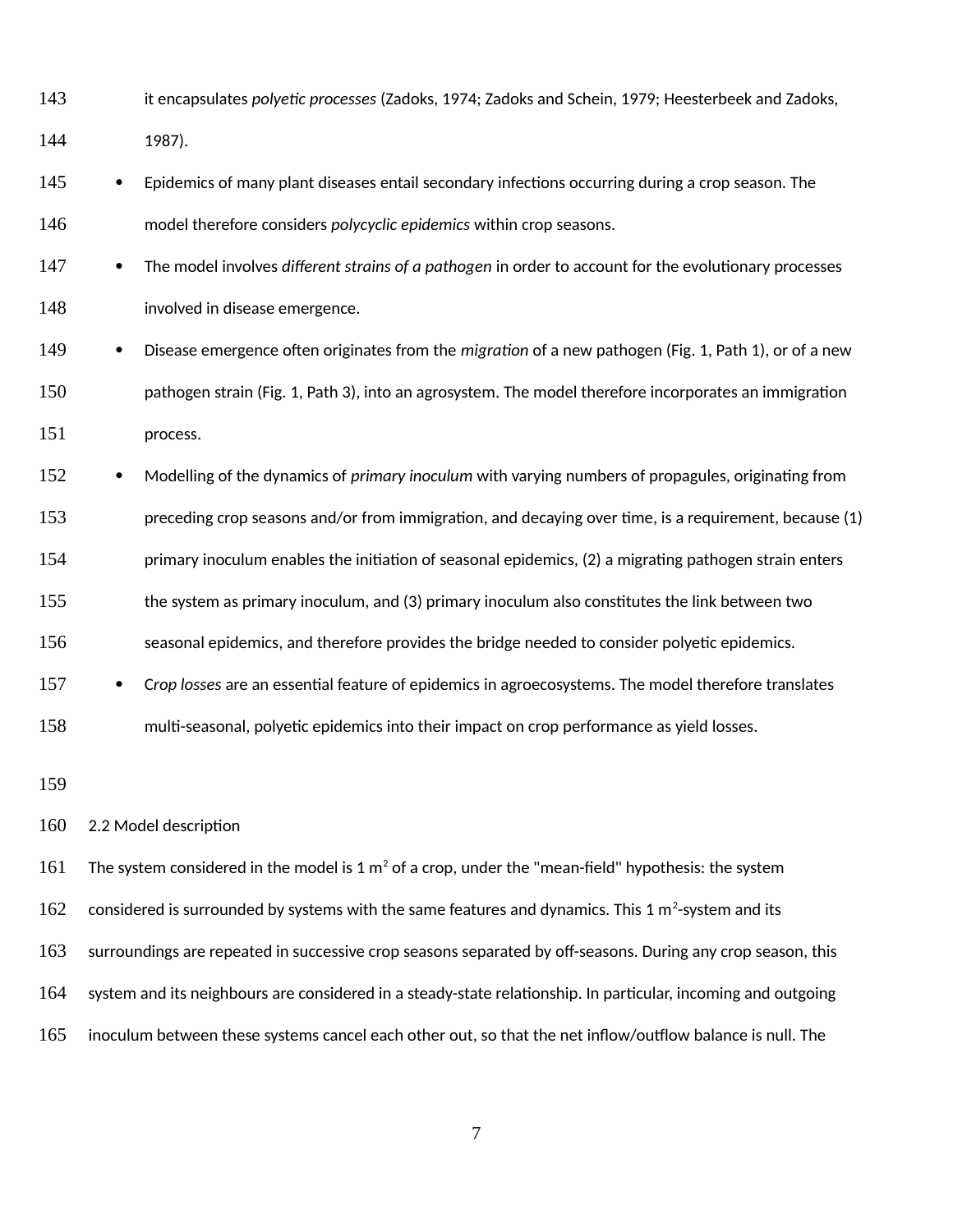model time step is one day, so as to accommodate processes which can have fast dynamics, such as polycyclic processes. 166 167

We consider a crop that is grown in regular cropping cycles (Supplementary Figure 1). Each cropping cycle consists of the period when the crop is present (crop season) and the period when the crop is absent (offseason). The crop season starts from crop planting and ends at harvest, and has two phases: the crop establishment phase and the crop growth phase (or, shortly, the growing season). The duration of each of the two phases (*CEP*, crop establishment period, and *CGP*, crop growth period) can vary depending on the crop, crop type (winter or spring crop) and location. Simulations start at crop planting, and are run for 30 cropping cycles. 168 169 170 171 172 173 174

The model considers one host plant genotype, e.g. a variety of a given crop, which can be infected by two strains of a given pathogen: a local (or resident) strain and an exogenous (or immigrant) strain. The local pathogen strain is present at the beginning of the simulation, while the exogenous pathogen strain is introduced into the system during the course of the simulation. The local population consists of strains that are already well adapted to local conditions. This local population is represented in the model by one local strain which has fixed demographic parameters. The exogenous population is established in a range of conditions (outside from the system), which may differ from the conditions of the considered system. This population is therefore more diverse, and generally less well adapted to the local conditions of the system. It thus consists of strains with a broader range of fitness attributes compared to the local population. This exogenous population is represented in the model by one strain with a fitness that can vary over cropping cycles. This variation reflects the hypothesis that the exogenous strain is less well adapted to the local conditions than the resident strain, and therefore is less well adapted to the environmental variations over cropping cycles. Each cropping cycle therefore involves two strains of the pathogen, the (fixed) local strain, and the (variable, random) exogenous strain. 175 176 177 178 179 180 181 182 183 184 185 186 187 188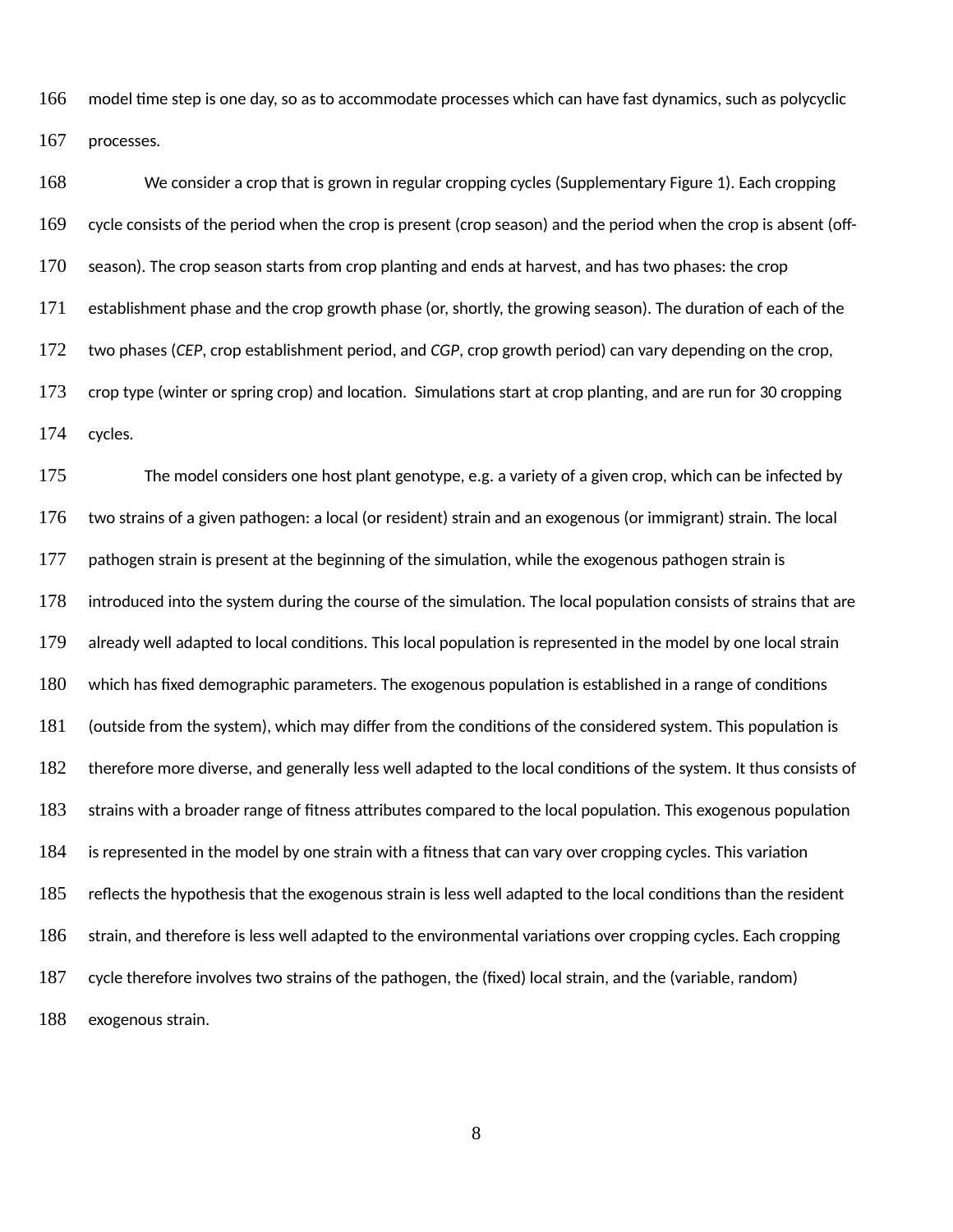Each cropping cycle involves several processes, which are represented as rates (Forrester, 1961; Savary and Willocquet, 2014) in Figure 2. These are the processes involved in the development of epidemics, including primary and secondary infections: *RI* (rate of infection); processes involved in the survival and decay of inoculum: *Rdecay* (rate of inoculum decay); and processes involved in yield losses incurred from disease: *RL* (rate of loss). These processes are next described in greater detail. The model variables and parameters are described in Table 1. 189 190 191 192 193 194

In each cropping cycle, the epidemic starts with primary infections (*RPI*), which take place at the end of the crop establishment phase, as the crop growth phase starts. Primary infections have two origins. First, primary infections can originate from inoculum produced from epidemics which took place in previous crop seasons (polyetism), and second, primary infections can result from incoming inoculum (immigration from an exogenous population). In the beginning of the crop growth phase, the rate of primary infections for each strain, *j* = 1 (local), or 2 (immigrant), is therefore written as: 195 196 197 198 199 200

 $RPI_i = \text{convSP} \times S_i + RM_i$  (1) 201

Where *convSP* is the conversion of surviving inoculum into a rate of primary infections; S<sub>i</sub> is the number of surviving propagules for each strain; and *RM*j is the rate of infections originating from immigrant strains, referred to as the rate of immigration. The rate of primary infections, *RPI*j, has the value given by Eq. (1) only on the first time step of each growing season and is set to zero at all other times. 202 203 204 205

An epidemic takes place as the injury level, *i*, increases according to a logistic curve (exponential increase of secondary infections, limited by the carrying capacity of the host crop) with a relative rate of growth, *RRg*. As the seasonal epidemic unfolds, interaction between strains takes place, in the form of competition towards host (crop) sites. This interaction between strains accounts for the maximum possible level of injury (carrying capacity) at a given time, considering all plant sites occupied by the different strains at this time. The rate of infection of each strain *j*, comprising primary and secondary infections, is therefore written as:  $R|_{i} = [RRg_{i} \times i_{i} \times (1 - ((i_{1} + i_{2}) / imax))] + RPI_{i} + starter_{i}$  (2) 206 207 208 209 210 211 212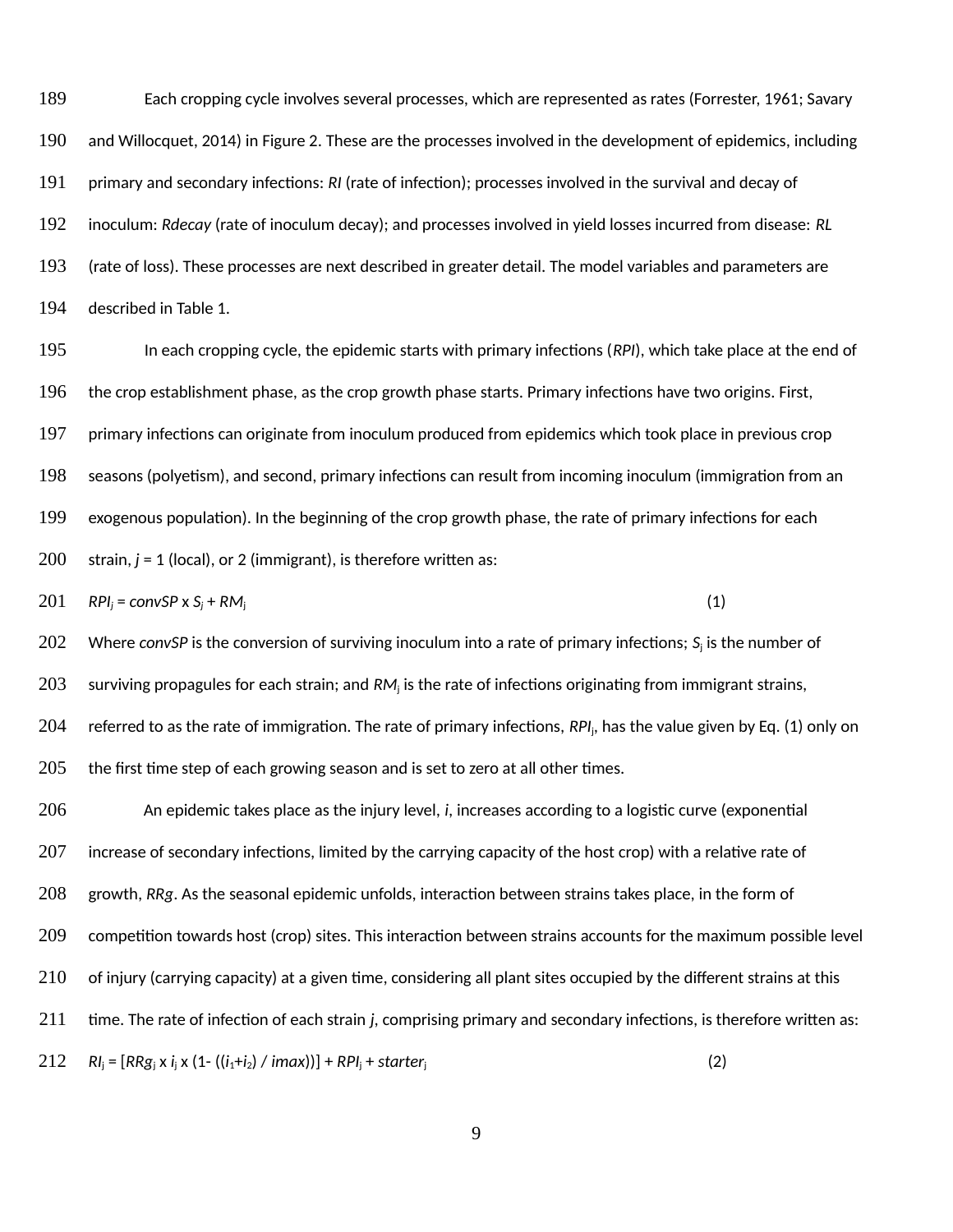| 213 | where $RRg_i$ is the relative rate of injury increase for strain j; $i_i$ is the injury level of strain j; $i_1$ is the injury level  |
|-----|---------------------------------------------------------------------------------------------------------------------------------------|
| 214 | caused by the local strain; i <sub>2</sub> is the injury level caused by the immigrant strain; imax is the carrying capacity of       |
| 215 | injury, i.e., the maximum level of injury; RPI; is the rate of primary infections associated with strain j; and starter;              |
| 216 | is the number of primary infections at the beginning of the multiple-cropping cycle simulation (this parameter is                     |
| 217 | non-zero only during the first time step of the cropping cycle 1).                                                                    |
| 218 | At the end of a cropping cycle, the terminal injury level $(i_i)$ is converted into surviving inoculum, $S_i$ , for                   |
| 219 | each of the two strains. The number of surviving propagules decreases over time according to a negative                               |
| 220 | exponential dynamics, at a speed proportional to a relative rate of decay ( $RRD_i$ ):                                                |
| 221 | (3)<br>$Rdecay_i = RRD_i \times S_i$                                                                                                  |
| 222 | where Rdecay <sub>i</sub> is the rate of decay of surviving propagules of strain j; RRD <sub>i</sub> is the relative rate of decay of |
| 223 | surviving propagules of strain j, and $S_i$ is the number of surviving propagules of strain j.                                        |
| 224 | Injuries impair the physiological processes involved in crop growth and yield build-up, ultimately                                    |
| 225 | leading to yield losses. The several possible damage mechanisms from injuries are represented in a very                               |
| 226 | simplified manner by a single rate of yield loss, RL, which increases proportionally to the running level of                          |
| 227 | combined injuries caused by both strains, $i_1 + i_2$ :                                                                               |
| 228 | (4)<br>$RL = RRL \times (i_1 + i_2) \times [1-(YL / Ya)]$                                                                             |
| 229 | where RRL is the relative rate of yield loss; $i_1$ and $i_2$ are the injury levels from the local and immigrant strains,             |
| 230 | respectively; YL is the yield loss, i.e. the yield reduction from a disease-free attainable yield; and Ya is the                      |
| 231 | attainable yield, i.e., the yield level in the absence of disease. At the end of each crop growth phase, yield loss is                |
| 232 | reset to zero, so that the new cropping cycle starts without losses.                                                                  |
| 233 |                                                                                                                                       |
| 234 |                                                                                                                                       |
| 235 |                                                                                                                                       |
| 236 | 2.3 Model parameters and initial values                                                                                               |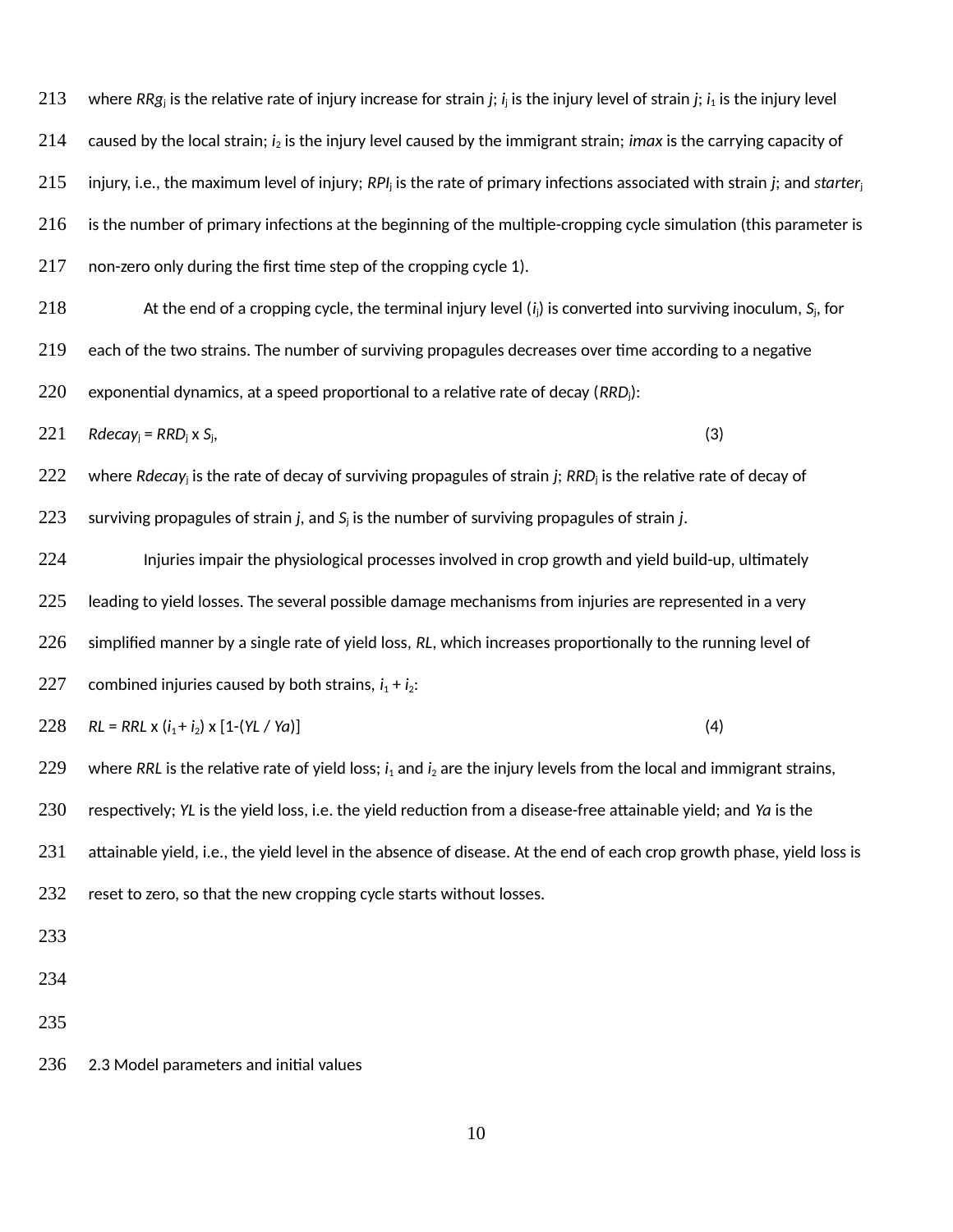Initial values are zero for all state variables (*i*, *S*, and *YL*). Parameters dimensions and values are listed in Table 1. The durations of the crop establishment period (*CEP*) and of the crop growth period (*CGP*) are both set to 120 days, representing, for example, approximate durations for a winter wheat crop grown in a temperate region of the world. An epidemic of the local strain is initiated at the end of *CEP* in the first cropping cycle with an initial value (*starter*; Table 1) for the local strain of 0.01 day-1. The conversion of surviving propagules into a rate of primary infections (*convSP*) is set to 0.01, meaning that for example 100 surviving entities are translated into 1 primary infection during the first time step of CGP. The carrying capacity for injury level, *imax*, is set to 100 in order to generate injury levels expressed as percent. In the same way, *Ya*, the attainable yield, is set to 100 in order to generate yield losses expressed as percent. 237 238 239 240 241 242 243 244 245

*RRL* is set to 0.05, meaning that combined disease injury  $(i_1 + i_2)$ , when at low levels, entails an increase in yield loss at each time step which corresponds to 5% of the level of disease injury. *RRg*<sub>1</sub> and *RRD*<sub>1</sub> values are set to 0.07 and 0.01, respectively. 246 247 248

249

2.4 Model analyses: conditions of emergence of an immigrant strain 250

2.4.1 Framework of analyses 251

We consider a pathosystem with two pathogen strains: a local (resident), and an immigrant (exogenous) strain. The fitness of each of the two strains is represented by two essential components: the ability to reproduce during the growing season [represented by a relative, or intrinsic, rate of growth, *RRg<sup>j</sup>* in Equation (2)] and the rate of population decay [represented by a relative, or intrinsic, rate of decay, *RRDj* in Equation (3), Table 1], the latter characterizing the ability of a pathogen strain to survive in the absence of host plants. As a convention, the subscript *j*=1 refers to a local strain and *j*=2 refers to an immigrant strain. Fitter strains reproduce faster on the host during the growing season and decay more slowly over time. We addressed the question of emergence of immigrant strains as follows. A given agroecosystem 252 253 254 255 256 257 258 259

harbours a resident diversity of strains; however, all these strains are assumed to be equally adapted to the 260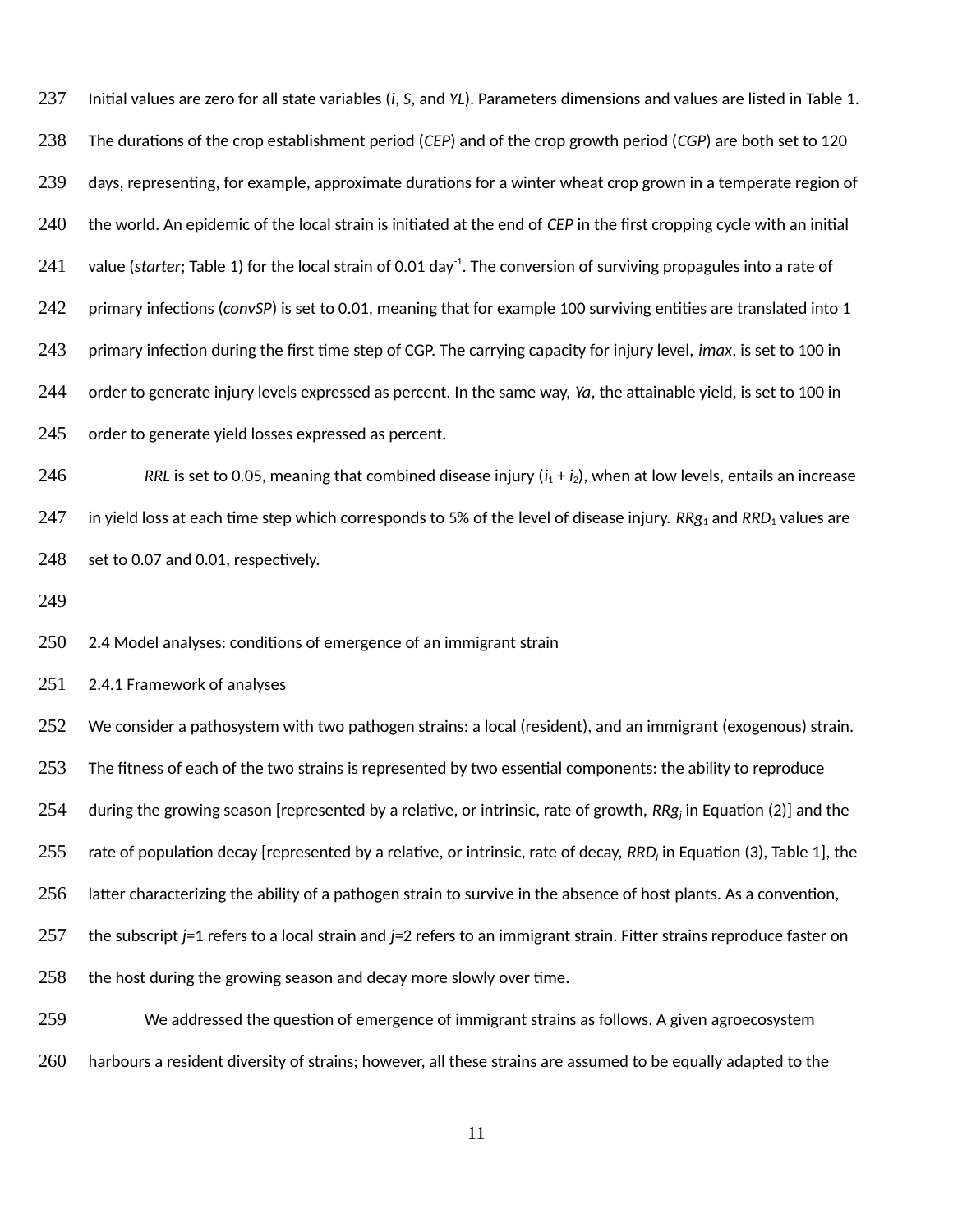considered agroecosystem – i.e. they have similar fitness. As a simplification, the entire population of resident strains in an agroecosystem is therefore represented by one strain, exhibiting two central values for *RRg*<sub>1</sub> and *RRD*1. Because these local populations are assumed to be established and in a dynamic equilibrium, we further assume no variation over time for parameters *RRg*1 and *RRD*1. In the absence of immigration, successive epidemics occur in the considered agroecosystem. These epidemics consist of overlapping disease cycles (polycyclic epidemics), and each epidemic results from the carry-over of inoculum from a previous epidemic that took place in the previous crop seasons. The resulting pattern of disease over successive crop seasons (polyetic process) in an agroecosystem thus results from the concatenation of successive (polycyclic) epidemics. In order to investigate conditions for emergence, we consider an immigrant strain, which originates from a very large pool of possible strains. In a first (deterministic) regime, the fitness parameters of the immigrant strain, *RRg2* and *RRD2*, are assumed to be constant throughout the successive simulated cropping seasons. In a second (stochastic) regime, the fitness parameters of the immigrant strain are drawn at random from a normal distribution with central values *RRg2* and *RRD2*, and with variation about these values. This drawing is made at the beginning of each cropping cycle, and the values drawn are kept constant within each cropping cycle. This stochastic regime reflects the hypothesis of a strain which is not well adapted to the local environment, with a fitness that varies as environmental conditions vary over cropping cycles. 261 262 263 264 265 266 267 268 269 270 271 272 273 274 275 276

The execution of the model over a succession of 30 cropping cycles is referred to as a simulation. We investigated a scenario in which the immigrant strain is introduced once, at cropping cycle 10, at the beginning of the growing season. This way, the immigrant strain is introduced into a stabilized system where the local strain is already established. We used the simulation model (Section 2.2, Figure 2) to study two dynamic regimes: (i) a deterministic regime, in which *RRg2* and *RRD2* had fixed values during a given simulation (section 2.4.2 below), and (ii) a stochastic regime, in which the values of either *RRg*<sub>2</sub> or *RRD*<sub>2</sub> or both were drawn from a normal (Gaussian) distribution at the beginning of each cropping cycle and kept at these values during each cropping cycle (section 2.4.3 below). We also derived approximate analytical expressions for the thresholds of 277 278 279 280 281 282 283 284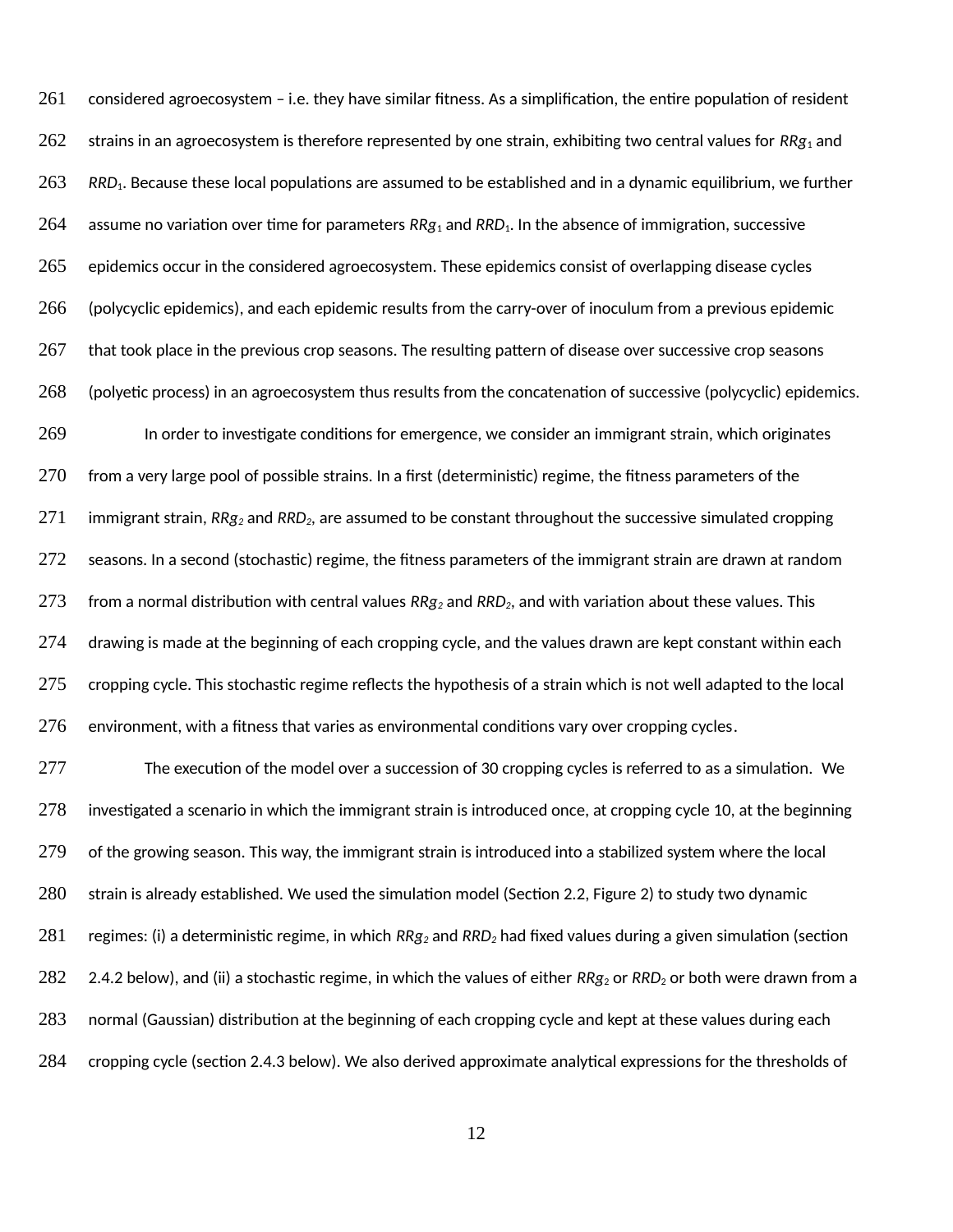emergence of the immigrant strain by representing the simulation model as a discrete time map and investigating its linear stability (Section 2.4.4 below and Appendix A). 285 286

The outcomes of the analyses were synthesised according to three features characterising disease emergence of an immigrant strain and its consequences: the probability of emergence, the time to emergence, and the yield loss associated with the emergence. We consider that the immigrant strain has emerged if it exceeds the resident strain in terms of its AUDPC (area under disease progress curve, i.e., the accumulated injury incurred within a growing season) during at least three cropping cycles after its introduction. The probability of emergence, *P*emerg, was estimated as the proportion of simulations that resulted in emergence. In each individual simulation that resulted in emergence, the time to emergence, *T*emerg, was defined as the number of cropping cycles between the introduction of the immigrant strain and the first cropping cycle when the AUDPC of the immigrant strain exceeded that of the resident strain. To quantify yield loss in each simulation, we calculated the average yield losses caused by both the resident and the immigrant pathogen strains over the 30 cropping cycles. 287 288 289 290 291 292 293 294 295 296 297

The model was developed using the Stella software (STELLA Architect version 1.1.2) and subsequently translated to the Python programming language (version 3.4.3), where the bulk of the analysis was conducted. The system of Equations (1)-(4) was solved and analysed using Python packages numpy (version 1.13.3) and scipy (version 1.0.0), and the figures were produced using the Python package matplotlib (version 2.1.1). Parts of the analytical investigation were performed with Wolfram Mathematica (version 10.3 for Linux). 298 299 300 301 302

303

2.4.2. Deterministic approach 304

We performed three sets of simulations in order to analyse the individual effects of *RRg2*, *RRD2*, and the combined effects of *RRg2* and *RRD2* on disease emergence. 305 306

A first analysis was conducted to address conditions of emergence associated to *RRg2*. In this first analysis, 100 simulations were run with *RRg2* increasing from 0.06 to 0.12 day-1 with a constant increment of 307 308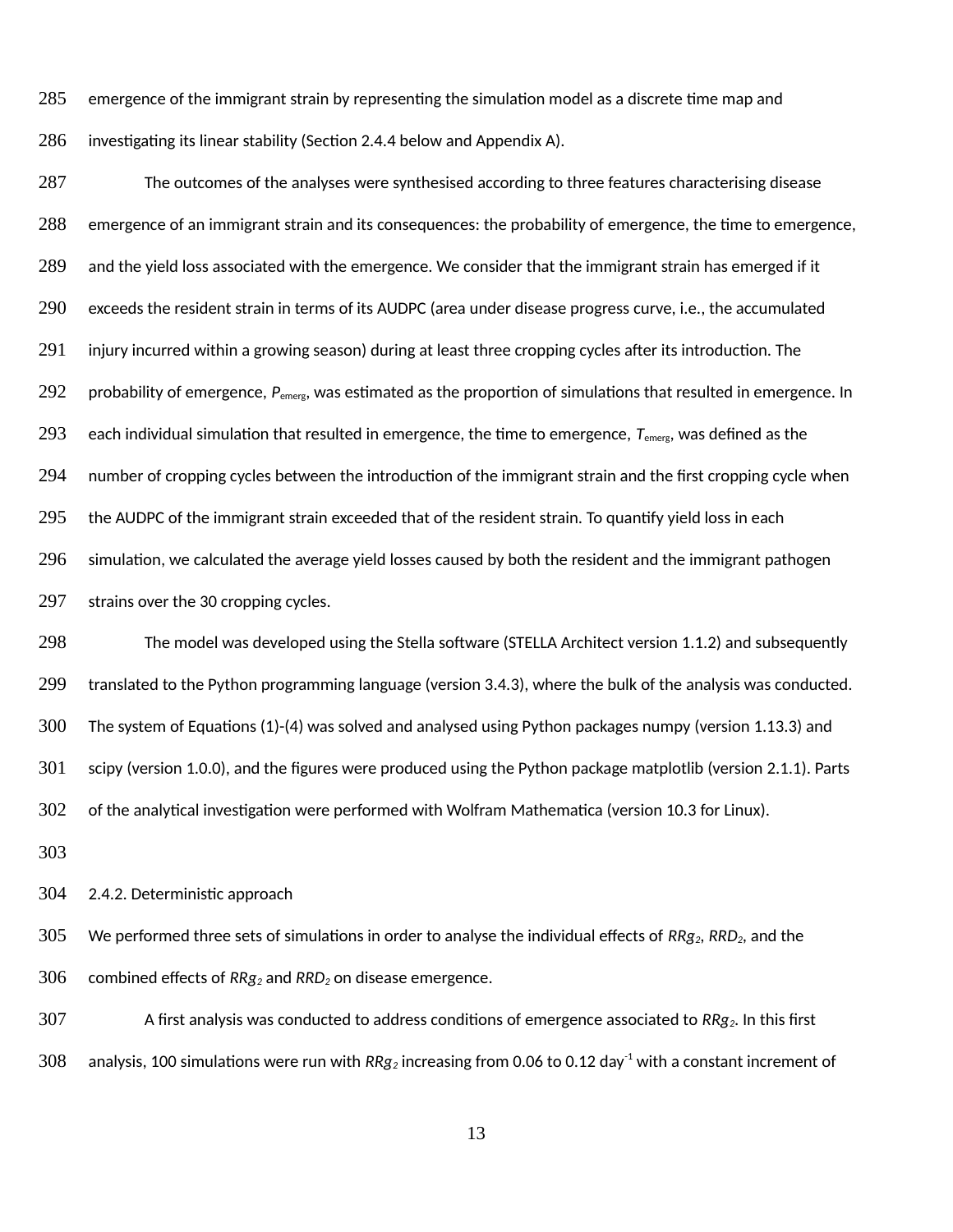*RRg2* between simulations, while *RRD2* was fixed (0.02 day-1). The *RRD2* value chosen corresponds to the hypothesis of an immigrant strain with a lower survival capacity than the resident strain ( $RRD_1 = 0.01$  day<sup>-1</sup>). In the second analysis, we assessed conditions of emergence according to *RRD2*. Here, 100 simulations were run with  $\mathsf{R}\mathsf{R}\mathsf{D}_2$  increasing from 0 to 0.05 day<sup>-1</sup> with a constant increment between simulations, while  $\mathsf{R}\mathsf{R}\mathsf{g}_2$  was fixed (0.1 day-1). This *RRg2* value corresponds to the hypothesis of an immigrant strain with a higher aggressiveness than the resident strain ( $RRg_1$  = 0.07 day<sup>-1</sup>). In a third analysis, both  $RRg_2$  and  $RRD_2$  were considered with respect to emergence. *RRg2* and *RRD2* were varied in the same ranges as in the first and second analyses over a total of  $10<sup>4</sup>$  simulations (100 x 100 runs). 309 310 311 312 313 314 315 316

317

2.4.3. Stochastic approach 318

As in the deterministic approach, the individual effects of *RRg2*, *RRD2*, and combined effects of *RRg2* and *RRD<sup>2</sup>* were subsequently analysed. 319 320

To address conditions of emergence associated to *RRg2*, 100 sets of simulations were executed with fixed *RRg*<sub>2</sub> values ranging from 0.06 to 0.12 day<sup>-1</sup>, with a constant increment. For each *RRg*<sub>2</sub> value considered (i.e., for each set of simulations), 5000 stochastic runs were executed, within which the values of *RRD*<sub>2</sub> were drawn at the beginning of each cropping cycle as random numbers from the normal (Gaussian) distribution with the mean 0.02 day<sup>-1</sup> and the standard deviation 0.007 day<sup>-1</sup>. These RRD<sub>2</sub> values then remained constant during the whole cropping cycle until the beginning of the next growing season, when a new random value was chosen. 321 322 323 324 325 326 327

The second analysis was conducted in the same way as the first analysis, but focused on *RRD2*: 100 sets of simulations were executed with fixed *RRD*<sub>2</sub> values ranging from 0 to 0.05 day<sup>-1</sup>, with a constant increment. For each *RRD*<sub>2</sub> value considered, 5000 stochastic runs were executed, within which the values of *RRg*<sub>2</sub> were drawn at the beginning of each cropping cycle as random numbers from the normal distribution with mean 0.1 328 329 330 331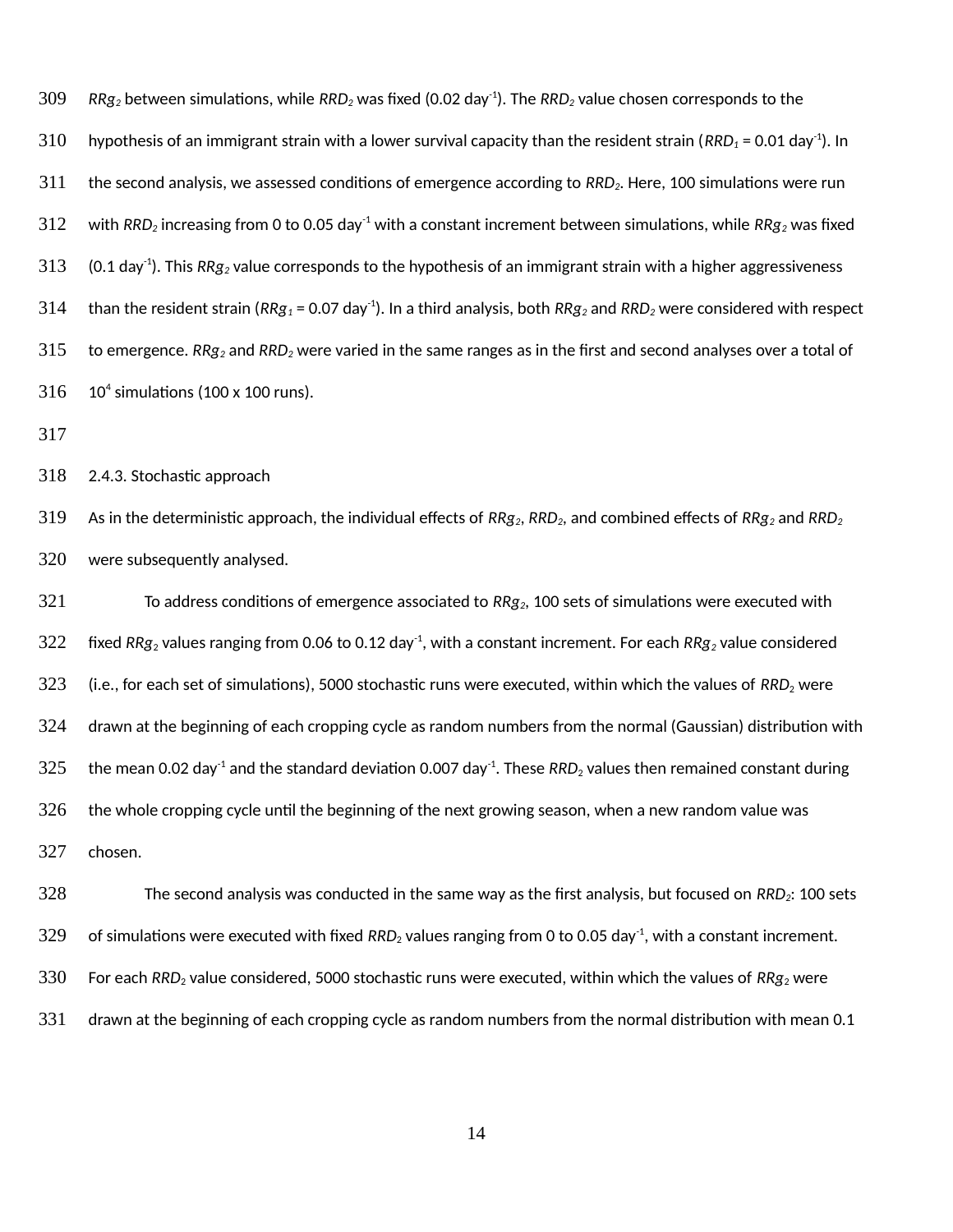day-1 and standard deviation 0.035 day-1. These *RRg*2 values then remained constant during the whole cropping cycle. 332 333

| 334 | In a third analysis, the values of both $RRg_2$ and $RRD_2$ were drawn from the normal distribution at the                           |
|-----|--------------------------------------------------------------------------------------------------------------------------------------|
| 335 | beginning of each cropping cycle with means ranging from 0.05 to 0.12 day <sup>-1</sup> for RRG <sub>2</sub> , and ranging from 0 to |
| 336 | 0.04 for $RRD2$ , and with standard deviations constituting a constant proportion, 0.35, of the corresponding                        |
| 337 | mean values. As in the previous analyses, $RRg_1$ and $RRD_1$ values remained constant within each cropping cycle.                   |
| 338 | We ran 200 stochastic realizations for each point of the 100x100 grid of $RRg_2$ x $RRD_2$ values considered.                        |

339

2.4.4. Analytical approach 340

The overall fitness of the pathogen strain *j* is given by its polyetic (or multi-season) basic reproductive number (see Appendix A for the derivation): 341 342

$$
343 \t Rop,j = convSP x exp[(RRgj x Ts) - (RRDj x TBS)]
$$
\n(5)

where  $T_s$  is the crop growth duration ( $T_s$  = CGP) and  $T_{\text{BS}}$  is the delay between two successive growing seasons. The index "p" in  $R_{0p}$  refers to "polyetic", in order to distinguish  $R_{0p}$  from  $R_0$ , which usually refers to the "within season" basic reproductive number in the epidemiological literature (e.g., Zadoks and Schein, 1979; Anderson and May, 1986; Campbell and Madden, 1990). Biologically, R<sub>0p,j</sub> represents the number of units of crop injury appearing at the beginning of a given growing season following the introduction of a unit host injury in the beginning of the previous growing season. *R*0p,j incorporates both the ability of a strain *j* to multiply during crop growth and to survive between growing seasons. Hence, in the exponent of Eq. (5), the two components of pathogen fitness,  $RRg_j$  and  $RRD_j$ , are weighted by  $T_s$  and  $T_{BS}$ , respectively. 344 345 346 347 348 349 350 351

As in the previous analysis, we consider the situation when the local pathogen strain is viable when present alone: its reproduction during the growing season exceeds its losses between growing seasons, i.e., *R*0p,1>1. In this case, the immigrant strain will emerge if its polyetic basic reproductive number exceeds the polyetic basic reproductive number of the local strain, i.e.,  $R_{0p,2} > R_{0p,1}$ . The emergence threshold corresponds to 352 353 354 355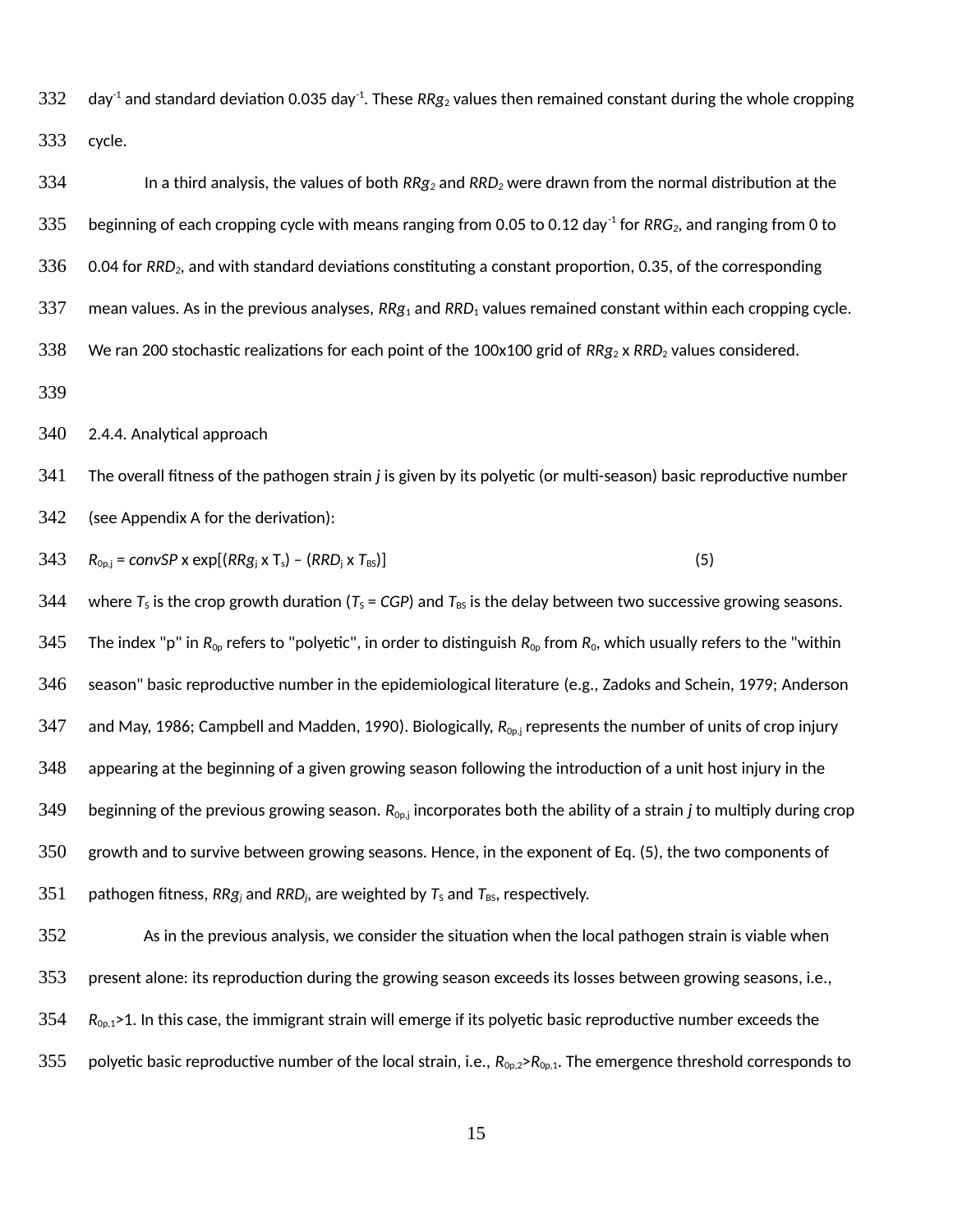$R_{op,2}$  =  $R_{op,1}$ . We solve this equation with respect to  $RRg_2$  and obtain the threshold value of  $RRg_2$  above which emergence takes place: 356 357

$$
358 \quad RRg_{2,\text{thresh}} = [(T_{BS} / T_S) \times (RRD_2 - RRD_1)] + RRg_1. \tag{6}
$$

Similarly, the emergence threshold can be expressed in terms of *RRD2*: 359

$$
360 \quad RRD_{2,\text{thresh}} = \left[ \left( T_s / T_{BS} \right) \times \left( RRg_2 - RRg_1 \right) \right] + RRD_1. \tag{7}
$$

Here, the immigrant strain emerges when its relative rate of decay is below the threshold, i.e., *RRD*<sub>2</sub><*RRD*<sub>2</sub>, thresh-Eqs. (6) and (7) were derived under the assumption that the saturation effects of the logistic growth are negligible. This is justified at sufficiently low relative rates of growth for each of the strains *RRgj*, and at short enough *CGP*, so that the host tissue does not become a limiting factor for any of the two pathogen strains. Note that the simulation model in Sec. 2.2 does not make this approximation. See Appendix A for more mathematical details. 361 362 363 364 365 366

367

#### **3. RESULTS** 368

3.1 An example of dynamics of crop injuries and losses simulated with the stochastic approach 369

Figure 3 displays examples of simulated dynamics using fitness parameters for the immigrant strain drawn from a normal distribution at the beginning of each cropping cycle, the parameter values remaining fixed within a given cropping cycle. Means of *RRg*2 and *RRD*2 are equal to the values used for the local strain (0.07 for *RRg* and 0.01 for *RRD*) and their standard deviations are 0.03 and 0.003, respectively. The three top panels display injury dynamics leading to (1) non-emergence of the immigrant strain (Fig. 3a), (2) co-occurrence of both strains where the predominant strain varies over cropping cycles (Fig. 3b), and (3) rapid emergence of the immigrant strain (Fig. 3c). Because parameters are fixed for the local strain, simulation leading to non-emergence (Fig. 3a) shows an equilibrium state with a maximum level of injury which reaches a constant value starting from the 6 $^{\rm th}$ cropping cycle. When both strains co-exist (Fig. 3b), the stochasticity of *RRg*<sub>2</sub> and *RRD*<sub>2</sub> produces a large variation over cropping cycles in both injury level and the respective frequency of each strain. In the case of 370 371 372 373 374 375 376 377 378 379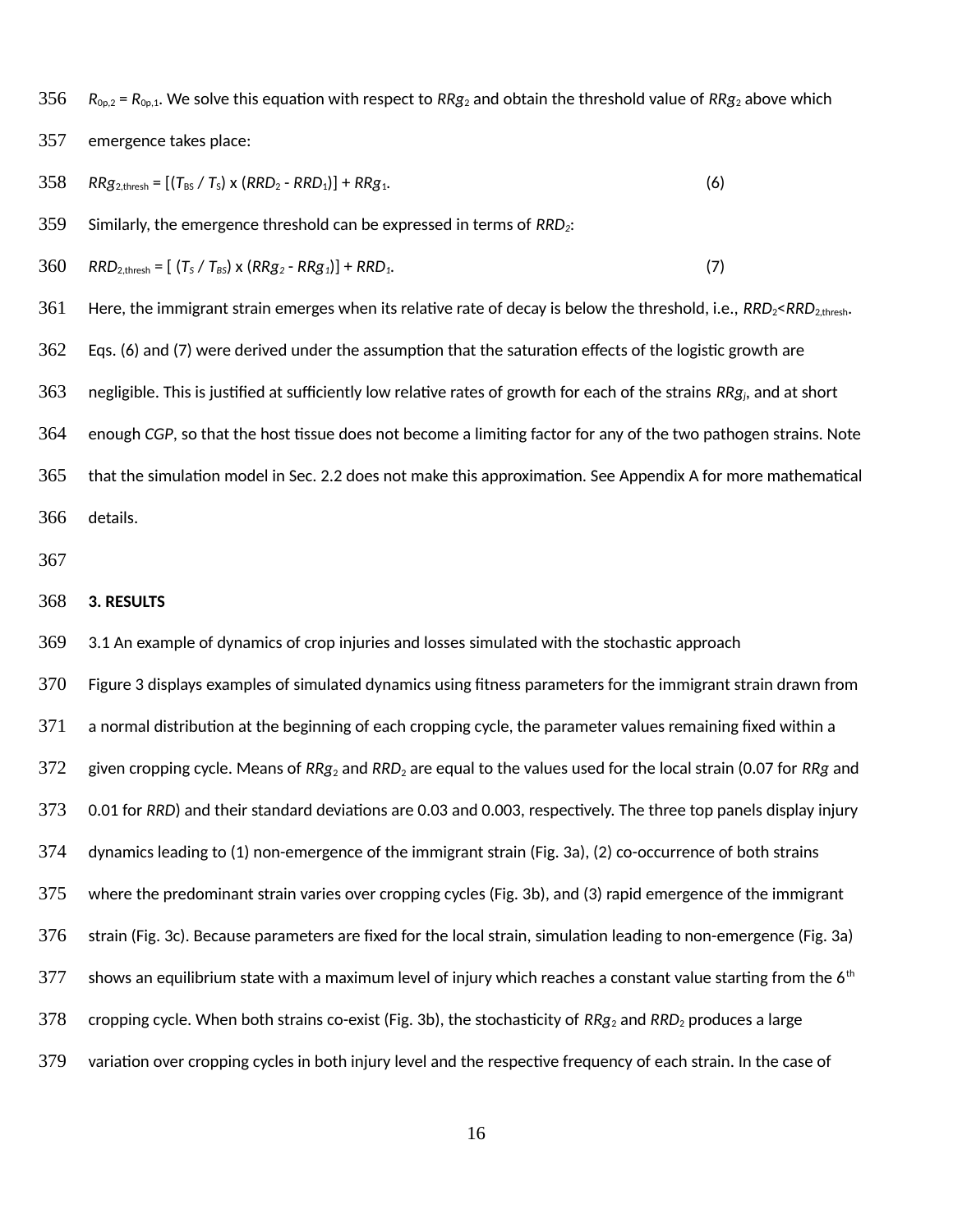rapid emergence of the immigrant strain (Fig. 3c), the immigrant strain very quickly overcomes the local strain, but displays a large variation in disease intensity over cropping cycles, because of stochasticity in *RRg<sub>2</sub>* and *RRD*2. 380 381 382

Simulated yield loss, primary inoculum, and relative rates of growth and decay corresponding to the example of a rapidly emerging strain (Fig. 3c) are displayed in Figure 3d-f. Yield losses vary over time (Fig. 3d), with a pattern similar to that observed for injury dynamics (Fig. 3c). At the end of each crop season, the terminal disease injury from each strain is proportionally converted to surviving propagules. The number of surviving propagules then decays exponentially over time and constitutes the primary inoculum for the subsequent growing season (Fig. 3e). This primary inoculum translates into primary infections at the beginning of each crop growth phase (Fig. 3e). Relative rates of growth and of decay of the immigrant strain vary over cropping cycles, while remaining constant within each cropping cycle (Fig. 3e). These stochastic values of *RRg*<sup>2</sup> and *RRD*<sub>2</sub> are driving the dynamics of injury (Fig. 3c) and of primary inoculum (Fig. 3e) over cropping cycles. 383 384 385 386 387 388 389 390 391

392

3.2 Individual effects of the relative rates of epidemic growth and inoculum decay on disease emergence When we consider *RRg*<sub>2</sub> variation in the deterministic regime,  $P_{\rm emerg}$  rises suddenly from zero to one as the *RRg*<sub>2</sub> value is increased (Fig. 4a, blue curve). The reason is that the immigrant strain can only emerge if it is able to grow fast enough during the growing season. More fit immigrants, when they emerge (i.e., when *Pemerg* = 1 in Fig. 4a), emerge more rapidly as *RRg2* increases: *T*emerg decreases monotonically as we increase the immigrant strain's fitness by increasing *RRg*2 (Fig. 4c, blue curve). As we increase *RRg*2, the amount of disease caused by the immigrant strain increases and so does the average yield losses incurred by both the resident and the immigrant pathogen strains (Fig. 4e, blue curve). Below the emergence threshold (Fig. 4a, *RRg*<sub>2</sub> values for which *P*<sub>emerg</sub> = 0), the immigrant strain is absent, therefore the yield losses are only incurred by the resident strain, and are not affected by *RRg*<sub>2</sub>. The analytical approach yields a threshold for emergence of *RRg*<sub>2</sub> at 0.09 day<sup>-1</sup> (Fig. 4a, 393 394 395 396 397 398 399 400 401 402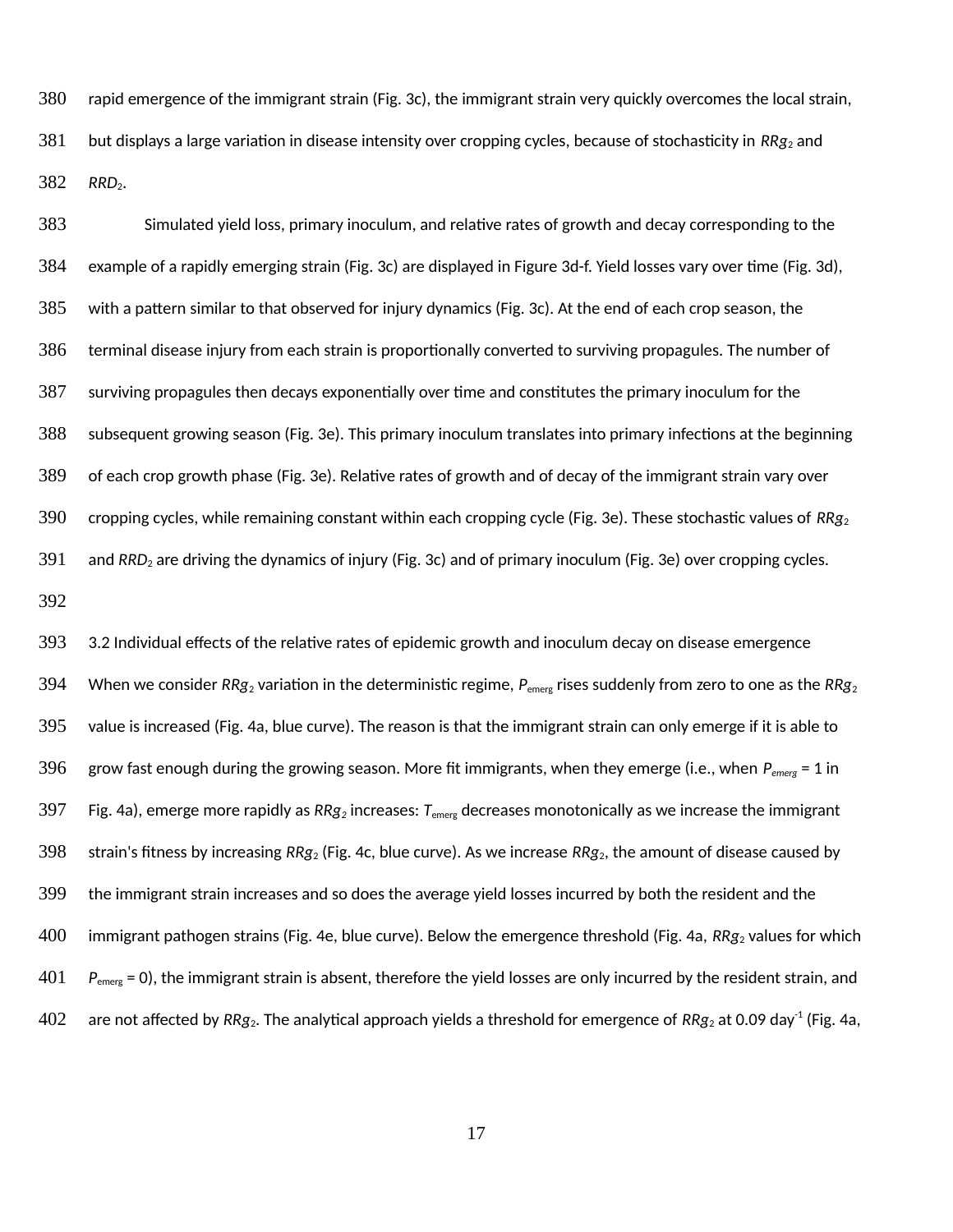grey line), that is, slightly smaller than the threshold derived from the deterministic approach (Fig. 4a, blue line). 403 404

| 405 | When we include stochasticity, the transition between parameter areas of "no emergence" and                                                  |
|-----|----------------------------------------------------------------------------------------------------------------------------------------------|
| 406 | "emergence" is now gradual: $P_{\text{emerg}}$ increases continuously as $RRg_2$ values of the immigrant strain are increased                |
| 407 | (red curve in Fig. 4a). Time to emergence also exhibits a different pattern in the stochastic regime. Emergence                              |
| 408 | starts at $RRg_2$ values much smaller than in the deterministic regime (Fig. 4c, red curve) with relatively small                            |
| 409 | values of $T_{\text{emerg}}$ (about 2 cropping cycles), then $T_{\text{emerg}}$ increases gradually, plateaus at about four cropping cycles, |
| 410 | and then declines with a curve close to, but above, that generated from the deterministic approach. Yield losses                             |
| 411 | show a similar pattern in the deterministic and stochastic regimes (compare red and blue curves in Fig. 4e),                                 |
| 412 | although yield losses are somewhat lower in the stochastic regime than in the deterministic regime.                                          |
| 413 | The effect of RRD <sub>2</sub> on emergence characteristics (Fig. 4b, d, f) mirrors the effect of RR $g_2$ (Fig. 4a, c, e),                  |
| 414 | because as fitness of the immigrant strain increases with $RRg_2$ , it decreases with $RRD_2$ . Under the deterministic                      |
| 415 | regime, $P_{\text{emerg}}$ drops abruptly from one to zero as $RRD_2$ is increased (Fig. 4b, blue curve): the immigrant strain               |
| 416 | cannot emerge if its population decays too fast between growing seasons. In the same way, less fit immigrants                                |
| 417 | emerge more slowly, when they do emerge: $T_{emerg}$ increases monotonically as we reduce the immigrant strain's                             |
| 418 | fitness as RRD <sub>2</sub> increases (Fig. 4d, blue line). Average yield losses decrease as RRD <sub>2</sub> increases (Fig. 4f), and       |
| 419 | remain stable when $RRD2$ values are above the threshold for emergence. The threshold for emergence                                          |
| 420 | generated from the analytical approach, $RRD_2 = 0.025$ , is slightly lower than the threshold generated from the                            |
| 421 | deterministic approach (Fig. 4b).                                                                                                            |
| 422 | When we include stochasticity, $P_{\text{emerg}}$ diminishes continuously as $RRD_2$ is increased; time to emergence,                        |
| 423 | $T_{\text{emers}}$ , increases initially (with values slightly larger than those obtained from the deterministic approach),                  |
| 424 | reaches a maximum around the emergence threshold and gradually declines to small values. Yield losses show                                   |
| 425 | a qualitatively similar pattern in the deterministic and stochastic regimes. As when investigating the effect of                             |
|     |                                                                                                                                              |

*RRg2*, yield losses are lower in the stochastic regime than in the deterministic regime (Fig. 4f). 426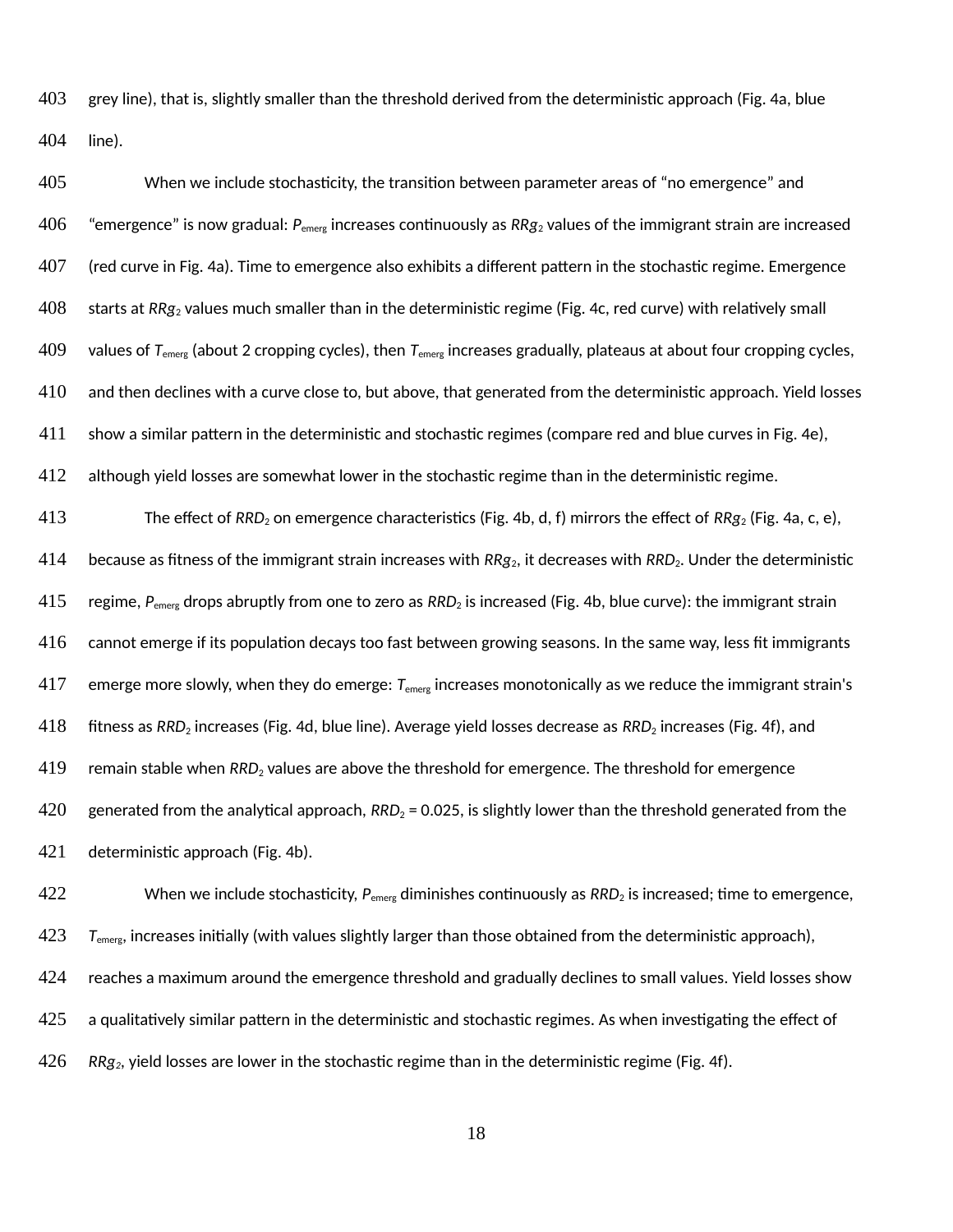427

| 428 | 3.3 Combined effects of the relative rates of epidemic growth and inoculum decay on disease emergence                            |
|-----|----------------------------------------------------------------------------------------------------------------------------------|
| 429 | When using the deterministic approach, emergence and no emergence domains are clearly separated by a                             |
| 430 | straight line (Fig. 5a). This line reflects the abrupt transition from emergence to no emergence, as illustrated in              |
| 431 | Figs. 4a and 4d. The domain of emergence corresponds to pairs of values of $RRg_2$ and $RRD_2$ below which                       |
| 432 | emergence takes place: for a given value of $RRg2$ , emergence will occur within a range of values of $RRD2$ below a             |
| 433 | given threshold. The dashed lines in Fig. 5a display the outcomes for fitness values used which correspond to                    |
| 434 | that of the resident strain. At $RRg_2 = RRg_1 = 0.07$ , emergence occurs for $RRD_2$ values slightly smaller than $RRD_1$ .     |
| 435 | Similarly, at $RRD_2$ = $RRD_1$ = 0.01, emergence occurs for $RRg_2$ values that are slightly larger than $RRg_1$ . The solid    |
| 436 | grey line represents the analytical expression for the emergence threshold in terms of $RRD2$ , according to                     |
| 437 | Equation (7). That is, a line with slope ( $T_s$ / $T_{gs}$ ) which equals 0.5 in our case, and an ordinate at origin of -0.025. |
| 438 | When stochasticity is included in the model, the transition between parameter domains of emergence                               |
| 439 | and no emergence becomes gradual (Fig. 5b). This gradual transition is a generalisation of the gradual change in                 |
| 440 | emergence probability according to $RRg_2$ and $RRD_2$ illustrated in Figs. 4a and 4d, respectively. As in Fig. 5a, the          |
| 441 | dashed black line represents the fitness parameters of the resident stain. In the same way, the parameter                        |
| 442 | region explored in Fig. 4a and 4b is materialised with the yellow lines which refer to $RRg_2 = 0.1$ and $RRD_2 = 0.02$ .        |
| 443 | The most important effect of stochasticity is that emergence occurs at ranges of parameters that are below the                   |
| 444 | emergence threshold, where no emergence was possible according to the deterministic approach (within the                         |
| 445 | white area in Fig. 5a). Even if the immigrant strain is on average less fit than the local strain (i.e., in terms of its         |
| 446 | average fitness components $RRg_2$ < $RRg_1$ , $RRD_2$ > $RRD_1$ ), there is still a non-zero probability for its emergence.     |
| 447 | This scenario corresponds to the region in Fig. 5b above the black horizontal line and to the left from the black                |
| 448 | vertical line.                                                                                                                   |
| 449 |                                                                                                                                  |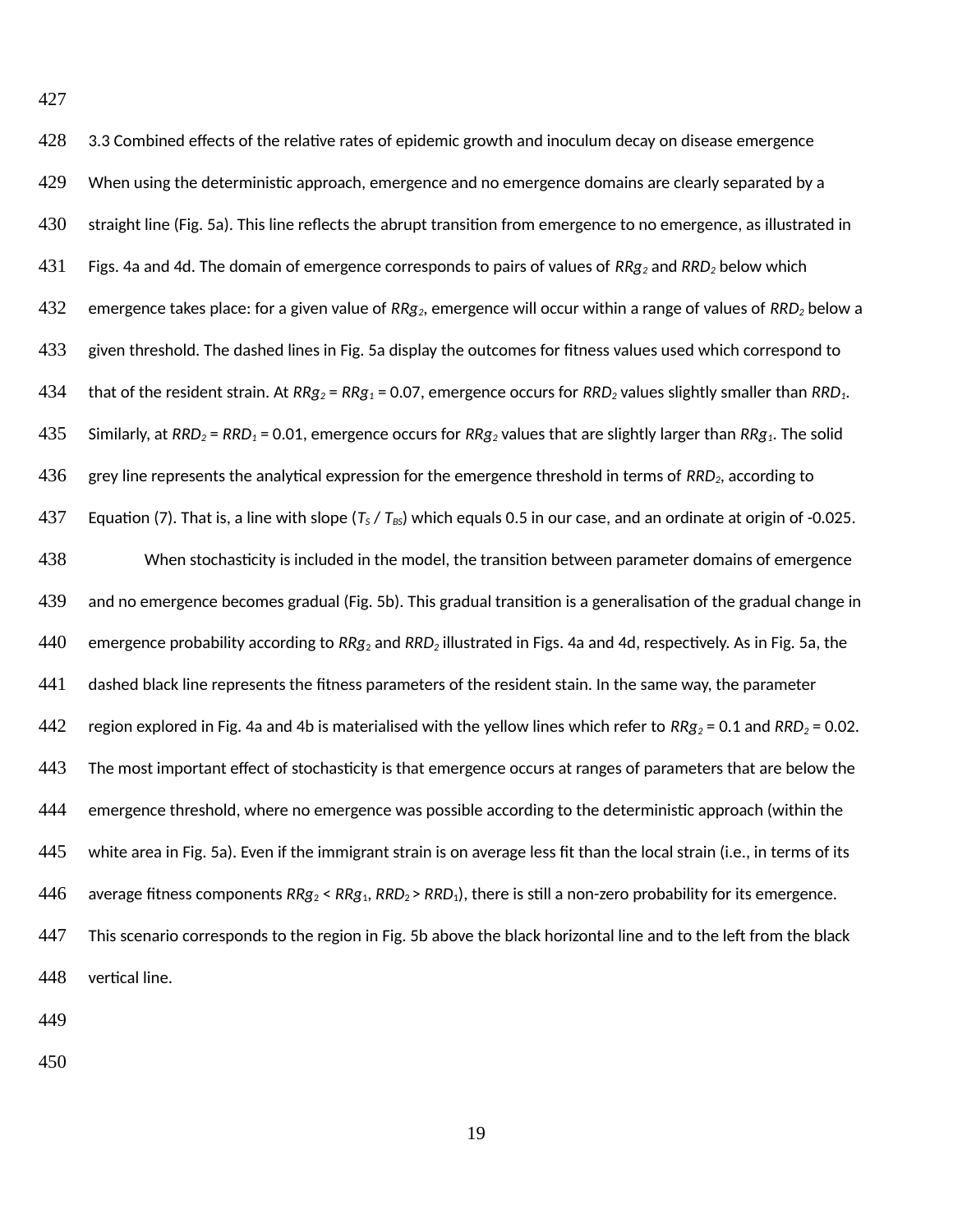**4. DISCUSSION** 451

4.1 Key findings 452

The modelling framework which was designed in this work enables analysing the conditions underlying disease 453

emergence. According to our pre-set specifications, the model includes polyetism, stochasticity, and yield loss. 454

The analyses conducted here allow identifying important features associated with disease emergence. 455

A major finding is that stochasticity can be an important boundary condition for disease emergence. 456

Emergence reflects important changes in the status of a system (here crop health) that can be caused by rare 457

events (e.g., Paini *et al.*, 2016), associated with small sizes of immigrant or mutant subpopulations that initiate 458

the process, and by polyetic processes that lead to significant reductions in population size between growing 459

seasons (Shaw, 1994). Stochasticity associated with genetic factors such as bottlenecks and genetic drift is 460

known to play an important role in the evolution of a host-pathogen interaction (McDonald, 2004). 461

Stochasticity can also be introduced by environmental factors such as climatic conditions, which can 462

differentially affect the fitness of strains in pathogen populations (e.g., Gilligan and Van den Bosch, 2008). In the 463

present study, we focused on the latter, environmentally-induced, stochasticity. 464

Previous modelling analyses considered polyetic processes (e.g., Gubbins *et al.*, 2000; Madden and Van den Bosch, 2002) under a deterministic framework, leading to identification of thresholds for persistence. Results generated from the stochastic approach in this work produce a different outcome, in showing that (1) even when an immigrant strain is drawn from a population which is, on average, less fit than the local strain, the immigrant strain may nevertheless emerge due to stochasticity; and conversely (2) even when an immigrant strain is drawn from a population which is, on average, more fit than the local strain, the immigrant strain will not necessarily emerge, and may face extinction. An important implication of this finding is that emergence may require a series of independent immigration events involving new pathogen strains before a successful invasion takes place. In some cases, a pathogen that appears to have suddenly emerged over the course of only 1-2 cropping cycles may have been present at a low level for decades before the proper conditions (e.g. 465 466 467 468 469 470 471 472 473 474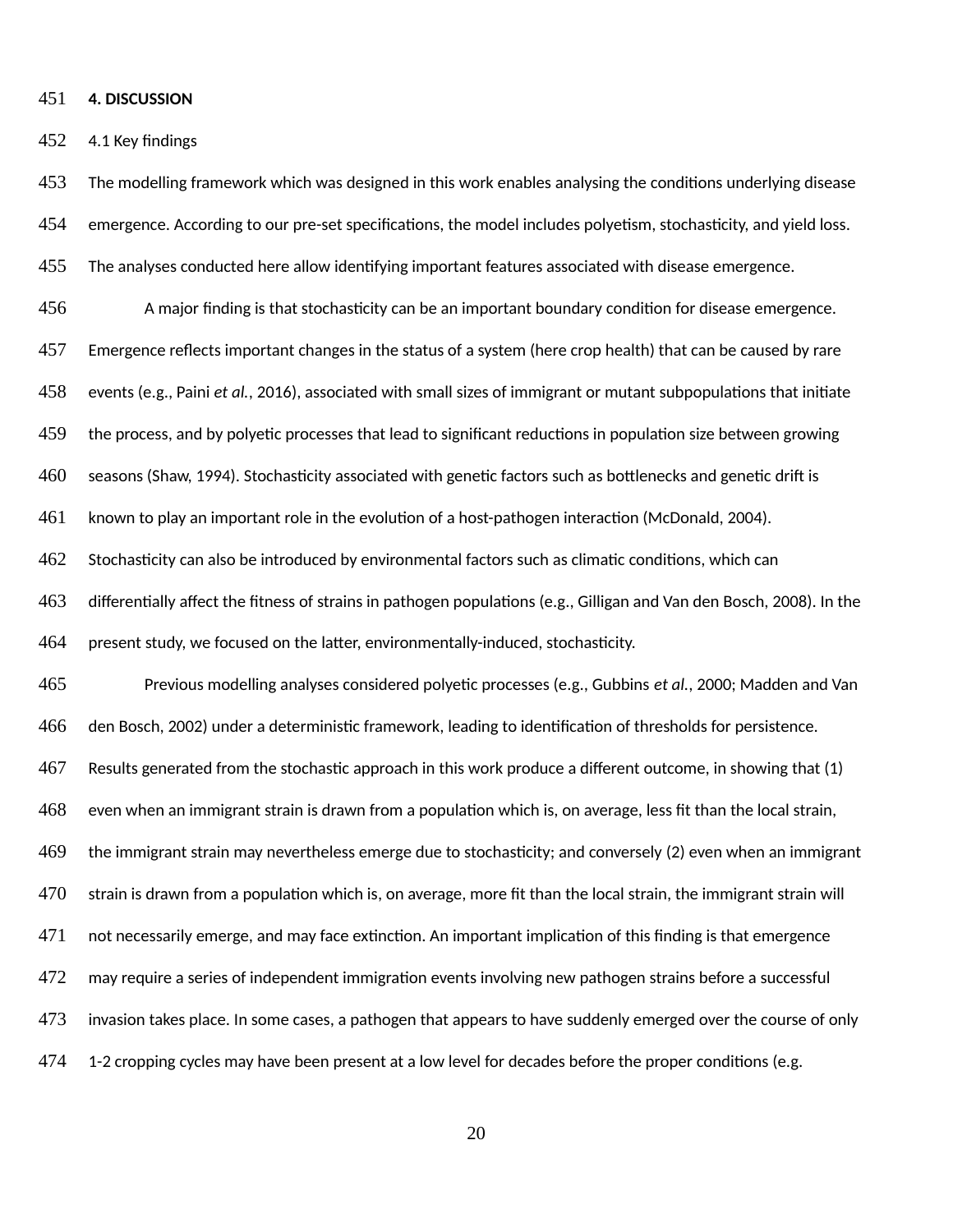conducive weather conditions) occurred to enable an explosion in population size and an observed 475

"emergence". This has important implications to guide future research, both in terms of modelling and 476

experimentation, and potentially to inform policy on emerging diseases. 477

Another important finding from our analyses is that survival between growing seasons is as important for emergence as the pathogen reproduction during the growing season. Pathogens with limited saprophytic abilities and lacking durable survival structures such as chlamydospores, sclerotia or oospores are expected to undergo large bottlenecks between host growing seasons that will purge genetic diversity and increase the probability that less well-adapted immigrants occurring at lower frequencies will go extinct between growing seasons. Conversely, pathogens that compete well as saprophytes and/or produce long-lived survival structures will maintain high effective population sizes that sustain high levels of genetic diversity across growing seasons, enabling persistence of immigrants and novel mutants for long periods of time, even if they are less well adapted, and increasing the probability that these immigrants, mutants or recombinants can make a successful invasion. Although the importance of the survival phase has been recognized in earlier work (e.g., Heesterbeek and Zadoks, 1987; Gubbins *et al.*, 2000; Madden and Van den Bosch, 2002, Hamelin *et al.*, 2011), survival has often been overlooked by plant pathologists. Conversely, *RRg* can be seen as the apparent infection rate of Van der Plank (*rL*; Campbell and Madden, 1990), for which ranges have been measured from disease progress curves in many instances. The *RRg* ranges explored in our analyses (0.05 to 0.12) fit well within ranges measured for epidemics of annual crop diseases (Kranz, 2003). 478 479 480 481 482 483 484 485 486 487 488 489 490 491 492

493

4.2 Comparing outcomes from the deterministic, analytical, and stochastic approaches 494

There is a good agreement between the analytical emergence thresholds (Eq. (6) and (7)) and the numerical thresholds in the deterministic regime, although the threshold for emergence with respect to *RRg* is slightly lower when derived from the analytical approach as compared to the deterministic approach (Figs. 4, 5a), while the opposite pattern is obtained for *RRD* (Figs. 4b, 5a). This difference can be explained by the limited duration 495 496 497 498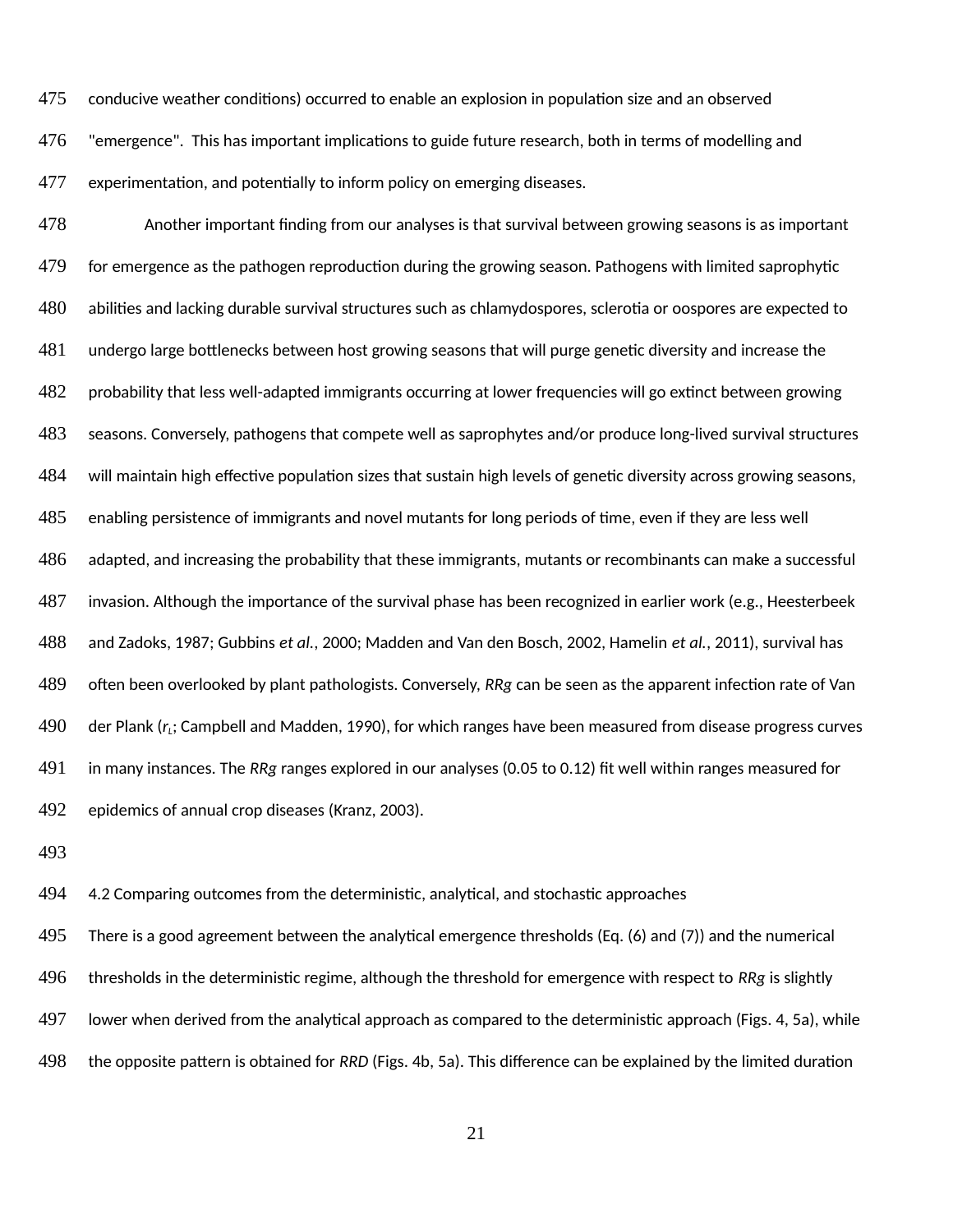(30 cropping cycles) of the numerical simulations. In some cases, the immigrant strain would be able to emerge, but this would require more than 30 cropping cycles. On the contrary, the analytical threshold does not restrict the number of cropping cycles and therefore generates thresholds for emergence that can occur over an infinite time span. This explanation was confirmed by performing additional simulations conducted using the same design that generated Figure 4, but including many additional cropping cycles (200). In that case, the agreement between the two thresholds (from deterministic simulations and from analytical expressions) was perfect. In future analyses using this framework, the threshold values to consider (from deterministic or analytical approaches) will depend on the modelling objectives and the applications under consideration. When investigating the probability of emergence, fitness thresholds are derived from the deterministic approach, while such thresholds do not materialize in the stochastic approach because the emergence probability can take values between 0 and 1. The stochastic approach allows a strain with a fitness (*RRg* or *RRD*) mean value below the deterministic emergence threshold (i.e., lower values for *RRg* and larger values for *RRD*) 499 500 501 502 503 504 505 506 507 508 509 510

to emerge, with a probability which progressively declines as the mean fitness value moves away from the threshold. 511 512

The time to emergence progressively declines as the fitness values increase in the deterministic approach because it requires progressively less time for the immigrant strain to outcompete the resident strain. Under the stochastic regime, a different pattern is exhibited, with the time for emergence increasing, reaching a maximum, and eventually declining as the fitness values increase. This pattern can be interpreted as follows: at low average fitness, the only way to achieve emergence in the stochastic regime is when high fitness values from the tail of the distribution are drawn over several consecutive growing seasons, representing particularly "lucky" realizations. There is a small proportion of such realizations (reflected by the small probability of emergence), as they correspond to quite rare events, but when they do happen, emergence occurs relatively fast. In contrast, at higher average fitness, there can be many other paths to emergence including those realizations in which high fitness values appear sporadically, not necessarily in several consecutive seasons, 513 514 515 516 517 518 519 520 521 522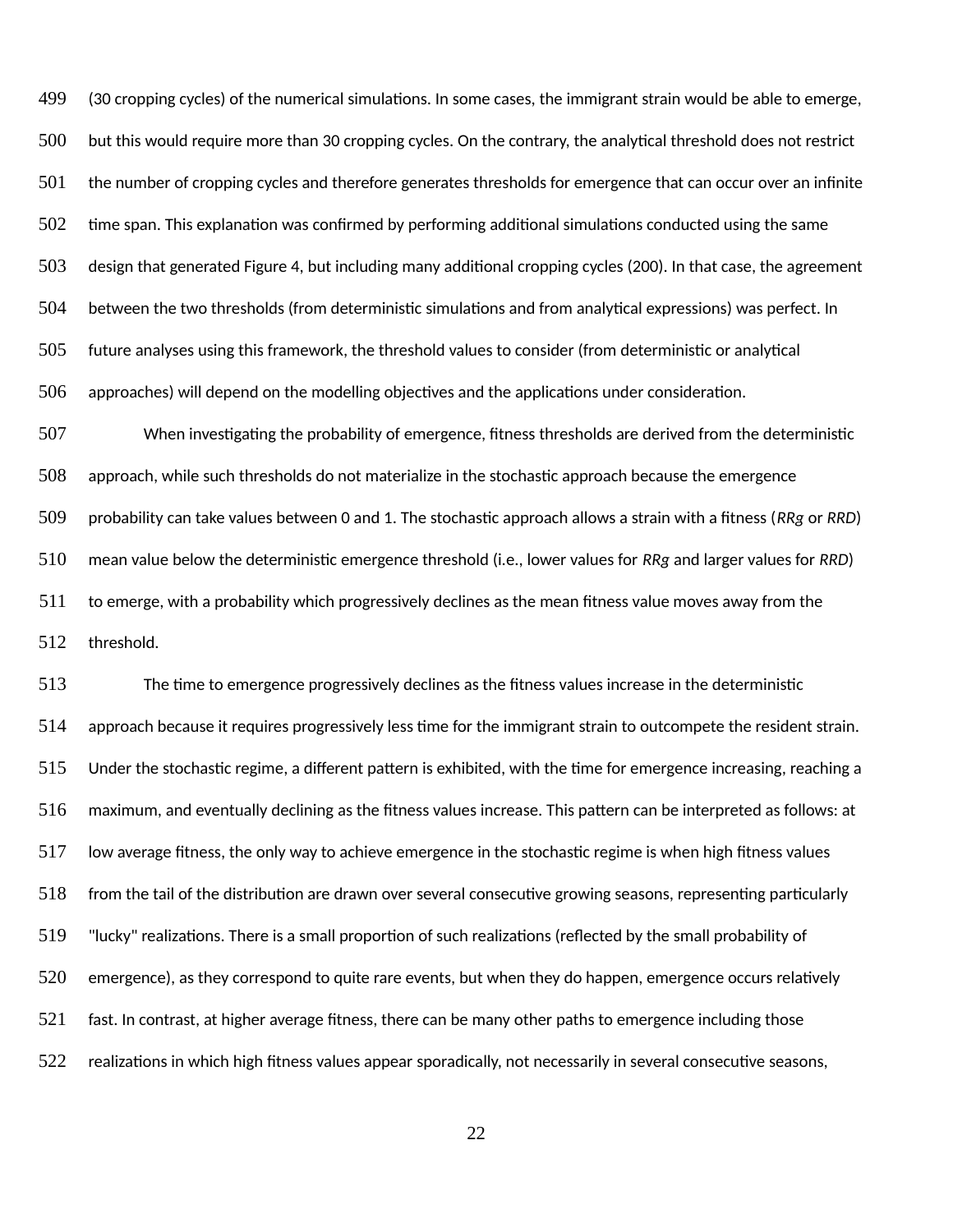leading to slower emergence on average. Thus, the two competing effects, (i) longer emergence due to reduced mean fitness of the immigrant strain in the range of high fitness values and (ii) the preferential emergence of only "lucky", "fast-emerging" realizations in the range of low fitness values, lead to emergence time reaching a maximum in the stochastic regime. 523 524 525 526

Yield losses derived from the stochastic regime are lower than yield losses derived from the deterministic approach (Figs. 4e, f). This difference can be seen as the consequence of differences observed between these regimes both in terms of the probability of emergence (Figs. 4a, b) and the time to emergence (Figs 4c, d): above the deterministic threshold, there are cases where disease does not emerge, or where time to emergence is delayed in the stochastic approach, and therefore yield losses are not as high as in the deterministic approach. 527 528 529 530 531 532

533

4.3 Further questions to address on disease emergence 534

Our analyses provide a series of elements to better understand how disease emerges. The model structure 535

allows addressing other important questions on disease emergence, such as: 536

- the effect of primary infection patterns on emergence: in the analyses we conducted, we considered only one 537

type of primary infection, as a single immigration event occurring at a single point in time. The model allows the 538

consideration of other patterns, including varying size of immigrant inoculum, or repeating inflows of immigrant 539

strains over several cropping seasons (instead of during only one cropping season). 540

- the immigration rate simply considers the entry into the system of a new strain, with no specific hypothesis 541

attached to the origin of this strain. The model also allows consideration of other potential sources of new 542

strains, including recombinants or mutants, which could originate from inside or outside of the zone of 543

emergence. 544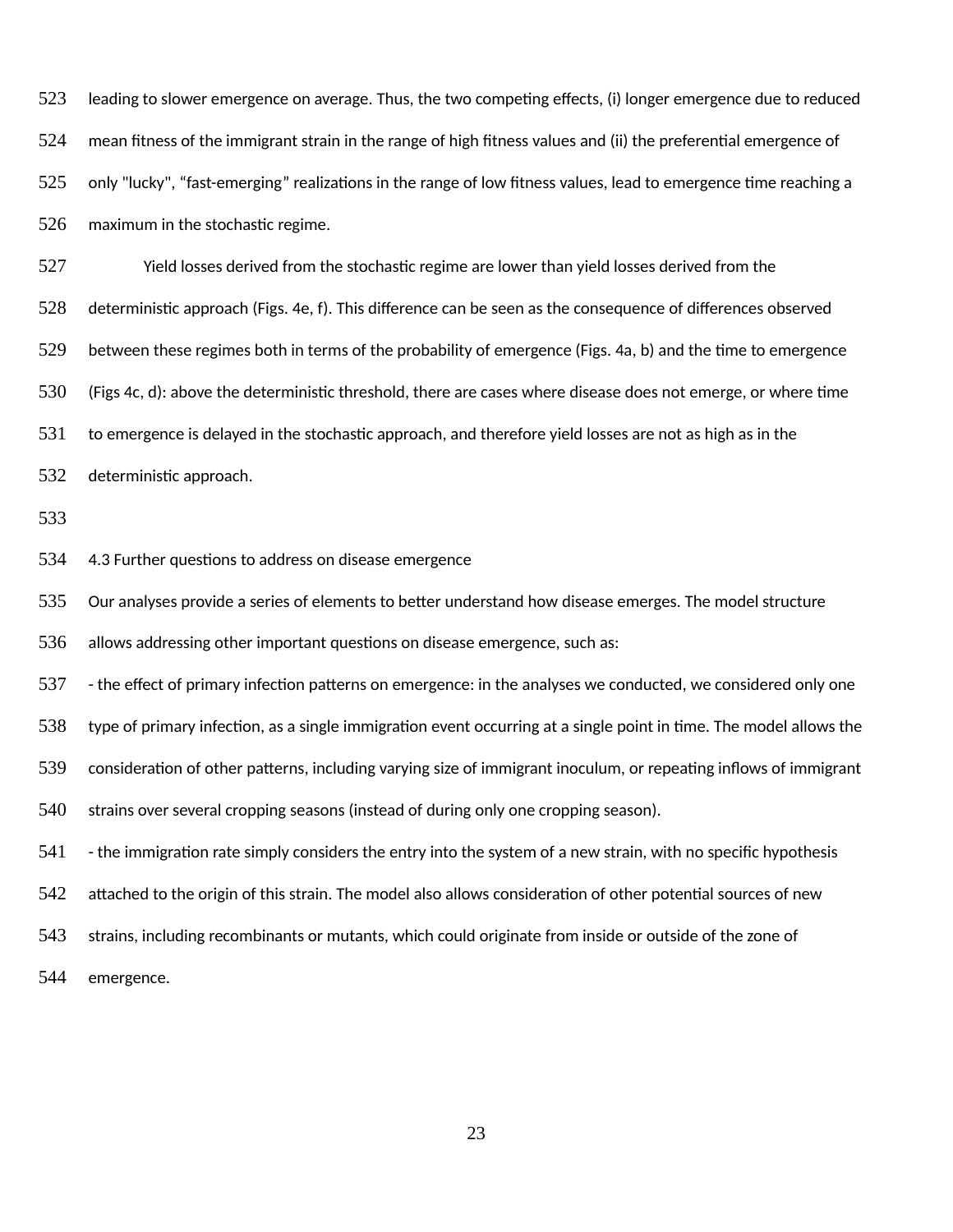- the model can also include adaptation of the pathogen population, for example by varying *RRg* and *RRD* over time, or draw new parameters at the start of each cropping cycle according to the parameter values of the 545 546

preceding cropping cycle (Figure 1, path 3). 547

- the effect of variation of *RRg* within the growing season can be analysed in order to mimic the effect of 548

weather (e.g. warmer winters or drier summers) on epidemics and emergence (Figure 1, Path 2). 549

- the analyses were conducted with a relatively limited number of cropping cycles of simulation. This was 550

appropriate because a large amount of inoculum was used in the simulations. When considering a low rate of 551

immigration within a stochastic regime, much longer time frames may be needed to detect emergence. 552

- the effect of climate change on disease emergence can be addressed with this model by incorporating a 553

directional change in the mean and/or the standard deviation of some fitness parameters (e.g., *RRg* and *RRD*) 554

over successive cropping cycles. 555

556

Plant disease emergence is a complex phenomenon, with many system- and context-specific variants. 557

This work addresses the phenomenon in a simplified manner in order to derive some of its main features. 558

While this work needs to be continued, we hope that the present analysis provides a useful step towards 559

implementing more effective policies to prevent or delay plant disease emergence. 560

561

#### **DATA AVAILABILTY STATEMENT** 562

The data that support the findings of this study are available from the corresponding author upon reasonable request. 563 564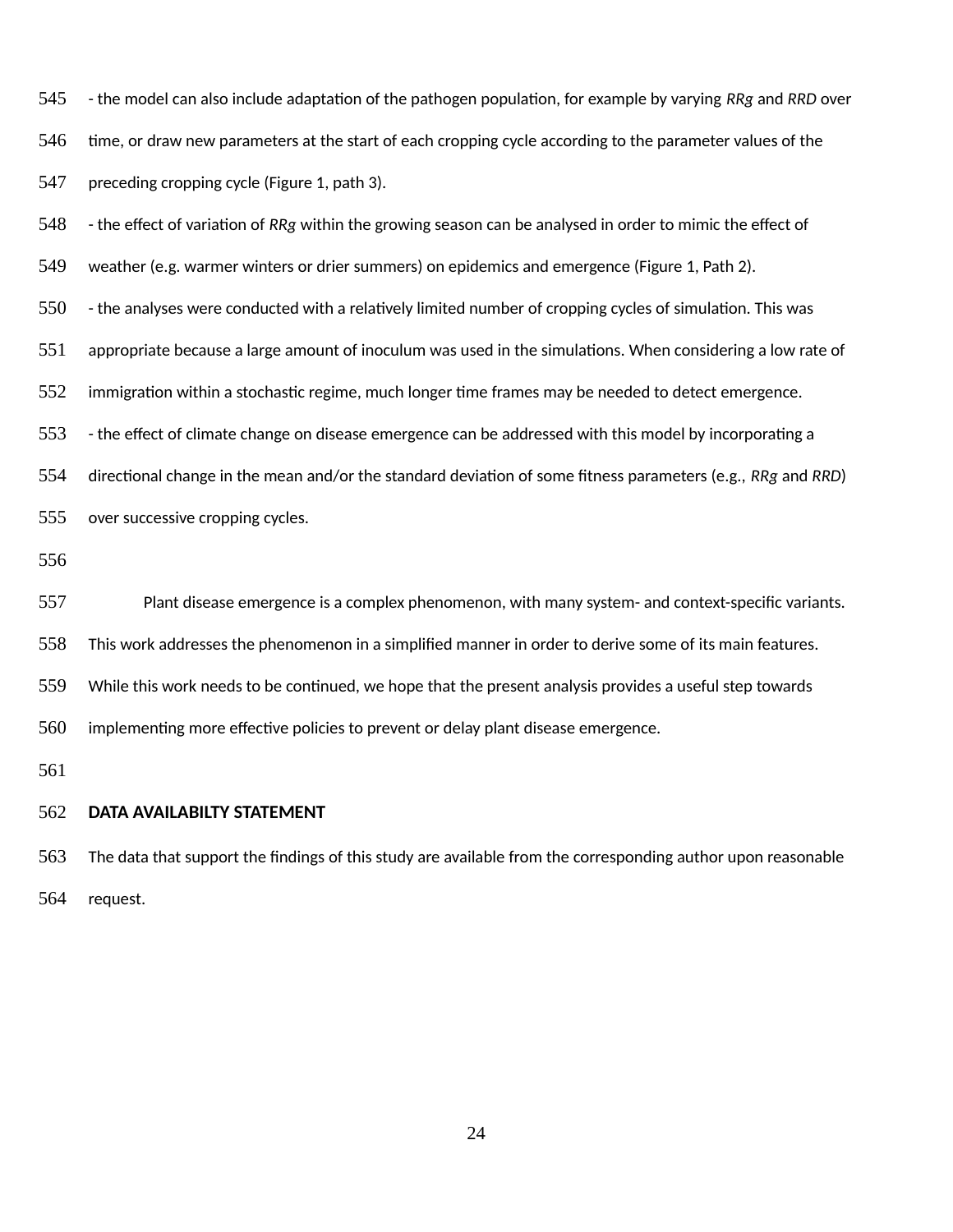#### **REFERENCES** 565

- Anderson, P. K., Cunningham, A.A., Patel, N.G., Morales, F.J., Epstein, P.R. and Daszak, P. (2004) Emerging 566
- infectious diseases of plants: pathogen pollution, climate change and agrotechnology drivers. *Trends in Ecology and Evolution*, 19, 535-544. 567 568
- Anderson, R.M. and May, R.M. (1986) The invasion, persistence and spread of infectious diseases within animal 569
- and plant communities*. Philosophical Transactions of the Royal Society of London B, Biological Sciences*, 314, 533-570. 570 571
- Campbell, C.L. and Madden, L.V. (1990) *Introduction to Plant Disease Epidemiology*. New York, USA: John Wiley and Sons. 572 573
- Ceresini, P.C., Castroagudín, V.L., Rodrigues, F.Á., Rios, J.A., Aucique-Pérez, C.E., Moreira, S.I. *et al.* (2018) Wheat 574
- blast: past, present, and future. *Annual Review of Phytopathology*, 56, 427-456. 575
- Fisher, M.C., Henk, D.A., Briggs, C.J., Brownstein, J.S., Madoff, L.C., McCraw, S.L. and Gurr, S.J*.* (2012) Emerging 576
- fungal threats to animal, plant and ecosystem health. *Nature*, 484, 186-194. 577
- Forrester, J.W. (1961) *Industrial Dynamics*. Cambridge, Mass., USA: M.I.T. Press. 578
- Gilligan, C.A. and Van den Bosch, F. (2008) Epidemiological models for invasion and persistence of pathogens. 579
- *Annual Review of Phytopathology*, 46, 385-418. 580
- Gilligan, C.A., Truscott, J.E. and Stacey, A.J. (2007) Impact of scale on the effectiveness of disease control 581
- strategies for epidemics with cryptic infection in a dynamical landscape: an example for a crop disease. 582
- *Journal of the Royal Society Interface*, 4, 925-934. 583
- Goodwin, S.B., Sujkowski, L.S. and Fry, W.E. (1996) Widespread distribution and probable origin of resistance to 584
- metalaxyl in clonal genotypes *of Phytophthora infestans* in the United States and western Canada. 585
- *Phytopathology*, 86, 793–799. 586
- Gottwald, T.R. (2010) Current Epidemiological Understanding of Citrus Huanglongbing. *Annual Review of*  587
- *Phytopatohlogy*, 48, 119–39. 588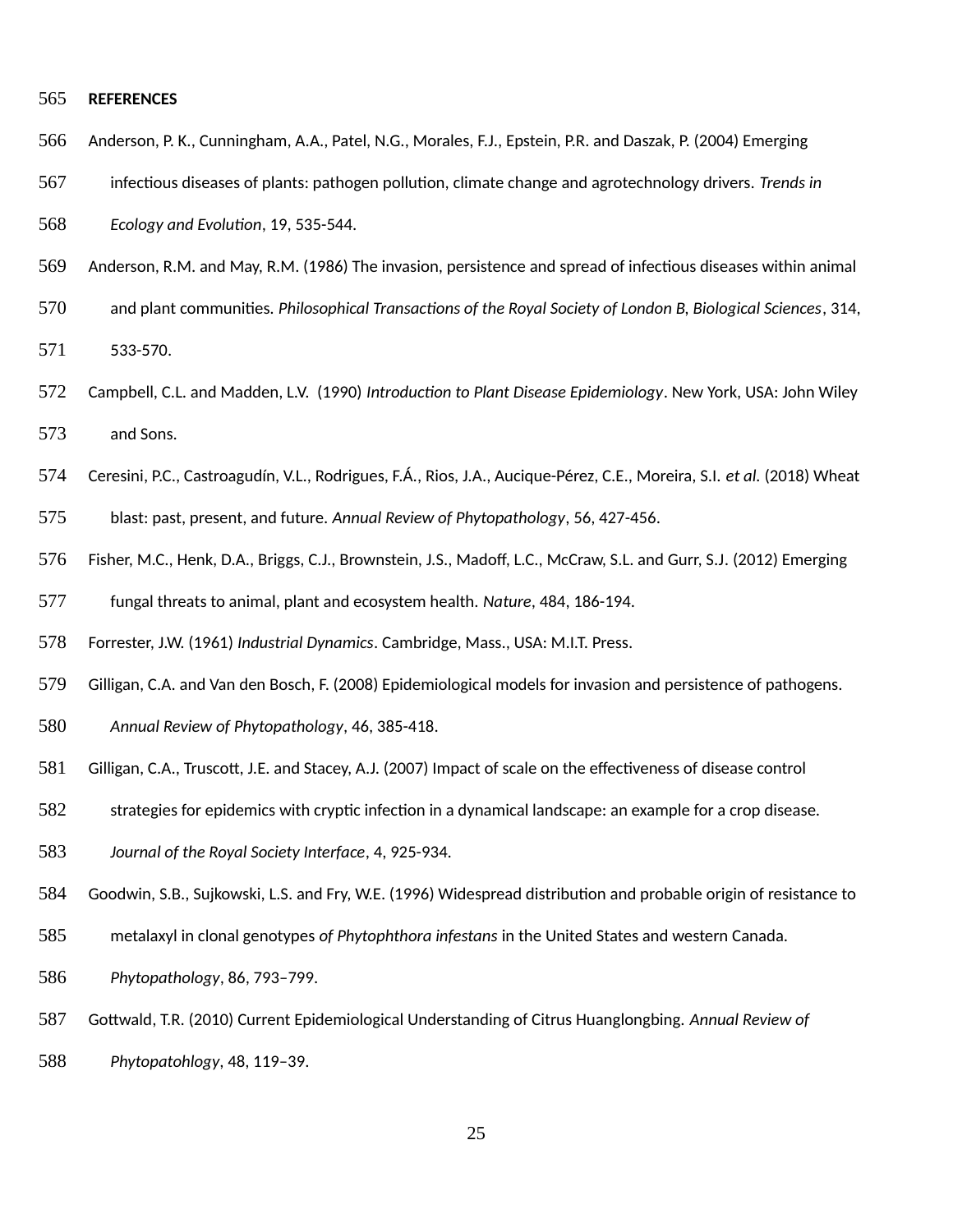- Gubbins, S., Gilligan, C.A. and Kleczkowski, A. (2000) Population dynamics of plant–parasite interactions: 589
- thresholds for invasion. *Theoretical Population Biology*, 57, 219-233. 590
- Hamelin, F.M., Castel, M., Poggi, S. and D. and Mailleret, L. (2011) Seasonality and the evolutionary divergence of plant parasites. *Ecology*, 92, 2159-2166. 591 592
- Heesterbeek, J.A.P. and Zadoks, J. C. (1987) Modelling pandemics of quarantine pests and diseases: problems 593
- and perspectives. *Crop Protection*, 6, 211-221. 594
- Kranz, J. (2003) *Comparative Epidemiology of Plant Diseases*. Berlin, Germany: Springer. 595
- Leonard, K.J. (1977) Selection pressures and plant pathogens. *Annals of the New York Academy of Sciences*, 287, 207-222. 596 597
- Lucas, J.A. (2017) Fungi, food crops, and biosecurity: advances and challenges. In: *Advances in Food Security*  598
- *and Sustainability*. Amsterdam, The Netherlands: Elsevier, pp. 1-40. 599
- Madden, L.V., Van Den Bosch, F. (2002) A population-dynamics approach to assess the threat of plant pathogens 600
- as biological weapons against annual Crops. *BioScience*, 52, 65-74. 601
- McDonald, B.A. (2004) *Population Genetics of Plant Pathogens*. APSnet Education Center. The Plant Health 602
- Instructor. doi:10.1094/PHI-A-2004-0524-01 603
- McDonald, B.A., Stukenbrock, E. H. (2016) Rapid emergence of pathogens in agro-ecosystems: global threats to 604
- agricultural sustainability and food security. *Philosophical Transactions of the Royal Society of London B,*  605
- *Biological Sciences*, 371, 20160026. 606
- McMullen, M., Bergstrom, G., De Wolf, E., Dill-Macky, R., Hershman, D., Shaner, G. and Van Sanford, D. (2012) A 607
- unified effort to fight an enemy of wheat and barley: Fusarium head blight. *Plant Disease*, 96, 1712-1728. 608
- Paini, D.R., Sheppard, A.W., Cook, D.C., De Barro, P.J., Worner, S.P. and Thomas, M.B. (2016) Global threat to 609
- agriculture from invasive species. *Proceedings of the National Academy of Sciences*, 113, 7575-7579. 610
- Roelfs, A.P. (1978) *Estimated losses caused by rust in small grain cereals in the United States—1918–76*. US 611
- Department of Agriculture, Miscellaneous Publications, 1363, 85 pp. 612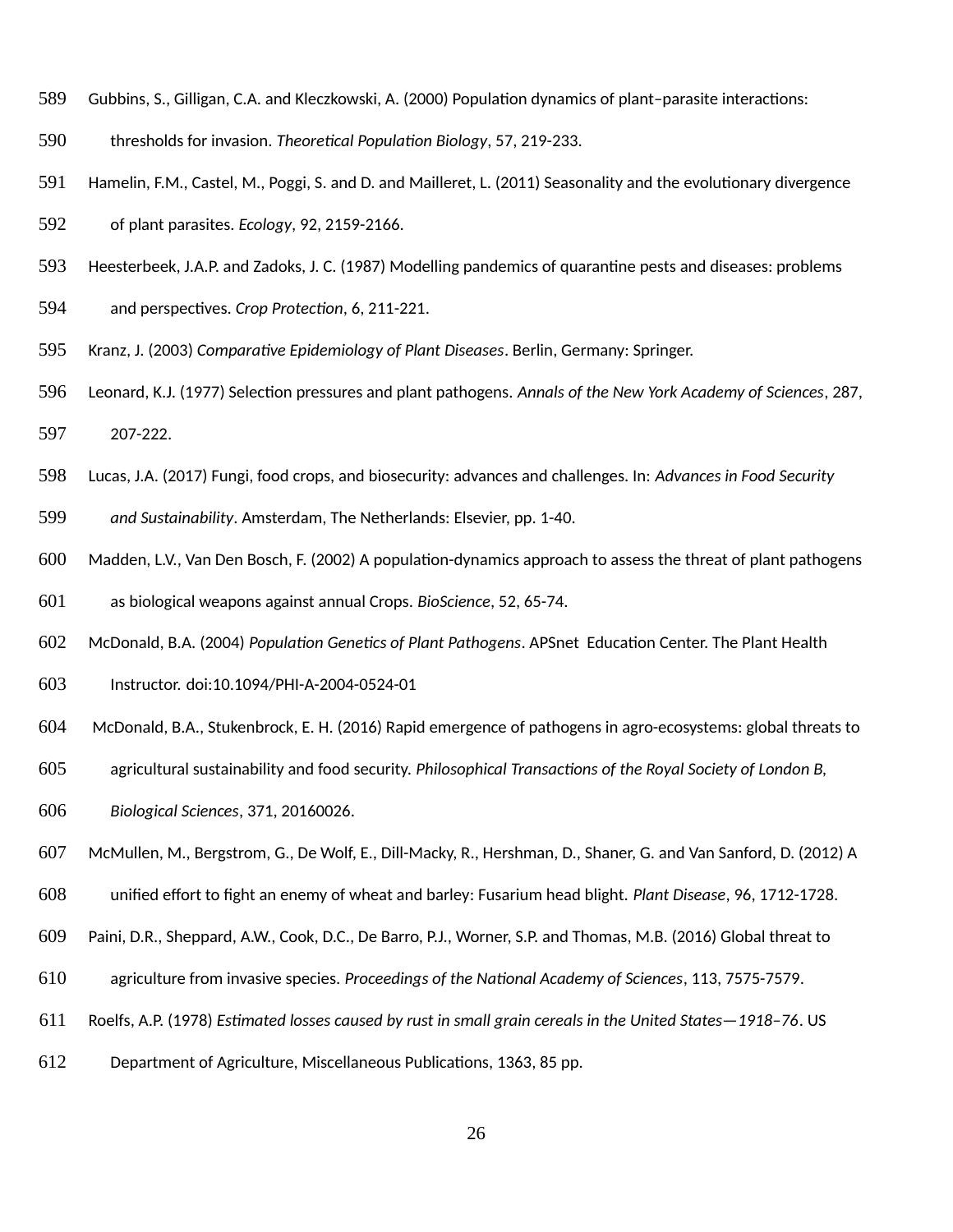- Roelfs, A.P. (1985) Wheat and Rye stem rust. In: Roelfs, A.P. Bushnell, W.R. (Eds.), *The Cereal Rusts. Volume II:*  613
- *Diseases Distribution, Epidemiology, and Control*. Orlando, USA: Academic Press. 614
- Saponari, M., Giampetruzzi, A., Loconsole, G., Boscia and D., Saldarelli, P. (2019) *Xylella fastidiosa* in olive in 615
- Apulia: where we stand. *Phytopathology*, 109, 175-186. 616
- Savary, S. and Willocquet, L. (2014) *Simulation Modeling in Botanical Epidemiology and Crop Loss analysis*. 617
- APSnet Education Center. The Plant Health Instructor. doi: 10.1094/PHI-A-2014-0314-01. 618
- Savary, S., Begaglio, S., Willocquet, L., Gustafson, D., Mason, D'Croz D., Sparks, A., *et al.* (2017) Crop health and 619
- its global impacts on the components of food security. *Food Security*, 9, 311-327. 620
- Savary, S., Willocquet, L., Pethybridge, S.J., Esker, P., McRoberts, N. and Nelson, A. (2019) The global burden of 621
- pathogens and pests on major food crops. *Nature Ecology & Evolution*, 3, 430–439. 622
- Savary, S., Teng, P.S., Willocquet, L. and Nutter, F.W. Jr. (2006) Quantification and modeling of crop losses: a 623
- review of purposes. *Annual Review of Phytopathology*, 44, 89-112. 624
- Saunders, D.G., Pretorius, Z.A. and Hovmøller, M.S. (2019) Tackling the re-emergence of wheat stem rust in 625
- Western Europe. *Communications Biology*, 2, 51. 626
- Shaw, M.W. (1994) Seasonally induced chaotic dynamics and their implications in models of plant disease. *Plant*  627
- *Pathology*, 43, 790-801. 628
- Singh, R. P., Hodson, D.P., Jin, Y., Lagudah, E.S., Ayliffe, M.A., Bhavani, S., *et al.* (2015) Emergence and spread of 629
- new races of wheat stem rust fungus: continued threat to food security and prospects of genetic control. 630
- *Phytopathology*, 105, 872-884. 631
- de Vallavieille Pope, C., Bahri, B., Leconte, M., Zurfluh, O., Belaid, Y., Maghrebi, E., ‐ *et al.* (2018) Thermal 632
- generalist behaviour of invasive *Puccinia striiformis* f. sp. *tritici* strains under current and future climate 633
- conditions. *Plant Pathology*, 67, 1307-1320. 634
- Van den Berg, F., Bacaer, N., Metz, J.A., Lannou, C. and van den Bosch, F. (2011) Periodic host absence can select 635
- for higher or lower parasite transmission rates. *Evolution Ecology*, 25, 121-137. 636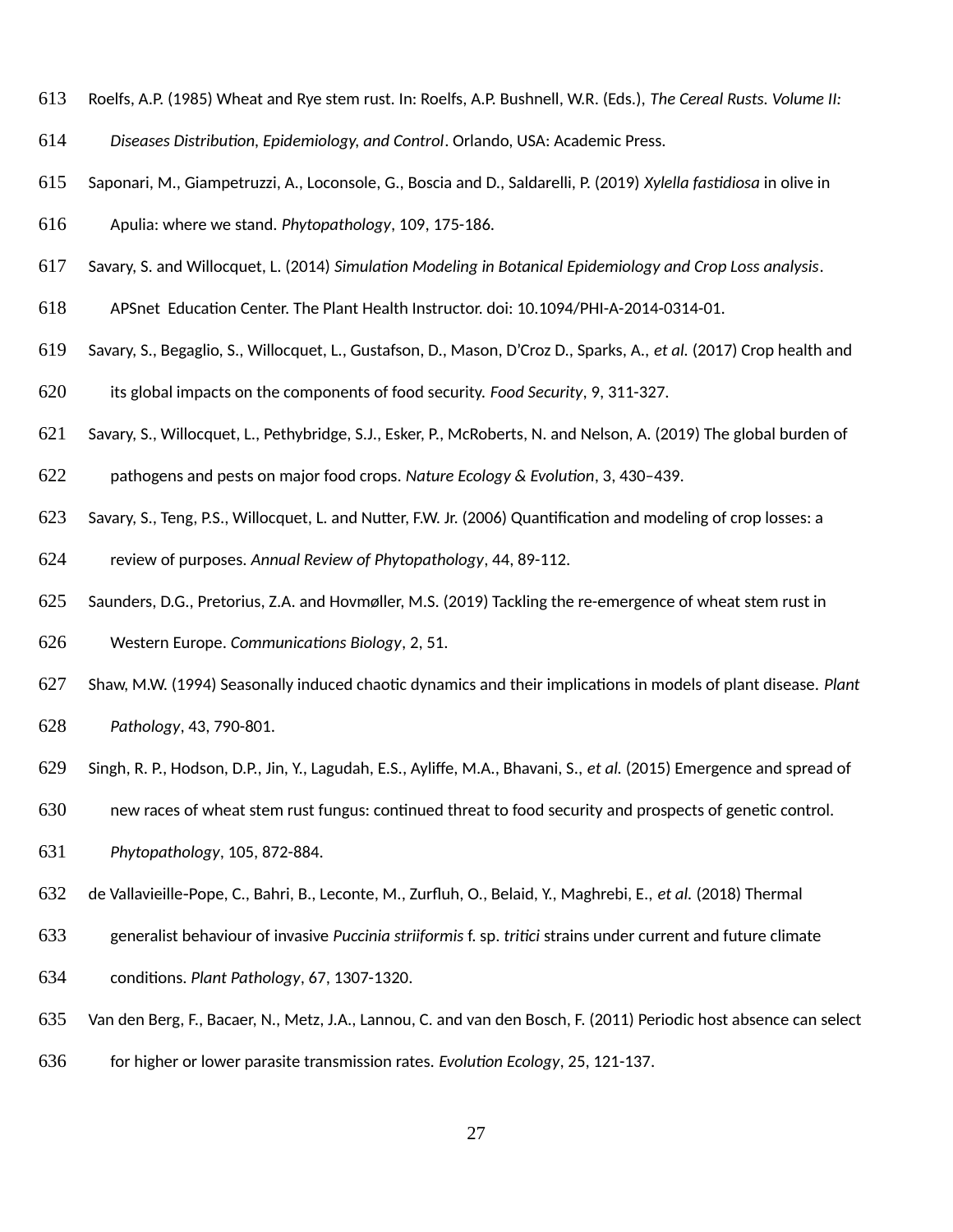- Wilcox, B.A. and Colwell, R.R. (2005) Emerging and reemerging infectious diseases: biocomplexity as an 637
- interdisciplinary paradigm. *EcoHealth*, 2, 244-257. 638
- Zadoks, J.C. (1974) The role of epidemiology in modern phytopathology. Phytopathology 64, 918–923. 639
- Zadoks, J.C. and Schein, R.D. (1979) *Epidemiology and Plant Disease Management*. New York, USA: Oxford 640
- University Press. 641
- Zwankhuizen, M.J. and Zadoks, J.C. (2002) *Phytophthora infestans's* 10-year truce with Holland: a long-term 642
- analysis of potato late blight epidemics in the Netherlands. ‐ *Plant Pathology*, 51, 413-423. 643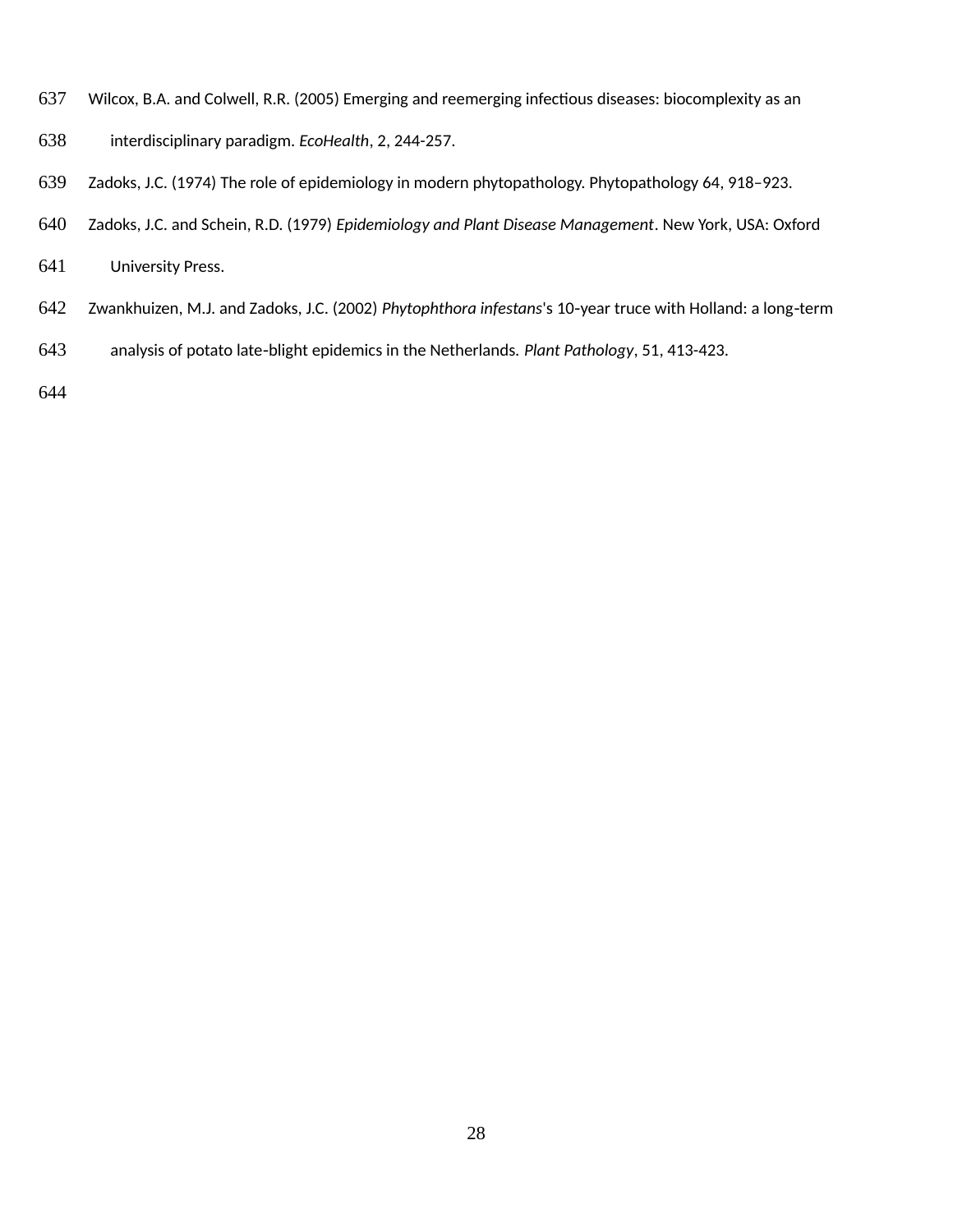#### **Appendix A** 645

646

Assuming that the dynamics of the two pathogen strains are independent of each other, the simulation model described in Sec. 2.2 [Eqs. (1)-(4)] can be summarised in a single equation: 647 648

649 
$$
i_{j,t+1} = R(i_{j,t})i_{j,t}
$$
 (A1)

Where 650

651 
$$
R[i_{j,t}] = \frac{imax \times convSP \times exp[(RRg_j \times T_s) - (RRD_j \times T_{BS})]}{imax + i_{j,t} [exp(RRg_j \times T_s) - 1]}
$$
(A2)

Here,  $i_{i,t}$  is the injury caused by the pathogen strain *j* (*j*=1 for the local strain, and *j*=2 for the immigrant strain) at the very beginning of the growing season *t*, where *t* is the index that runs through successive cropping cycles (i.e.,  $t = 1,2,3...$ ).  $T_s$  is the duration of the growing season (= CGP) and  $T_{BS}$  is the duration between two successive growing seasons. Eq. (A1) is a map that relates the injury at the beginning of growing season *t*+1, *i*j,t+1, to the injury at the beginning of the previous growing season *t*, *i*j,t, representing a nonlinear generalisation of the classical geometric growth model*.* The map Eq. (A1) has two fixed points: 652 653 654 655 656 657

658 
$$
i_{j,FP1} = 0; i_{j,FP2} = \frac{imax \times convSP \times exp[(RRg_j \times T_s) - (RRD_j \times T_{BS})] - imax}{exp(RRg_j \times T_s) - 1}
$$
 (A3)

The fixed points determine the long-term outcomes of the dynamics: eventually the strain *j* either dies out (FP1) or reaches the stable equilibrium (FP2). The equilibrium occurs due to a balance between pathogen reproduction during the growing season and its decay between growing seasons: the number of newly produced pathogen individuals during the growing season compensates the number of individuals lost during the preceding between-growing season phase. Which of the two fixed points is achieved in the long run, is determined by the growth rate of the map Eq. (A1) linearised in the vicinity of FP1:  $R_{\text{op},j}$  = *convSP* x exp[( $RRg_j \times T_s$ ) – ( $RRD_j \times T_{BS}$ )] (A4) 659 660 661 662 663 664 665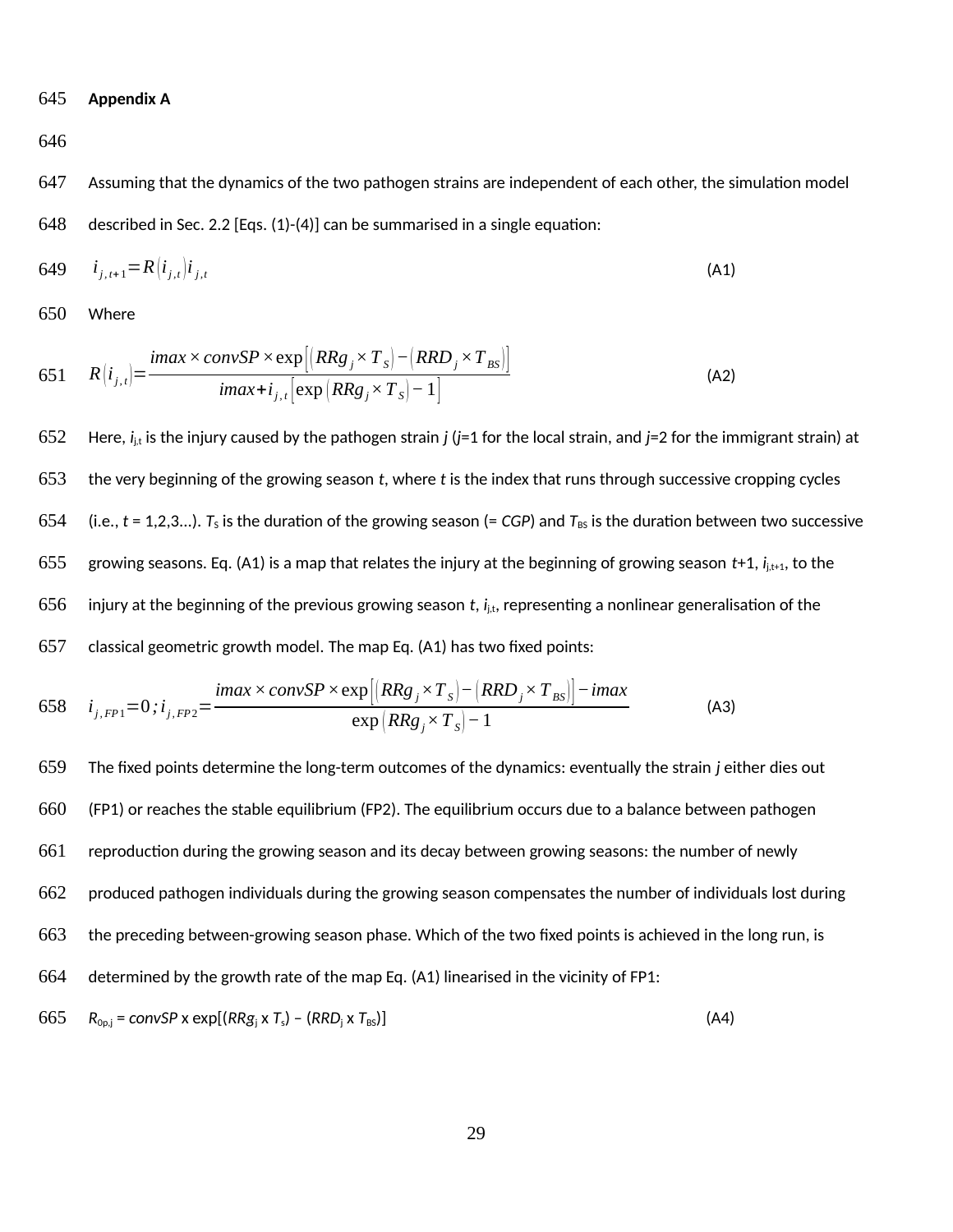| 666 | where $R_{0,p,i}$ quantifies the reproductive fitness of the strain j and corresponds here to the polyetic basic                   |  |  |  |
|-----|------------------------------------------------------------------------------------------------------------------------------------|--|--|--|
| 667 | reproductive number. Usually, the basic reproductive number is defined as the number of host individuals that                      |  |  |  |
| 668 | are infected by a single infected host introduced into a fully susceptible host population (e.g., Zadoks and                       |  |  |  |
| 669 | Schein, 1979; Anderson and May, 1986; Campbell and Madden, 1990). Adapted to our context, the biological                           |  |  |  |
| 670 | meaning of $R_{0p,i}$ is the number of units of crop injury appearing at the beginning of growing season $t + 1$                   |  |  |  |
| 671 | following the introduction of a unit host injury at the beginning of the previous growing season t. If each of the                 |  |  |  |
| 672 | two strains is viable when present alone, i.e., $R_{0p,i}$ > 1, the strain that has a higher basic reproductive number             |  |  |  |
| 673 | eventually outcompetes the other strain. Consequently, the immigrant strain emerges if it has a higher polyetic                    |  |  |  |
| 674 | basic reproductive number, i.e., $R_{0p,2} > R_{0p,1}$ . The emergence threshold is given by the equality of the two               |  |  |  |
| 675 | polyetic basic reproductive numbers: $R_{op,2} = R_{op,1}$ . We solve this equation with respect to $RRg_2$ , using Eq. (A4), to   |  |  |  |
| 676 | obtain the threshold value of $RRg_2$ above which the emergence takes place:                                                       |  |  |  |
| 677 | (A5)<br>$RRg_{2,thresh} = (T_{BS} / T_S) \times (RRd_2 - RRd_1) + RRg_1$                                                           |  |  |  |
| 678 | Similarly, the emergence threshold can be expressed in terms of $RRD_2$ :                                                          |  |  |  |
| 679 | $RRD_{2,thresh} = (T_s / T_{BS}) \times (RRg_2 - RRg_1) + RRD_1$<br>(A6)                                                           |  |  |  |
| 680 | Here, the immigrant strain emerges when its relative decay rate is below the threshold, i.e., $RRD_2 \leq RRD_{2,\text{thresh}}$ . |  |  |  |
| 681 | When only one pathogen strain is present, $R_{op,j}$ given by Eq. (A4) determines without any approximation which                  |  |  |  |
|     |                                                                                                                                    |  |  |  |
| 682 | of the two fixed points in Eq. (A3) will be achieved according to the map in Eq. (A1). However, when both                          |  |  |  |
| 683 | pathogen strains are present, Eq. (A4) and Eqs. (A5), (A6) derived from it, give only approximate expressions for                  |  |  |  |
| 684 | emergence thresholds, under the assumption that the saturation effects of the logistic growth are negligible.                      |  |  |  |
| 685 | Nevertheless, $i_{\text{LFP2}}$ in Eq. (A3) provides an exact expression for the final, equilibrium level of injury due to the     |  |  |  |
| 686 | pathogen strain that wins the competition.                                                                                         |  |  |  |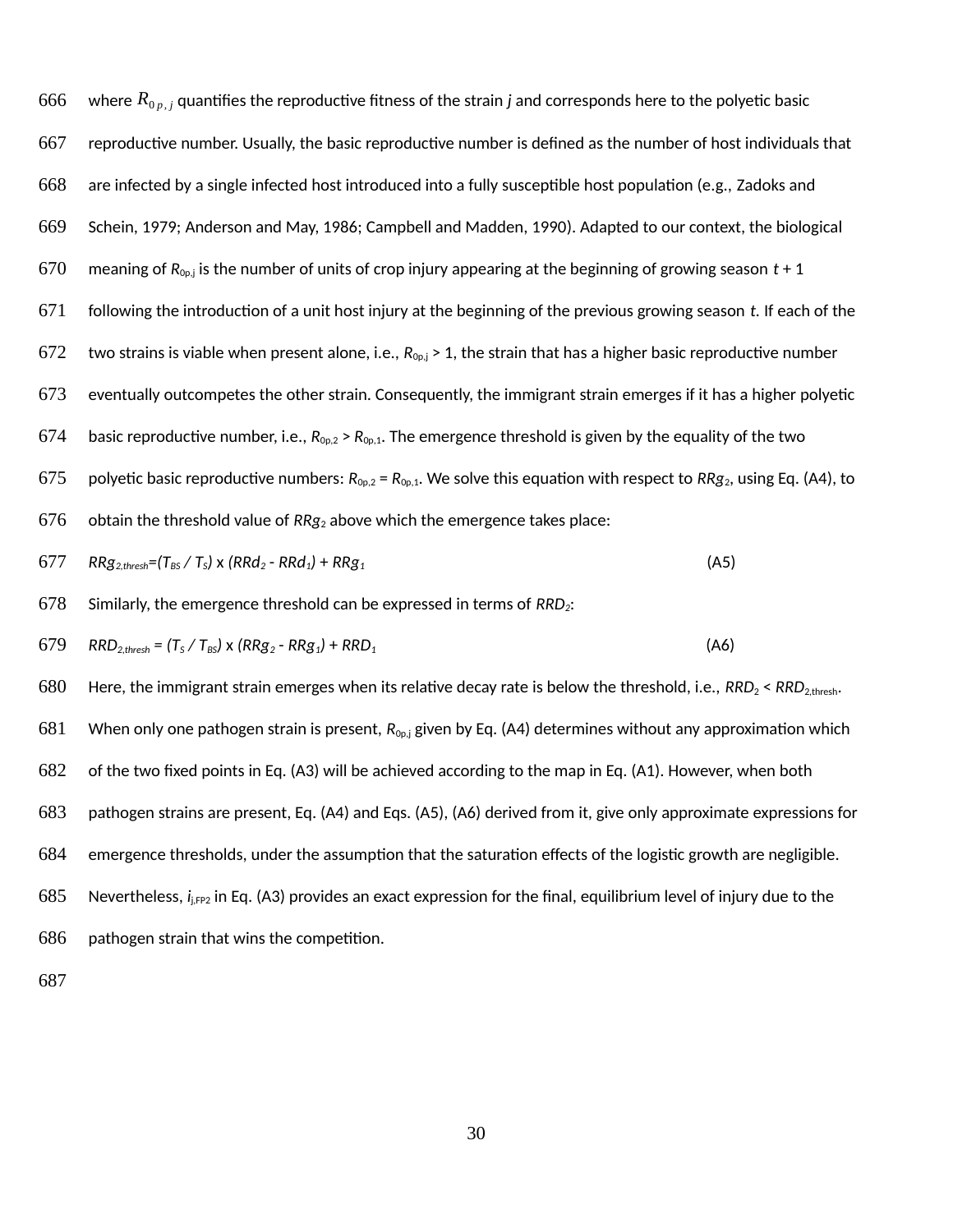| Acronym          | <b>Definition</b>                   | <b>Dimension</b>                                                                                                                                                                                                                                                                                                                                                                                                                                                                                 | <b>Unit</b>           | Value             |
|------------------|-------------------------------------|--------------------------------------------------------------------------------------------------------------------------------------------------------------------------------------------------------------------------------------------------------------------------------------------------------------------------------------------------------------------------------------------------------------------------------------------------------------------------------------------------|-----------------------|-------------------|
| State variables: |                                     |                                                                                                                                                                                                                                                                                                                                                                                                                                                                                                  |                       |                   |
|                  | Injury caused by disease on a crop  | $\left[ -\right] % \includegraphics[width=0.9\textwidth]{images/TrDiS/NR_WM_Fam_MAM_FAM_14-0.08} \includegraphics[width=0.9\textwidth]{images/TrDiS/NR_WAM_FAM_14-0.08} \includegraphics[width=0.9\textwidth]{images/TrDiS/NR_WAM_FAM_14-0.08} \includegraphics[width=0.9\textwidth]{images/TrDiS/NR_WAM_FAM_14-0.08} \includegraphics[width=0.9\textwidth]{images/TrDiS/NR_WAM_FAM_14-0.08} \includegraphics[width=0.9\textwidth]{images/TrDiS/NR_WAM_FAM_14-0.08} \includegraphics[width=0.9\$ | %                     | 0 to 100          |
|                  | stand                               |                                                                                                                                                                                                                                                                                                                                                                                                                                                                                                  |                       |                   |
| $\mathsf S$      | Number of surviving propagules      | $\left[ -\right] % \includegraphics[width=0.9\textwidth]{images/TrDiS/NR_WM_Fam_MAM_FAM_14-0.08} \includegraphics[width=0.9\textwidth]{images/TrDiS/NR_WAM_FAM_14-0.08} \includegraphics[width=0.9\textwidth]{images/TrDiS/NR_WAM_FAM_14-0.08} \includegraphics[width=0.9\textwidth]{images/TrDiS/NR_WAM_FAM_14-0.08} \includegraphics[width=0.9\textwidth]{images/TrDiS/NR_WAM_FAM_14-0.08} \includegraphics[width=0.9\textwidth]{images/TrDiS/NR_WAM_FAM_14-0.08} \includegraphics[width=0.9\$ | %                     | 0 to 100          |
| YL               | Yield loss - yield reduction from a | $\left[ -\right] % \includegraphics[width=0.9\columnwidth]{figures/fig_10.pdf} \caption{The number of parameters of the estimators in the left and right. The number of parameters are shown in the right.} \label{fig:time} %$                                                                                                                                                                                                                                                                  | %                     | 0 to 100          |
|                  | disease-free attainable yield       |                                                                                                                                                                                                                                                                                                                                                                                                                                                                                                  |                       |                   |
| Rates:           |                                     |                                                                                                                                                                                                                                                                                                                                                                                                                                                                                                  |                       |                   |
| <b>RPI</b>       | Rate of primary infections          | $[T^{-1}]$                                                                                                                                                                                                                                                                                                                                                                                                                                                                                       | $%$ Day <sup>-1</sup> |                   |
| RconvIS          | Rate of conversion from injury (i)  | $[T^{-1}]$                                                                                                                                                                                                                                                                                                                                                                                                                                                                                       | $%$ Day <sup>-1</sup> |                   |
|                  | into surviving propagules (S)       |                                                                                                                                                                                                                                                                                                                                                                                                                                                                                                  |                       |                   |
| Rdecay           | Rate of decay of surviving          | $[T^{-1}]$                                                                                                                                                                                                                                                                                                                                                                                                                                                                                       | $%$ Day <sup>-1</sup> |                   |
|                  | propagules                          |                                                                                                                                                                                                                                                                                                                                                                                                                                                                                                  |                       |                   |
| resetYL          | Rate of reset of yield loss at each | $[T^{-1}]$                                                                                                                                                                                                                                                                                                                                                                                                                                                                                       | $%$ Day <sup>-1</sup> |                   |
|                  | cropping cycle                      |                                                                                                                                                                                                                                                                                                                                                                                                                                                                                                  |                       |                   |
| R1               | Rate of injury increase             | $[T^{-1}]$                                                                                                                                                                                                                                                                                                                                                                                                                                                                                       | $%$ Day <sup>-1</sup> |                   |
| RL               | Rate of yield loss                  | $[T^{-1}]$                                                                                                                                                                                                                                                                                                                                                                                                                                                                                       | $%$ Day <sup>-1</sup> |                   |
| <b>RM</b>        | Rate of immigration of the          | $[T^{-1}]$                                                                                                                                                                                                                                                                                                                                                                                                                                                                                       | $%$ Day <sup>-1</sup> |                   |
|                  | pathogen                            |                                                                                                                                                                                                                                                                                                                                                                                                                                                                                                  |                       |                   |
| starter          | Rate of infection to initiate       | $[T^{-1}]$                                                                                                                                                                                                                                                                                                                                                                                                                                                                                       | $%$ Day <sup>-1</sup> |                   |
|                  | epidemics                           |                                                                                                                                                                                                                                                                                                                                                                                                                                                                                                  |                       |                   |
| Parameters:      |                                     |                                                                                                                                                                                                                                                                                                                                                                                                                                                                                                  |                       |                   |
| <b>CEP</b>       | Duration of the crop establishment  | [T]                                                                                                                                                                                                                                                                                                                                                                                                                                                                                              | Day                   | 120               |
|                  | period                              |                                                                                                                                                                                                                                                                                                                                                                                                                                                                                                  |                       |                   |
| CGP              | Duration of the crop growth period  | [T]                                                                                                                                                                                                                                                                                                                                                                                                                                                                                              | Day                   | 120               |
| convSP           | Conversion of surviving propagules  | $[T^{-1}]$                                                                                                                                                                                                                                                                                                                                                                                                                                                                                       | $Day-1$               | 0.01              |
|                  | into a rate of primary infections   |                                                                                                                                                                                                                                                                                                                                                                                                                                                                                                  |                       |                   |
| imax             | Carrying capacity of injury -       | $\left[ -\right] % \includegraphics[width=0.9\columnwidth]{figures/fig_10.pdf} \caption{The number of parameters of the estimators in the left and right. The number of parameters are shown in the right.} \label{fig:time} %$                                                                                                                                                                                                                                                                  | %                     | 100               |
|                  | maximum level of injury             |                                                                                                                                                                                                                                                                                                                                                                                                                                                                                                  |                       |                   |
| RRD <sub>i</sub> | Relative rate of decay of surviving | $[T^{-1}]$                                                                                                                                                                                                                                                                                                                                                                                                                                                                                       | $Day-1$               | $i = 1: 0.01$     |
|                  | propagules for strain j             |                                                                                                                                                                                                                                                                                                                                                                                                                                                                                                  |                       | $= 2: Varying$    |
| RRg <sub>j</sub> | Relative rate of epidemic (injury)  | $[T^{-1}]$                                                                                                                                                                                                                                                                                                                                                                                                                                                                                       | $Day-1$               | $j = 1: 0.07$     |
|                  | increase for strain j               |                                                                                                                                                                                                                                                                                                                                                                                                                                                                                                  |                       | $j = 2$ : Varying |
| <b>RRL</b>       | Relative rate of yield loss         | $[T^{-1}]$                                                                                                                                                                                                                                                                                                                                                                                                                                                                                       | $Day-1$               | 0.05              |
| Ya               | Attainable yield - uninjured yield  | $\left[ -\right] % \includegraphics[width=0.9\columnwidth]{figures/fig_10.pdf} \caption{The number of parameters of the estimators in the left and right. The number of parameters are shown in the right.} \label{fig:time} %$                                                                                                                                                                                                                                                                  | %                     | 100               |
|                  | level                               |                                                                                                                                                                                                                                                                                                                                                                                                                                                                                                  |                       |                   |

### **Table 1.** Description of the model variables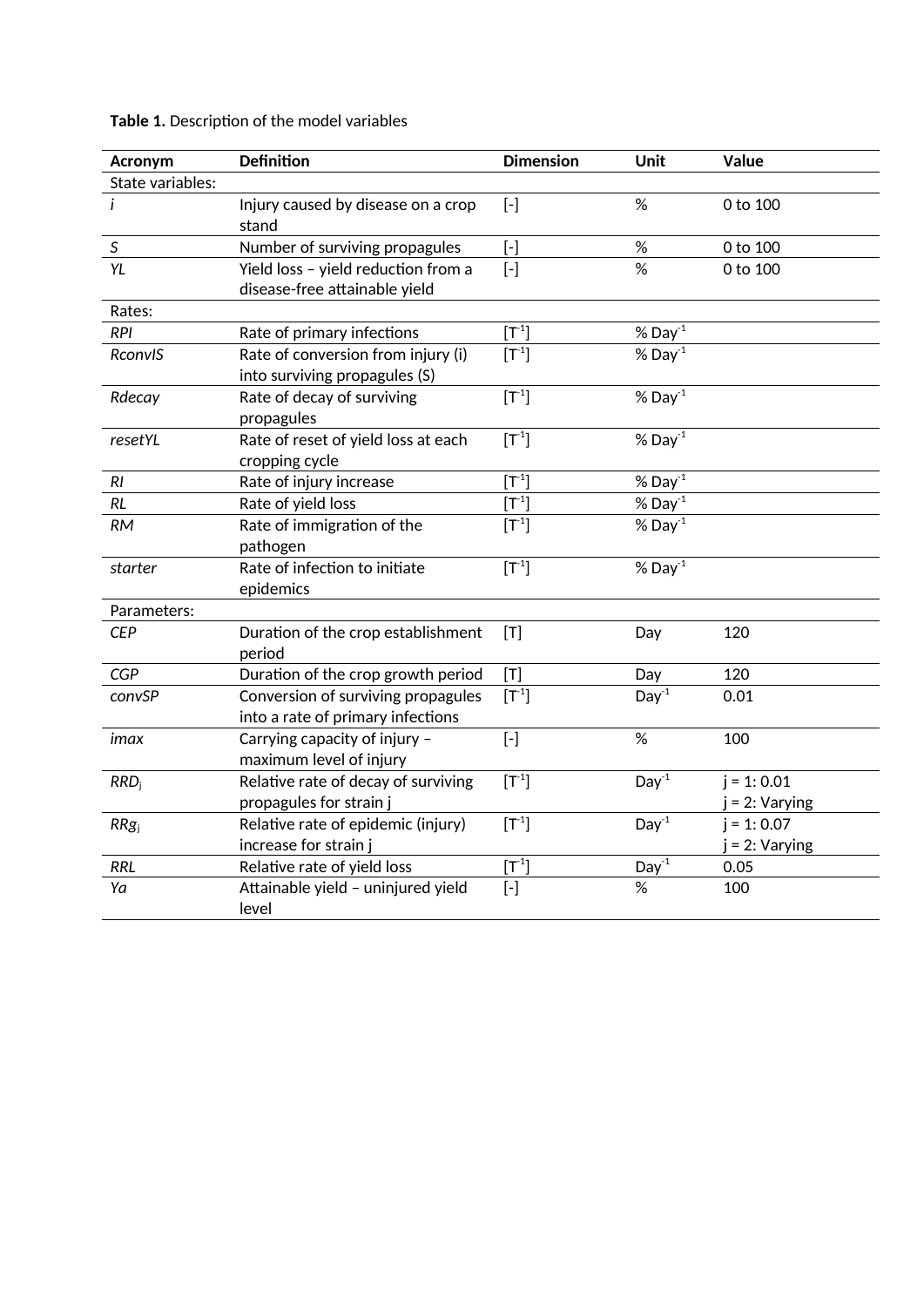

**Fig. 1.** A framework for analysis of emerging epidemics: paths and processes. Three paths for emergence are considered (left, bold characters), involving different processes (in boxes). Paths may be combined, e.g., paths 1 and 3, involving both introduction and evolution, or 2 and 3, involving environmental change and evolution. See text for examples.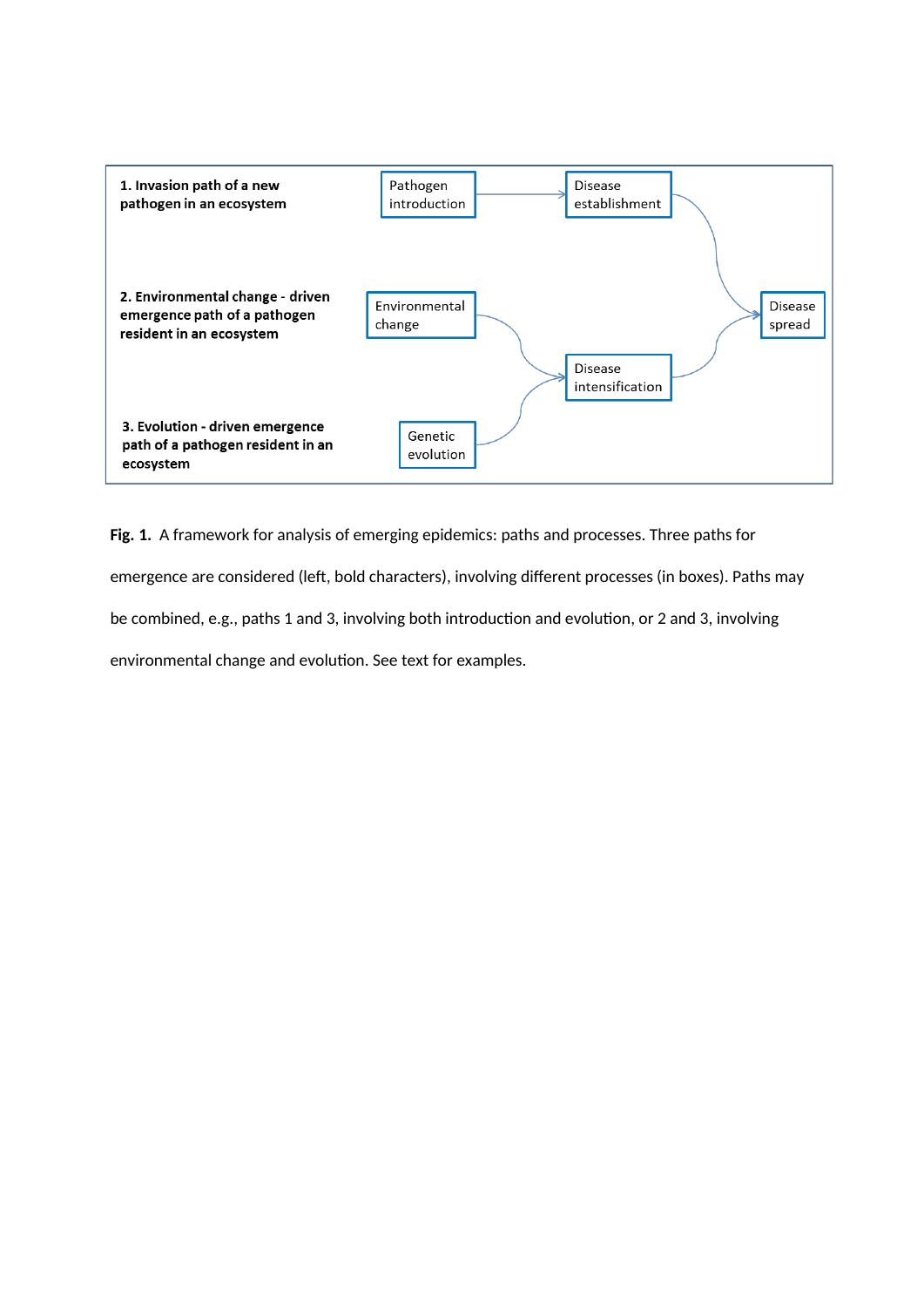

**Fig. 2.** Simplified flowchart of the process-based model used to analyse emerging diseases of crop plants. Variable acronyms are described in Table 1. The flowchart uses symbols introduced by J Forrester (Forrester, 1961): rectangles represent state variables; valves represent rates of change of state variables; circles represent parameters or computed variables. Stacked symbols (e.g., state variables) represent vectors of two pathogen strains.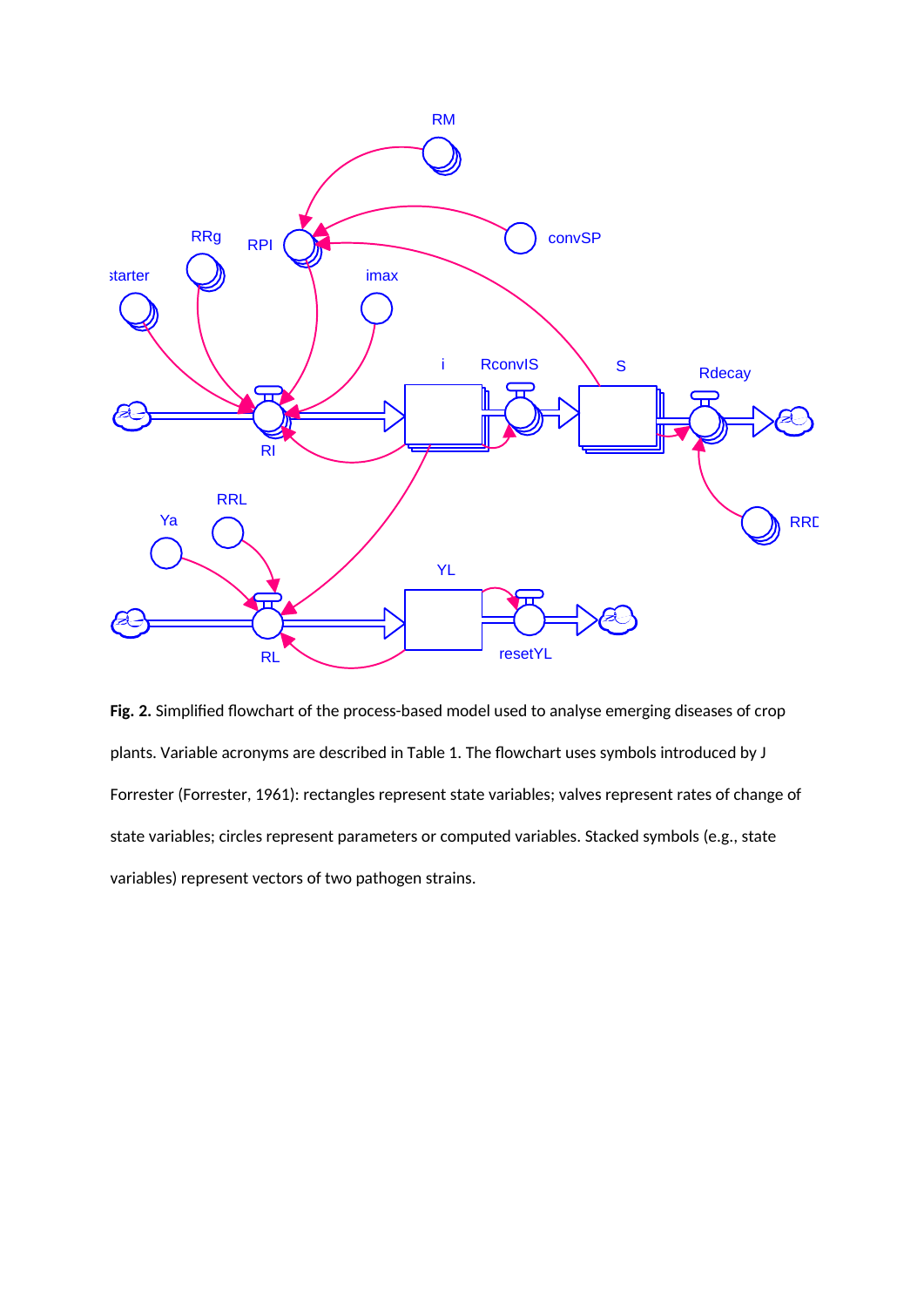

**Fig. 3.** Examples of simulated dynamics of injury levels and related variables over 30 cropping cycles.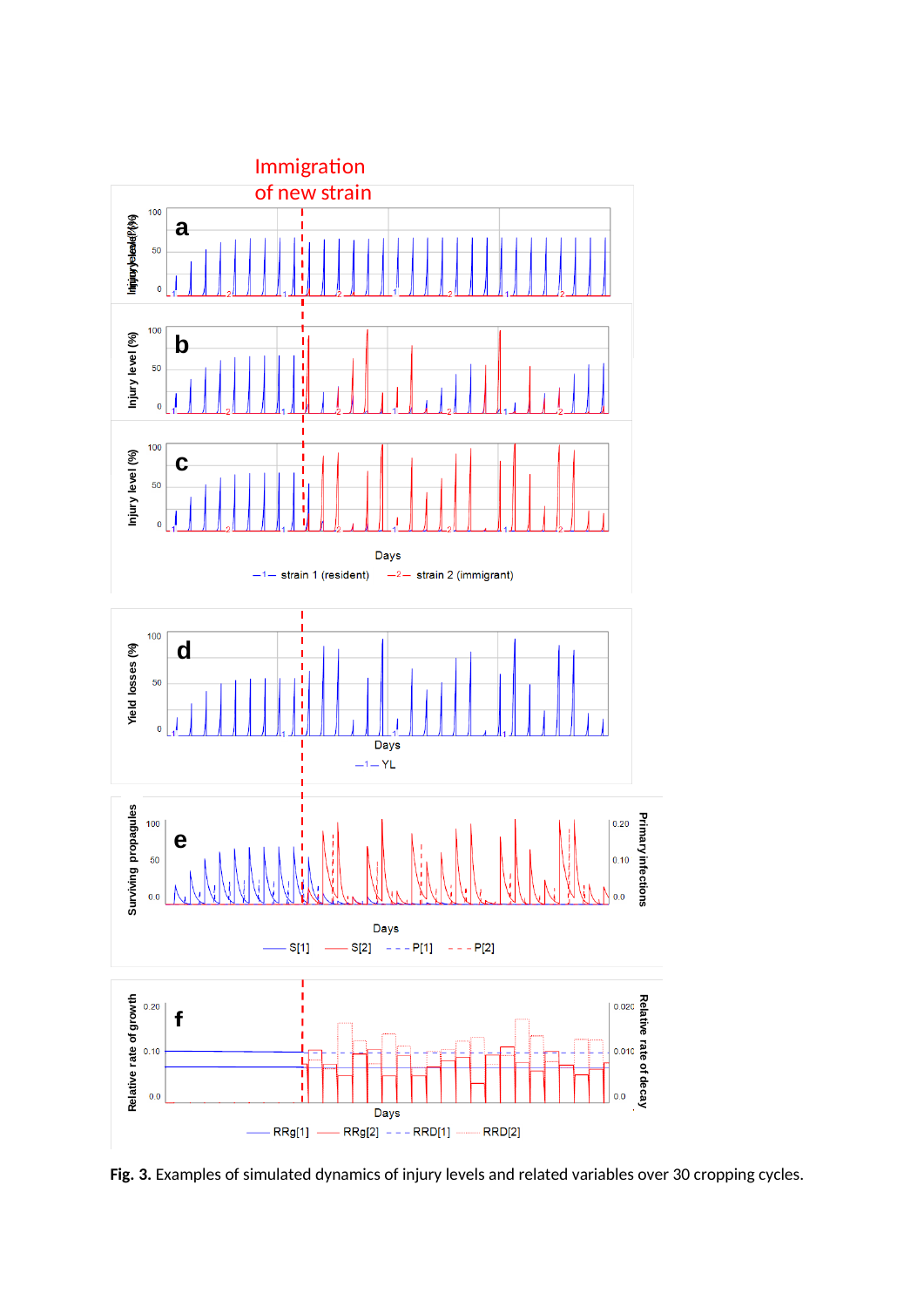(a) to (c): simulated injury levels from different runs where  $RRg_2 \sim N(0.07, 0.03)$  and  $RRD_2 \sim N(0.01,$ 0003). (a): a simulation where the immigrant strain did not emerge; (b): a simulation where the immigrant and resident strains compete over cropping cycles; (c): a simulation where the immigrant strain replaces the resident strain; (d) to (f): simulated dynamics of other variables, associated with the dynamic of injury levels shown in (c).

Except for *RRg*2 and *RRD*2, all parameters are set according to Table 1. Immigration of strain 2 takes place at the end of the crop establishment period of cropping cycle 10, while strain 1 is established at the beginning of the simulation.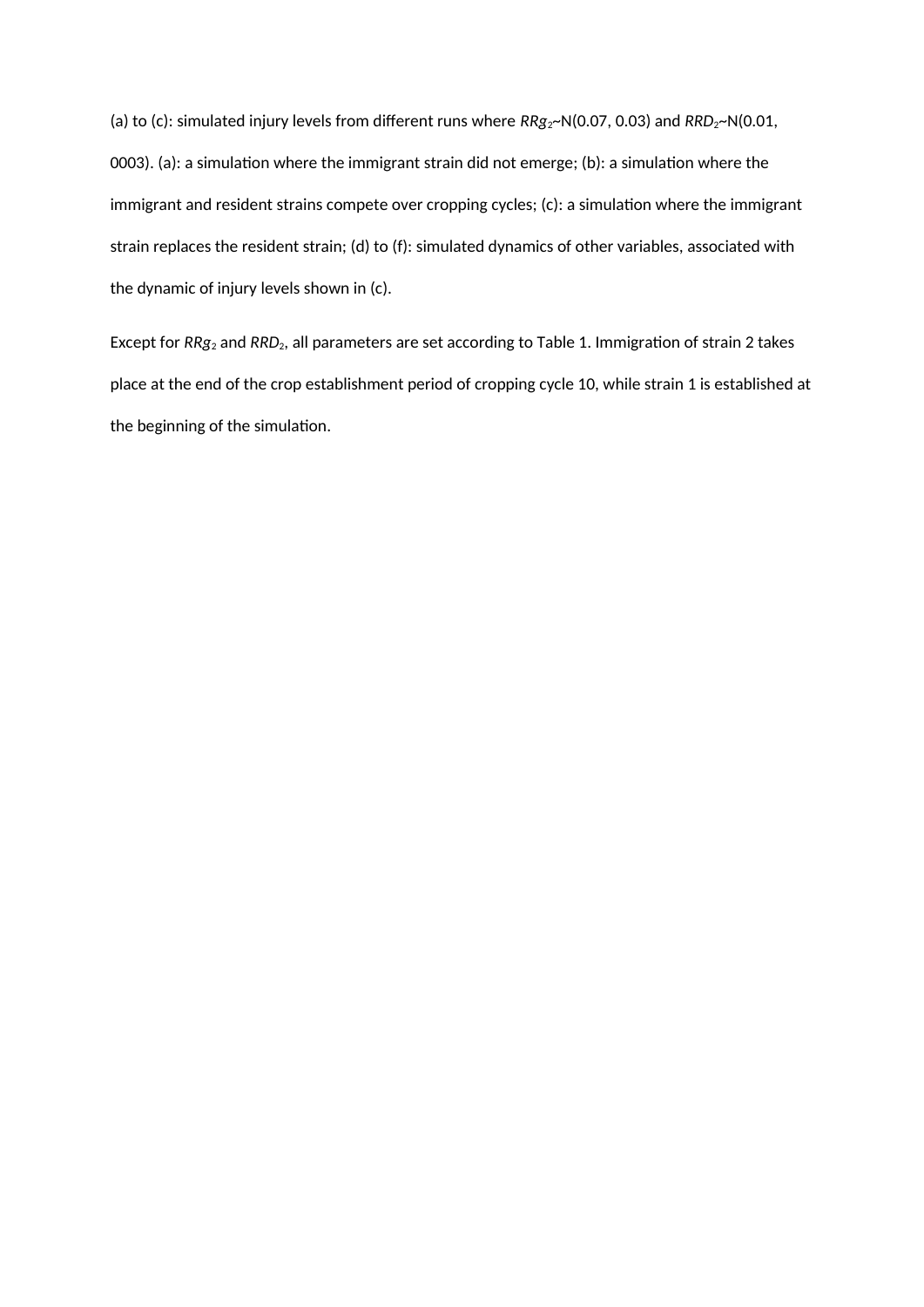

**Fig. 4.** Effects of pathogen reproduction and survival parameters on disease emergence and yield loss. Emergence probabilities (a), (b), emergence times (c), (d) and yield losses (e), (f) are plotted versus the relative rate of growth, *RRg<sub>2</sub>* (a), (c), (e), and the relative rate of decay, *RRD<sub>2</sub>* (b), (d), (f), of the immigrant strain. Blue curves correspond to the deterministic regime, in which both *RRg*2 and *RRD*2 have fixed, deterministic values, whereas red curves correspond to the stochastic regime. Red curves in panels (a), (c), (e) were computed with the values of *RRD*<sub>2</sub> drawn as random numbers from the normal (Gaussian) distribution at the beginning of each cropping cycle with the mean 0.02 day<sup>-1</sup> and the standard deviation 0.007 day<sup>-1</sup>, while *RRg*<sub>2</sub>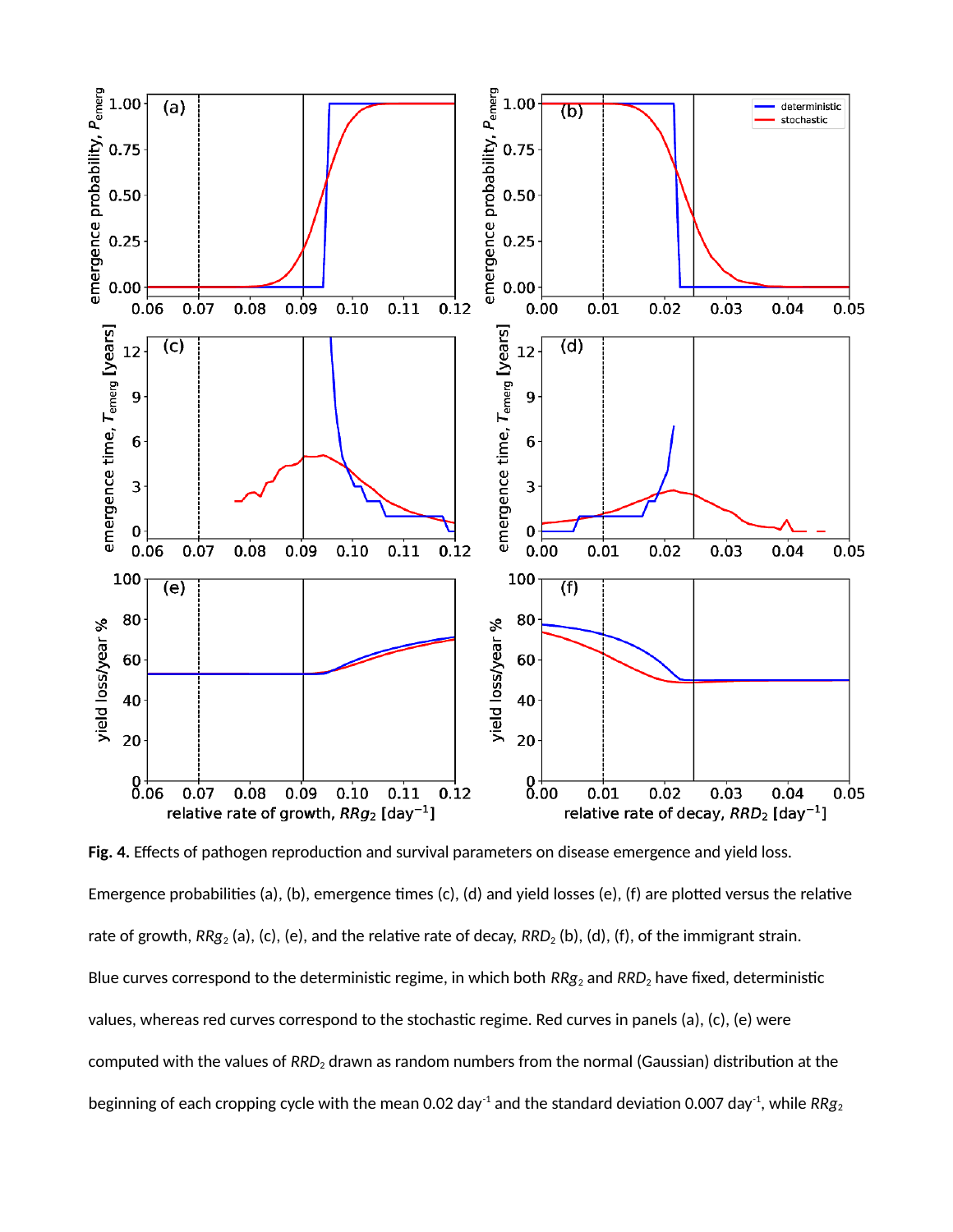assumed fixed, deterministic values. Similarly, red curves in panels (b), (d), (f) were computed with the values of *RRg*2 drawn as random numbers from the normal (Gaussian) distribution at the beginning of each cropping cycle with the mean 0.1 day<sup>-1</sup> and the standard deviation 0.035 day<sup>-1</sup>, while *RRD*<sub>2</sub> assumed fixed, deterministic values.

Dashed vertical lines indicate the value of the relative rate of growth, *RRg*<sub>1</sub>=0.07, of the resident strain in (a), (c), (e), and the value of the relative rate of decay, *RRD*<sub>1</sub>=0.01, of the resident strain in (b), (d), (f). Solid vertical lines show the approximate analytical emergence thresholds, according to Eq. (6) in (a), (c), (e) and Eq. (7) in (b), (d), (f). Values of other parameters are given in Table 1.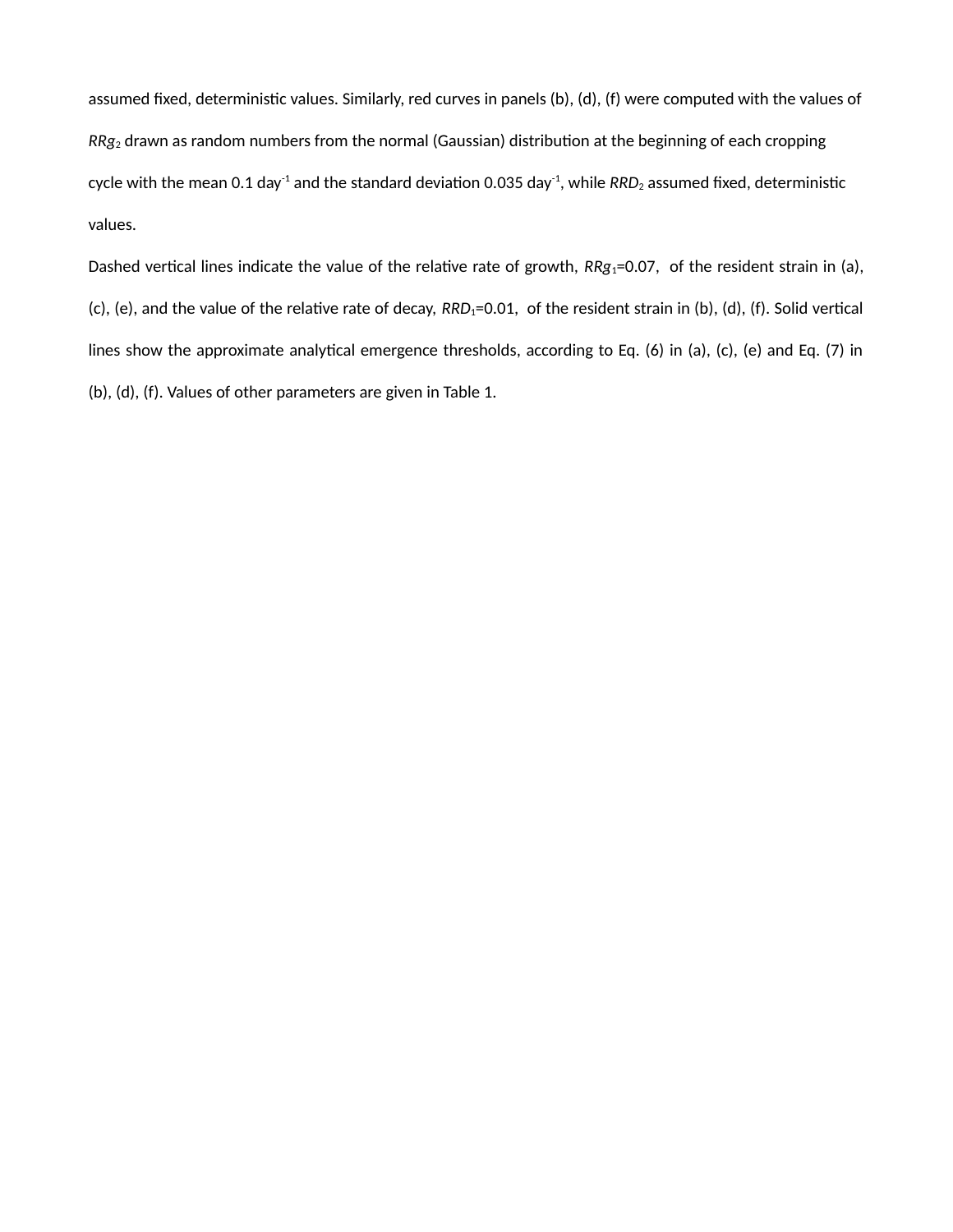

**Fig. 5.** Combined effects of pathogen reproduction and survival parameters on probability of emergence. (a) deterministic regime; (b) stochastic regime, whereby the values of *RRg*<sub>2</sub> and *RRD*<sub>2</sub> were drawn from the normal (Gaussian) distribution at the beginning of each cropping cycle with the mean corresponding to the values on x- and y-axes and the standard deviation constituting a constant proportion, 0.35, of the corresponding mean values. Values of other parameters are given in Table 1.

In each panel, the grey diagonal line shows the analytical threshold according to Eq. (7). Dashed black lines indicate the fitness values of the resident strain: vertical *RRg*<sub>1</sub>=0.07 day<sup>-1</sup>; horizontal *RRD*<sub>1</sub>=0.01 day<sup>-1</sup>. Dashed yellow lines mark the parameter regions explored in Fig. 4: *RRD*<sub>2</sub>=0.02 day<sup>-1</sup> in Fig. 4a, c, e; *RRg*<sub>2</sub>=0.1 day<sup>-1</sup> in Fig. 4b, d, f.